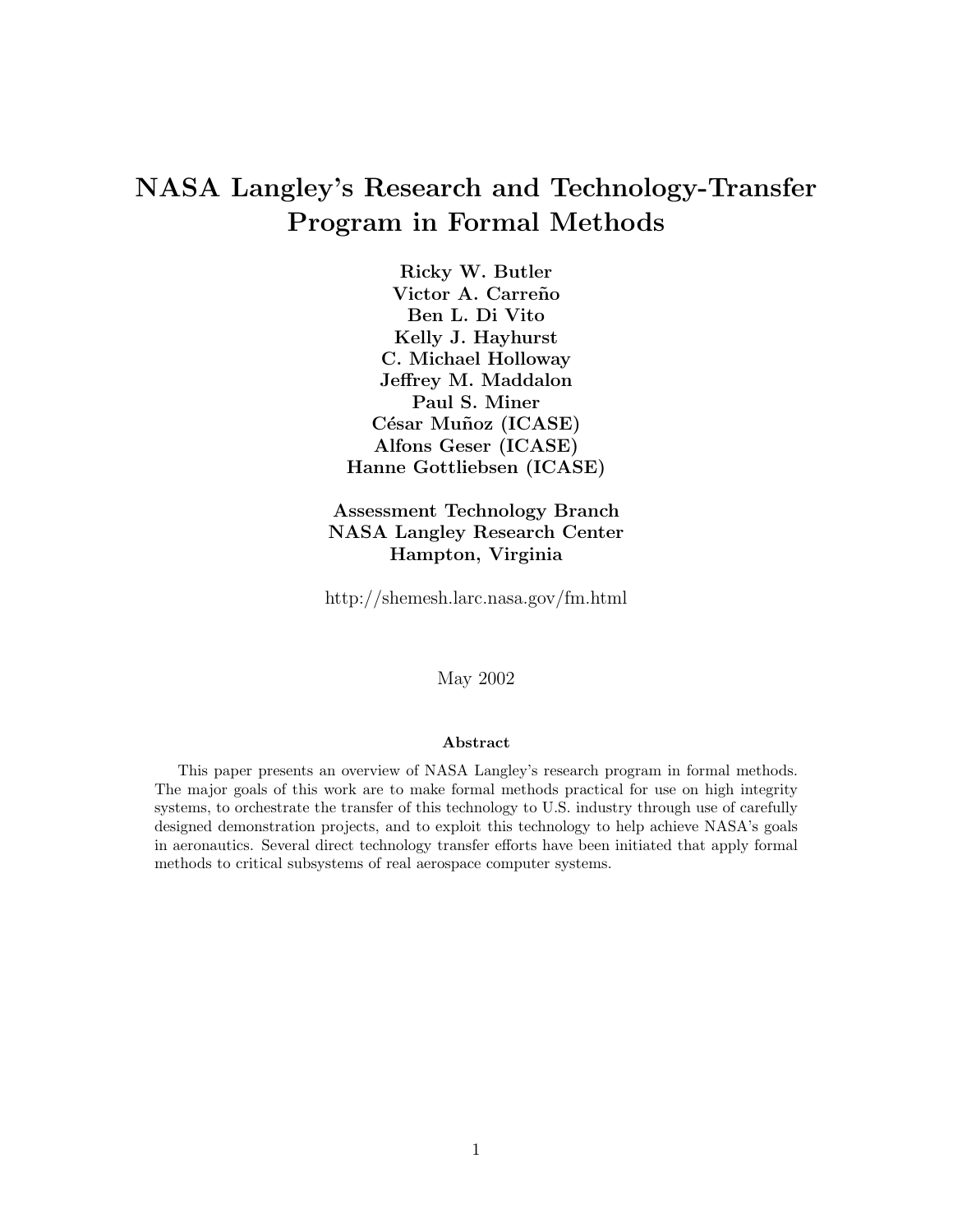# Contents

| $\mathbf{1}$   |         | Rationale For a Formal Methods Research Program<br>$\overline{\mathbf{4}}$    |                |  |  |  |  |  |
|----------------|---------|-------------------------------------------------------------------------------|----------------|--|--|--|--|--|
|                | 1.1     |                                                                               | $\overline{5}$ |  |  |  |  |  |
|                | 1.2     |                                                                               | 6              |  |  |  |  |  |
|                |         |                                                                               |                |  |  |  |  |  |
| $\bf{2}$       |         | Goals of Our Program, Strategy, and Research Team                             | $\overline{7}$ |  |  |  |  |  |
|                | $2.1\,$ |                                                                               | $\overline{7}$ |  |  |  |  |  |
|                | 2.2     |                                                                               | $\overline{7}$ |  |  |  |  |  |
| 3              |         | Recent Technology Development and Transfer Projects                           | 8              |  |  |  |  |  |
|                | 3.1     |                                                                               | 8              |  |  |  |  |  |
|                | 3.2     |                                                                               | 9              |  |  |  |  |  |
|                | 3.3     | Scalable Processor-Independent Design for Electromagnetic Resilience (SPIDER) |                |  |  |  |  |  |
|                | 3.4     |                                                                               | 9<br>10        |  |  |  |  |  |
|                | $3.5\,$ | Information Technology Strategic Research (ITSR)<br>11                        |                |  |  |  |  |  |
|                |         | 11<br>3.5.1                                                                   |                |  |  |  |  |  |
|                |         | 12<br>3.5.2                                                                   |                |  |  |  |  |  |
|                |         | 12<br>3.5.3                                                                   |                |  |  |  |  |  |
|                |         | 12<br>3.5.4                                                                   |                |  |  |  |  |  |
|                | 3.6     | 13                                                                            |                |  |  |  |  |  |
|                |         | 13<br>3.6.1                                                                   |                |  |  |  |  |  |
|                |         | 13<br>3.6.2                                                                   |                |  |  |  |  |  |
|                |         | 3.6.3<br>14                                                                   |                |  |  |  |  |  |
|                | 3.7     | 15                                                                            |                |  |  |  |  |  |
|                | 3.8     | 15                                                                            |                |  |  |  |  |  |
|                |         | 15<br>3.8.1                                                                   |                |  |  |  |  |  |
|                |         | 3.8.2<br>16                                                                   |                |  |  |  |  |  |
|                |         | 3.8.3<br>17                                                                   |                |  |  |  |  |  |
|                |         | <b>PVS</b> Classes<br>3.8.4<br>17                                             |                |  |  |  |  |  |
|                |         |                                                                               |                |  |  |  |  |  |
| $\overline{4}$ |         | Past Efforts<br>18                                                            |                |  |  |  |  |  |
|                | 4.1     | 18                                                                            |                |  |  |  |  |  |
|                |         | Streamlining Software Aspects of Certification<br>18<br>4.1.1                 |                |  |  |  |  |  |
|                |         | 4.1.2<br>18                                                                   |                |  |  |  |  |  |
|                |         | 19<br>4.1.3                                                                   |                |  |  |  |  |  |
|                |         | 4.1.4                                                                         | 20             |  |  |  |  |  |
|                |         | 4.1.5                                                                         | 20             |  |  |  |  |  |
|                |         | Efficient Validation of Superscalar Microprocessors<br>4.1.6<br>20            |                |  |  |  |  |  |
|                |         | 4.1.7<br><b>20</b>                                                            |                |  |  |  |  |  |
|                |         | 4.1.8<br>21                                                                   |                |  |  |  |  |  |
|                |         | 4.1.9<br>21                                                                   |                |  |  |  |  |  |
|                | 4.2     |                                                                               | $22\,$         |  |  |  |  |  |
|                |         | 4.2.1                                                                         | 22             |  |  |  |  |  |
|                |         | $22\,$<br>4.2.2                                                               |                |  |  |  |  |  |
|                |         | 4.2.3<br>23                                                                   |                |  |  |  |  |  |
|                |         | 4.2.4                                                                         | 23             |  |  |  |  |  |
|                |         | Verification of Existing Ada Applications Software<br>4.2.5<br>24             |                |  |  |  |  |  |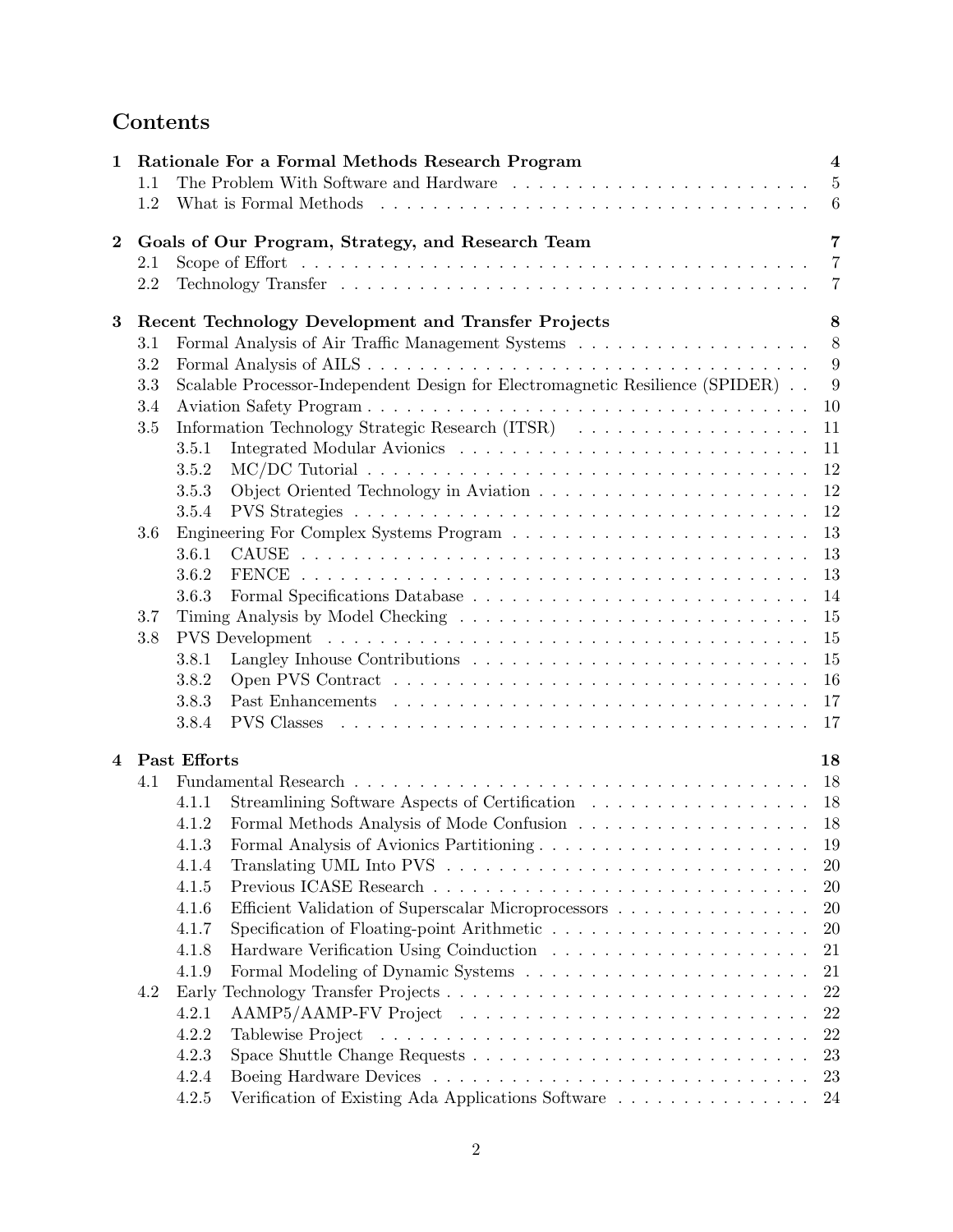|                           |     | 6 Summary |                                                    | 30 |
|---------------------------|-----|-----------|----------------------------------------------------|----|
|                           | 5.2 |           |                                                    |    |
|                           | 5.1 |           |                                                    |    |
| 5 Coordination Activities |     |           |                                                    | 29 |
|                           |     | 4.3.3     |                                                    |    |
|                           |     | 4.3.2     |                                                    |    |
|                           |     |           |                                                    |    |
|                           | 4.3 |           |                                                    |    |
|                           |     |           |                                                    |    |
|                           |     |           |                                                    |    |
|                           |     | 4.2.9     |                                                    |    |
|                           |     | 4.2.8     | NASA Small Business Innovative Research Program 24 |    |
|                           |     | 4.2.7     |                                                    |    |
| 4.2.6                     |     |           |                                                    |    |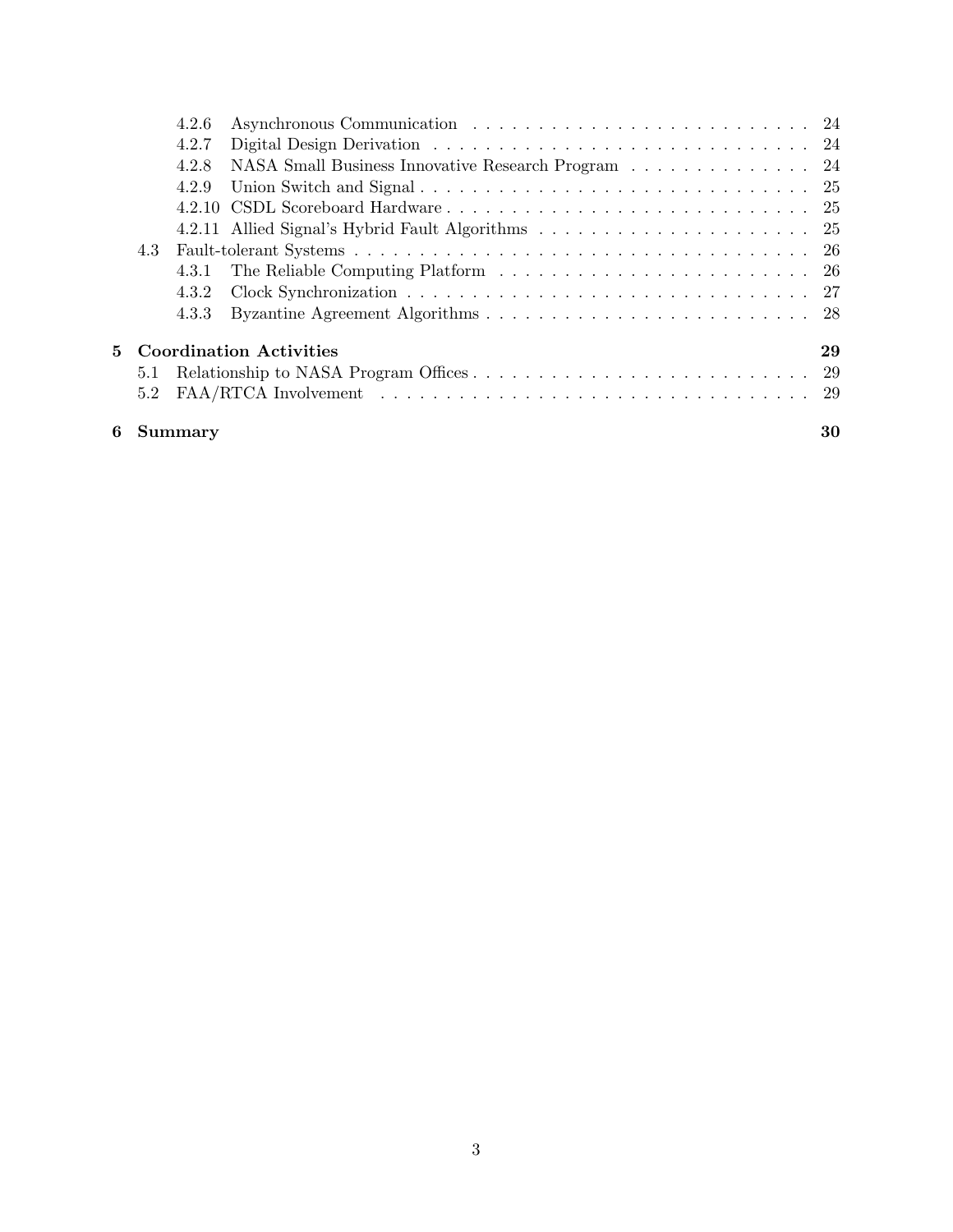# 1 Rationale For a Formal Methods Research Program

NASA Langley Research Center has been developing techniques for the design and validation of flight critical systems for over two decades. Although much progress has been made in developing methods to accommodate physical failures, design flaws remain a serious problem [85, 112, 57, 1, 77, 49, 124].

The following recent events show the potential of design errors for disaster:

- The maiden flight of the Ariane 5 launcher (June 4 1996) ended in an explosion. Total loss was over \$850 million.
- Between June 1985 and January 1987, a computer-controlled radiation therapy machine, called the Therac-25, massively overdosed six people, killing two.
- Replacement of defective Pentium processors costs Intel Corp. \$475 million in 1995.
- The April 30, 1999 loss of a Titan I, which cost the taxpayers \$1.23-billion, was due to incorrect software (incorrectly entered roll rate filter constant)
- December 1999 loss of the Mars Polar Lander was due to an incomplete software requirement. A landing leg jolt caused engine shutdown.
- Denver Airport's computerized baggage handling system delayed opening by 16 months. Airport cost was \$3.2 billion over budget.
- Patriot failure at Dharan (software error put tracking off by 0.34 of a second)

A January 24, 1999 report from the Office of Science and Technology Policy entitled Information Technology For The Twenty-First Century: A Bold Investment In America's Future states

Software research was judged by The President's Information Technology Advisory Committee to be the highest priority area for fundamental research. From the desktop computer to the phone system to the stock market, our economy and society have become increasingly reliant on software. This Committee concluded that not only is the demand for software exceeding our ability to produce it; the software that is produced today is fragile, unreliable, and difficult to design, test, maintain, and upgrade.

Although the aviation industry has been more conservative and cautious in its adoption of information technology than most other industries, it is beginning to suffer from the effects of software. David W. Robb (editor) writes in the Oct 1996 issue Avionics Magazine:

Avionics have never been more clearly at center stage. The benefits of flat-panel and heads-up displays, the precision of GPS positioning, ... and the flexibility of integrated avionics, to name just a few areas, are transforming aviation almost faster than we can print these words.

It is no secret that aircraft are becoming ever more dependent on their onboard electronics. The emerging world of CNS and Free Flight promises to accelerate this trend dramatically. As the equipment grows more capable and sophisticated, so does the challenge of testing and maintaining it.

Harry C. Stonecipher, President and Chief Operating Officer The Boeing Company. wrote in an article entitled "Getting It Right: Defense Acquisition for the 21st Century" May 26, 1999: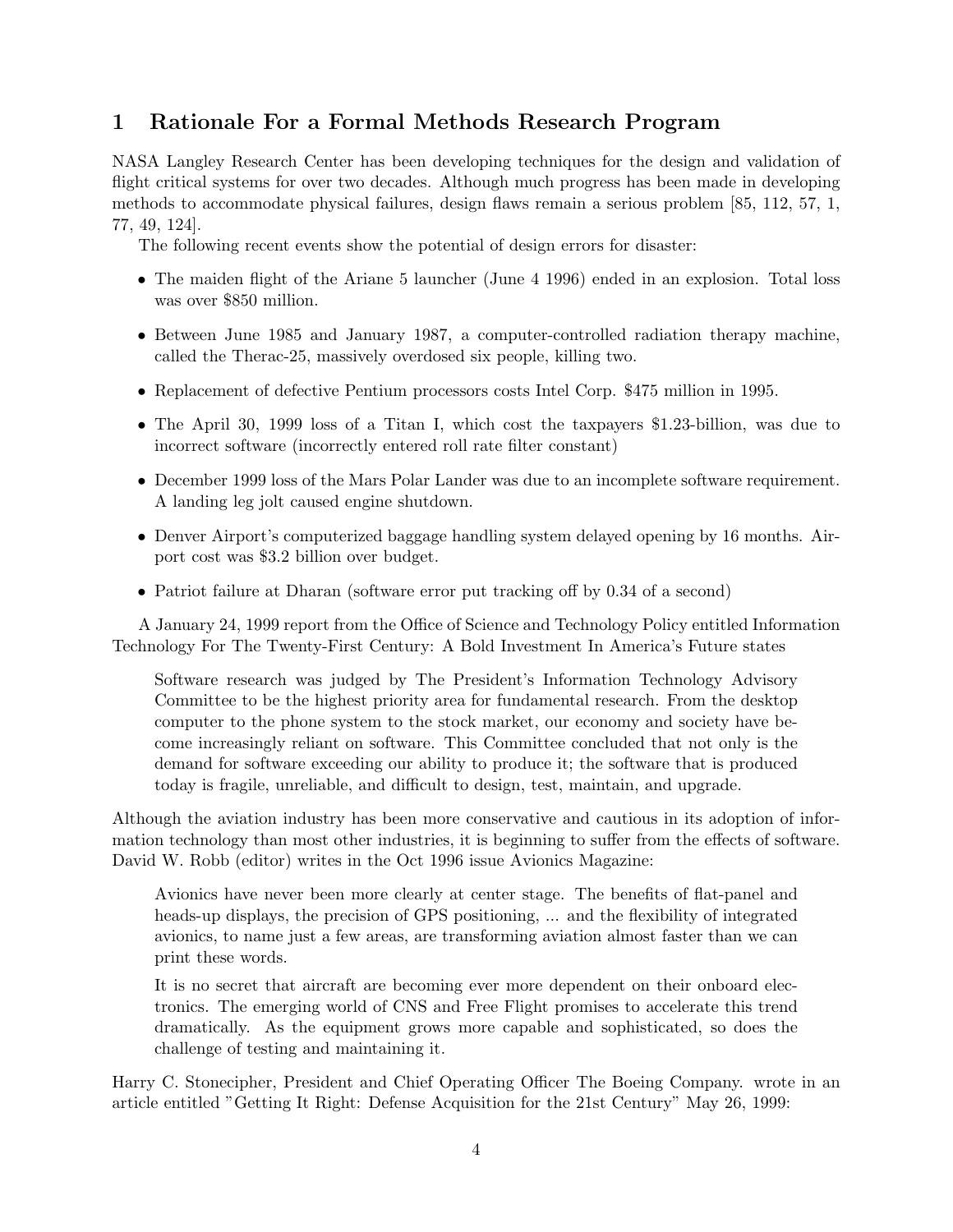... avionics systems account for about one-third of the fly-away cost of a military aircraft and a significant amount of its life-cycle cost. It goes without saying that our warfighters are increasingly dependent upon the use of avionics systems for everything from navigation to targeting and to battlefield management.

# 1.1 The Problem With Software and Hardware

Digital systems (both hardware and software) are notorious for their unpredictable and unreliable behavior:

Studies have shown that for every six new large-scale software systems that are put into operation, two others are canceled. The average software development project overshoots its schedule by half; larger projects generally do worse. And three quarters of all large systems are "operating failures" that either do not function as intended or are not used at all.

Despite 50 years of progress, the software industry remains years–perhaps decades–short of the mature engineering discipline needed to meet the demands of an information-age society<sup>[52]</sup>.

Lauren Ruth Wiener describes the software problem in her book, Digital Woes: Why We Should Not Depend Upon Software:

Software products—even programs of modest size—are among the most complex artifacts that humans produce, and software development projects are among our most complex undertakings. They soak up however much time or money, however many people we throw at them.

The results are only modestly reliable. Even after the most thorough and rigorous testing some bugs remain. We can never test all threads through the system with all possible inputs[156].

The hardware industry also faces serious difficulties, as evidenced by the 1994 design error in the Pentium floating-point unit. In response to an outcry over the design flaw in the Pentium floating point unit, Intel's President, Andy Grove, wrote on the comp.sys.intel Internet bulletin board:

After almost 25 years in the microprocessor business, I have come to the conclusion that no microprocessor is ever perfect; they just come closer to perfection with each stepping. In the life of a typical microprocessor, we go thru [sic] half a dozen or more such steppings....

Three basic strategies have been advocated for dealing with the design fault problem for the lifecritical system: (1) Testing (Lots of it) (2) Design Diversity (i.e. software fault tolerance: N-version programming, recovery blocks, etc.), and (3) Fault Avoidance (i.e. formal specification/verification, automatic program synthesis, reusable modules). The problem with life testing is that in order to measure ultra-reliability one must test for exorbitant amounts of time. For example, to measure a  $10^{-9}$  probability of failure for a 1 hour mission one must test for more than  $10^{9}$  hours (114,000) years).

The basic idea of design diversity is to use separate design and implementation teams to produce multiple versions from the same specification. At run-time, non-exact threshold voters are used to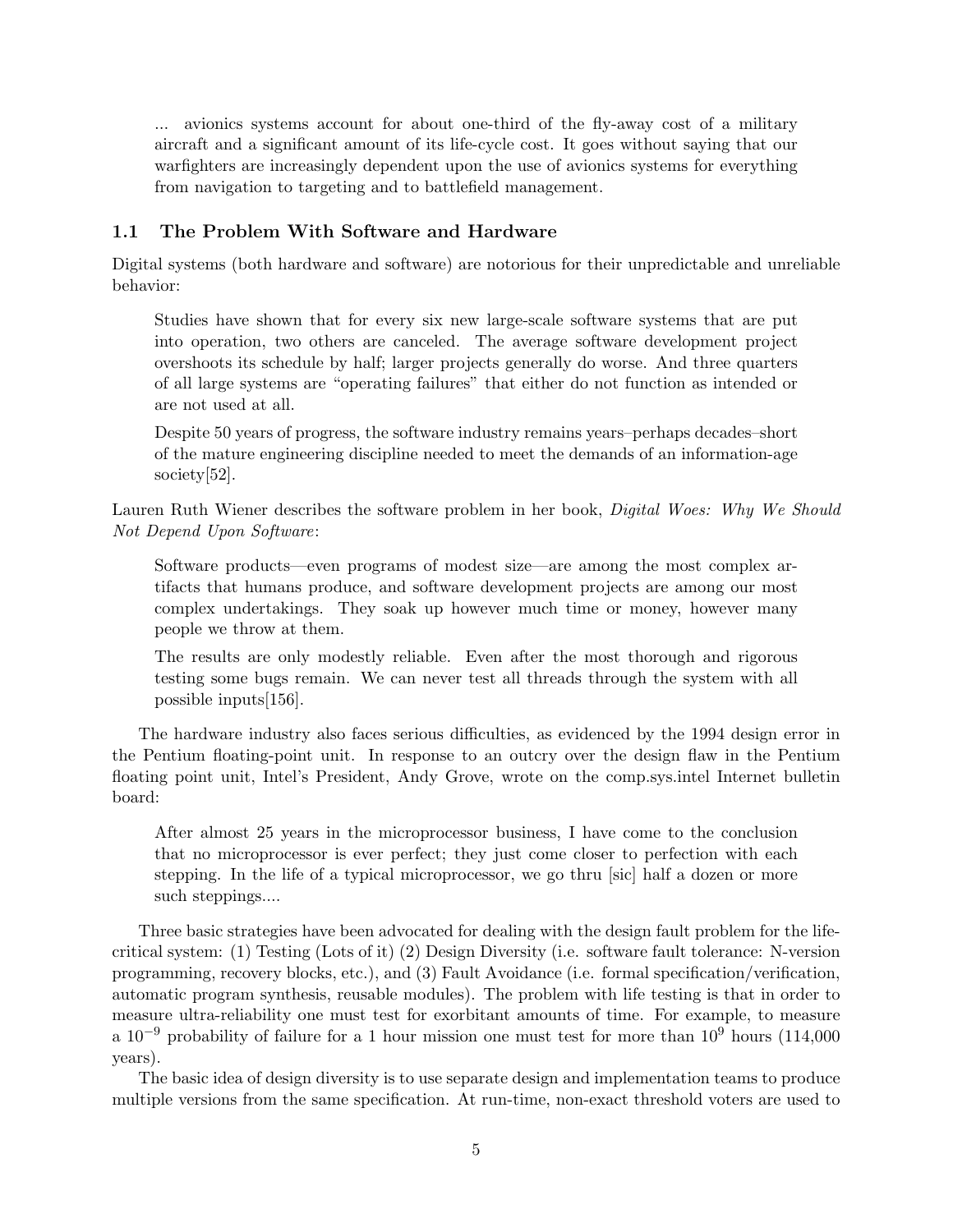mask the effect of a design error in one of the versions. The hope is that the design flaws will manifest errors independently or nearly so. By assuming independence, one can obtain ultrareliable-level estimates of reliability, even with failure rates for the individual versions on the order of  $10^{-4}/h$ our. Unfortunately, the independence assumption has been rejected at the 99% confidence level in several experiments for low reliability software [80, 81].

Furthermore, the independence assumption cannot be validated for high reliability software because of the exorbitant test times required. If one cannot assume independence then one must measure correlations. This is infeasible as well; it requires as much testing time as life-testing the system, because the correlations must be in the ultrareliable region in order for the system to be ultrareliable. Therefore, it is not possible, within feasible amounts of testing time, to establish that design diversity achieves ultrareliability. Consequently, design diversity can create an "illusion" of ultrareliability without actually providing it. For a more detailed discussion, see [14, 13].

#### 1.2 What is Formal Methods

Engineering relies heavily on mathematical models and calculation to make judgments about designs. This is in stark contrast to the way in which software systems are typically designed—with ad hoc technique and after-implementation testing. Formal methods bring to software and hardware design the same advantages that other engineering endeavors have exploited: mathematical analysis based on models. Formal methods are used to specify and model the behavior of a system and to formally verify that the system design and implementation satisfy functional and safety properties. Formal methods refers to the use of techniques from logic and discrete mathematics in the specification, design, and construction of computer systems (both hardware and software)<sup>1</sup> and relies on a discipline that requires the explicit enumeration of all assumptions and reasoning steps. Each reasoning step must be an instance of a relatively small number of allowed rules of inference. In essence, system verification is reduced to a calculation that can be checked by a machine. In principle, these techniques can produce error-free design; however, this requires a complete verification from the requirements down to the implementation, which is rarely done in practice.

Thus, formal methods is the applied mathematics of computer systems engineering. It serves a similar role in computer design as Computational Fluid Dynamics (CFD) plays in aeronautical design, providing a means of calculating and hence predicting what the behavior of a digital system will be prior to its implementation.

The tremendous potential of formal methods has been recognized by theoreticians for a long time, but the formal techniques have remained the province of a few academicians, with only a few exceptions such as the Transputer [2] and the IBM CICS project [69]. NASA Langley's program has helped to advance the capabilities of formal methods to the point where commercial exploitation is near.

It is important to realize that formal methods is not an all-or-nothing approach. The application of formal methods to the most critical portions of a system is a pragmatic and useful strategy. Although a complete formal verification of a large complex system is impractical at this time, a great increase in confidence in the system can be obtained by the use of formal methods at key locations in the system. For more information on the basic principles of formal methods, see [15].

<sup>&</sup>lt;sup>1</sup> "Formal" means that the methods of reasoning are valid by virtue of their form and independent of their content.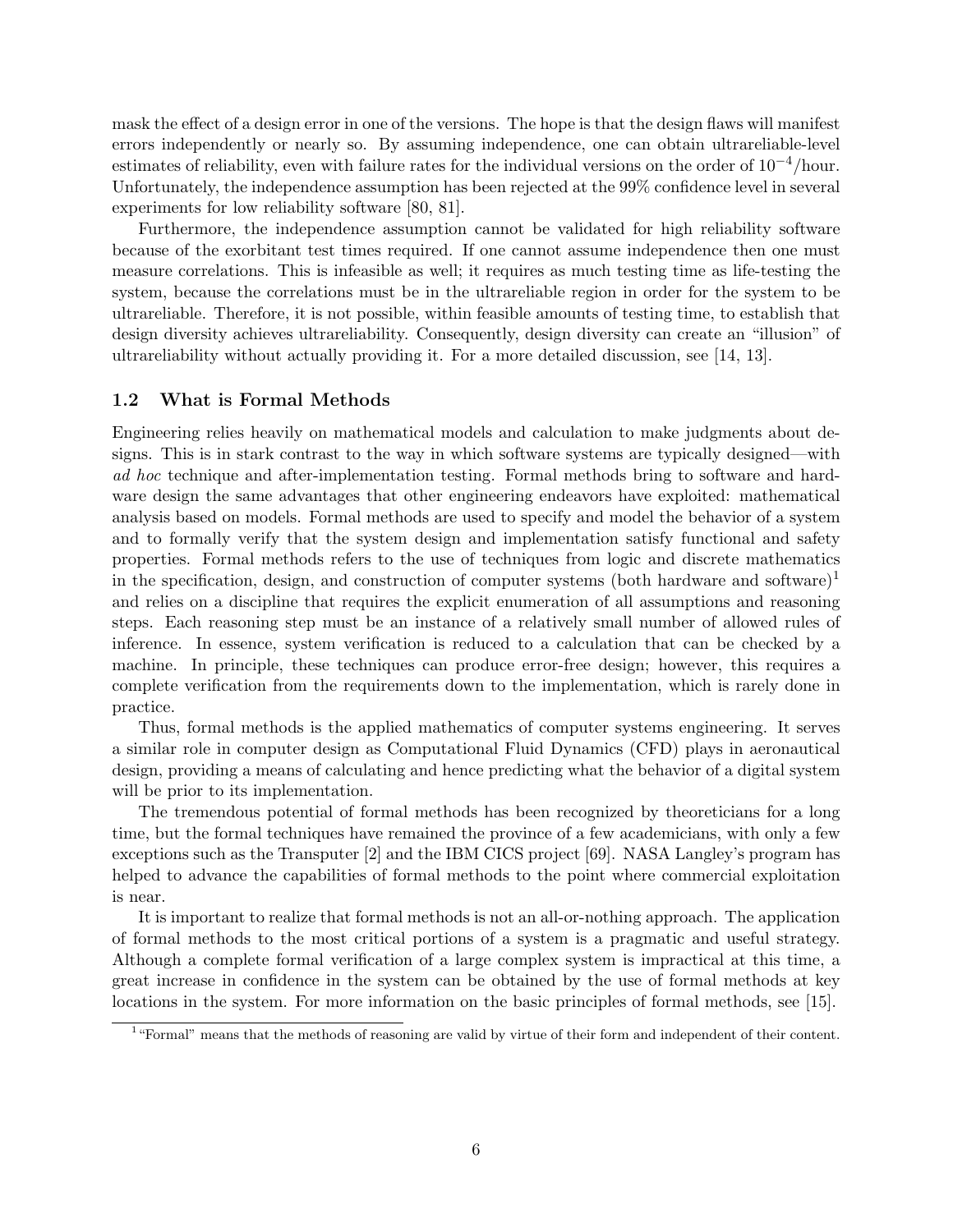# 2 Goals of Our Program, Strategy, and Research Team

The major goals of the NASA Langley research program are to make formal methods practical for use on high integrity systems developed in the United States, to orchestrate the transfer of this technology to industry through use of carefully designed demonstration projects, and to exploit this technology to help achieve NASA's ambitious goals in aeronautics. Our intention is to concentrate our research efforts on the technically challenging areas of digital flight-control systems design that are currently beyond the state-of-the-art, while initiating demonstration projects in problem domains where current formal methods are adequate. The challenge of the demonstration projects should not be underestimated. That which is feasible for experts that have developed the tools and methods is often difficult for practitioners in the aerospace industry. There is often a long "learning curve" associated with the tools, the tools are not production-quality, and the tools have few or no examples for specific problem domains. Therefore, we are setting up cooperative efforts between industry and the developers of the formal methods to facilitate the technology transfer process.

#### 2.1 Scope of Effort

It is important to realize that formal methods include a large class of mathematical techniques and tools. Methods appropriate for one problem domain may be totally inappropriate for other problem domains. The following are some of the specific domains in which our program has concentrated: (1) architectural-level fault tolerance, (2) clock-synchronization, (3) interactive consistency, (4) design of hardware devices such as microprocessors, memory management units, DMA controllers, (5) warning systems for closely spaced parallel landings, (6) design and verification of applicationspecific integrated circuits (ASICS), (7) Space Shuttle software, (8) navigation software, (9) decision tables, (10) railroad signaling systems, and (11) flight guidance systems. We have also sought to develop formal methods for different portions of the life-cycle, such as (1) requirements analysis, (2) high-level design, (3) detailed design, and (4) implementation.

In the first decade of our program we focused on demonstrating the feasibility of using formal methods to produce high quality systems. Over the last few years, as formal methods have grown in acceptance in certain arenas (e.g. semi-conductor industry), we have shifted our attention to software systems and to making formal methods cost-effective. Although we have always indirectly supported tools, we are now more directly supporting tool development. Rushby explains in [115], how the NASA-sponsored demonstration projects have lead to significant improvements in the Prototype Verification System (PVS) theorem prover that SRI International (SRI) is developing. Several domain-specific tools have been sponsored: (1) Tablewise, (2) VHDL-analysis tool, and (3) DRS. These tools are discussed in later sections.

Often, there is a sizable effort associated with the development of the background mathematical theories needed for a particular problem domain. Although such theories are reusable and in the long run can become "cost-effective", the initial costs can be a deterrent for industry. Therefore, one of the goals of the NASA Langley program is to build a large body of background theories needed for aerospace applications.

We also have been involved with standards activities in order to move formal methods technology into digital avionics standards.

## 2.2 Technology Transfer

The key to successful technology transfer is building a cooperative partnership with an industrial research or development team. We have recognized that in order for such partnerships to work, it is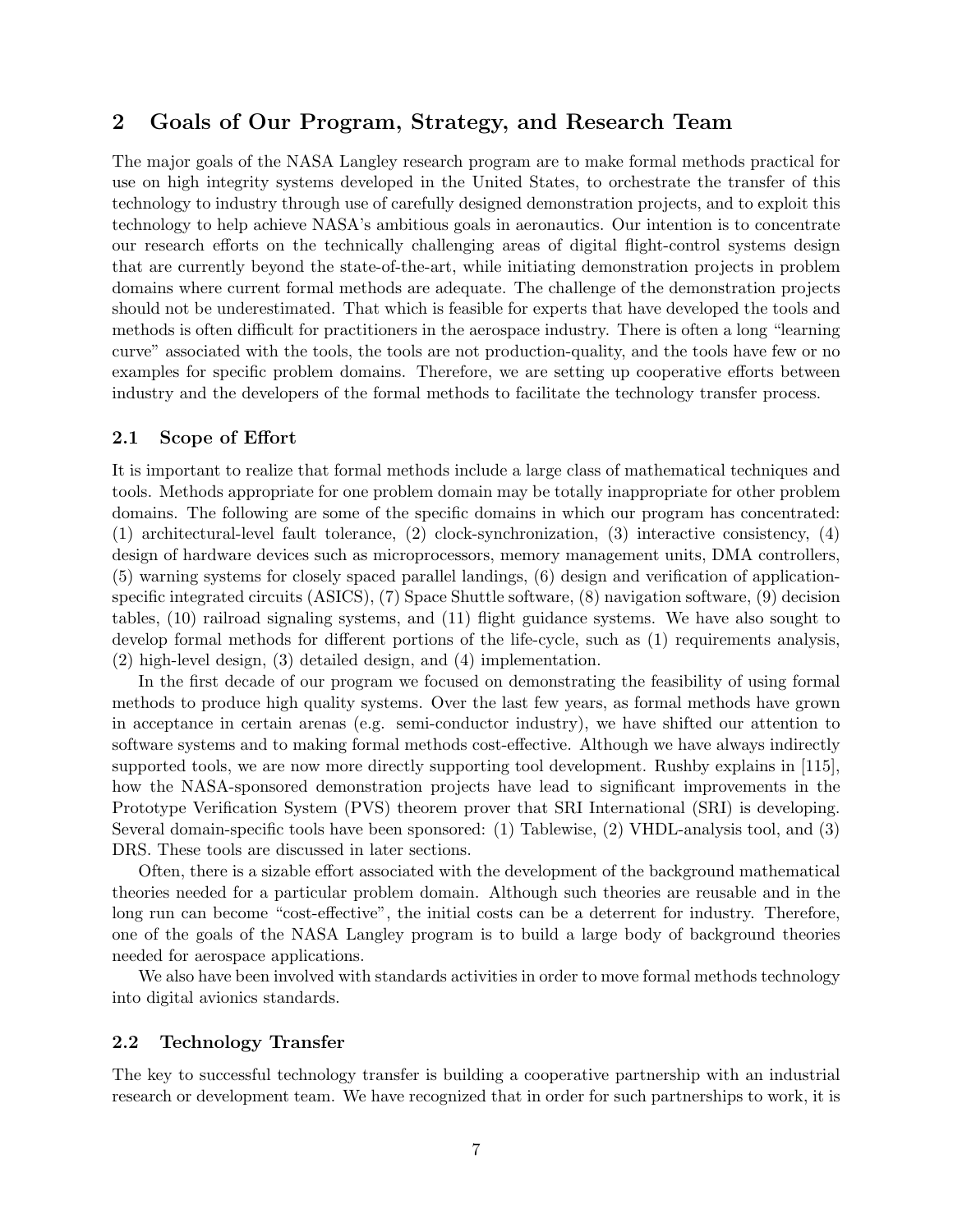essential that NASA Langley become directly involved in specific problem domains of the aerospace industry. Equally important is the need for industry to make investments to work with NASA on joint projects and help devise realistic and practical demonstration projects. The ultimate goal of our technology transfer process is for formal methods to become the "state-of-the-practice" for developing high integrity digital avionics systems in the United States

Our basic approach to technology transfer is as follows. The first step is to find an industry representative who is interested in formal methods, believes that there is a potential benefit of such methods, and is willing to work with us. The next step is to fund our formal methods research team to apply formal methods to an appropriate application. This process allows the industry representative to see what formal methods are and what they have to offer, and it allows us (the formal methods team) to learn the design and implementation details of state-of-the-practice components so we can better tailor our tools and techniques to industry's needs. If the demonstration project reveals a significant potential benefit, the next stage of the technology transfer process is for the industry representative to initiate an internal formal methods program, and begin a true cooperative partnership with us.

Another important part of our technology transfer strategy is working with the Federal Aviation Administration (FAA) to update certification methods with respect to formal methods. If the certification process can be redefined in a manner that awards credit for the use of formal methods, a significant step toward the transfer of this technology to the commercial aircraft industry will have been accomplished.

Langley has also been sponsoring a series of workshops on formal methods. The first workshop, held in August 1990, focused on building cooperation and communication between U.S. formal methods researchers[18]. The second, held in August 1992, focused on education of the U.S. aerospace industry about formal methods[76]. The third workshop was held in May 1995[63], the fourth in September 1997 [65], and the fifth in June 2000 [64].

Finally, to facilitate technology transfer, much information on NASA Langley's formal methods research is available on the Internet via the World Wide Web at the following location:

http://shemesh.larc.nasa.gov/fm/

# 3 Recent Technology Development and Transfer Projects

#### 3.1 Formal Analysis of Air Traffic Management Systems

This work is part of NASA's Aviation System Capacity (ASC) Program that is led by NASA Ames. The objective of the Advanced Air Transportation Technologies (AATT) component of this program is to improve the overall performance of the National Airspace System (NAS). Under AATT, Distributed Air Ground Traffic Management (DAG-TM) is a long-term concept for gateto-gate NAS operations beyond the year 2015. It will address dynamic NAS constraints such as bad weather, Special Use Airspace (SUA) and arrival metering/spacing. The goal of DAG-TM is to enhance user flexibility/efficiency and increase system capacity, without adversely affecting system safety or restricting user accessibility to the NAS. Current work is looking at the formal analysis of conflict detection and resolution algorithms (CD&R) and merging and self-spacing algorithms that are being developed for the DAG-TM thrust.

A generalization of Karl Bilimoria's CD&R algorithm (used in FACET) to 3 dimensions was accomplished at ICASE[45, 19, 109]. The solution is decomposed into two pieces: CD3D and KB3D, algorithms for conflict detection and resolution, respectively. A conflict is a projected incursion of the intruder aircraft within the protected zone of the ownship. A solution is a single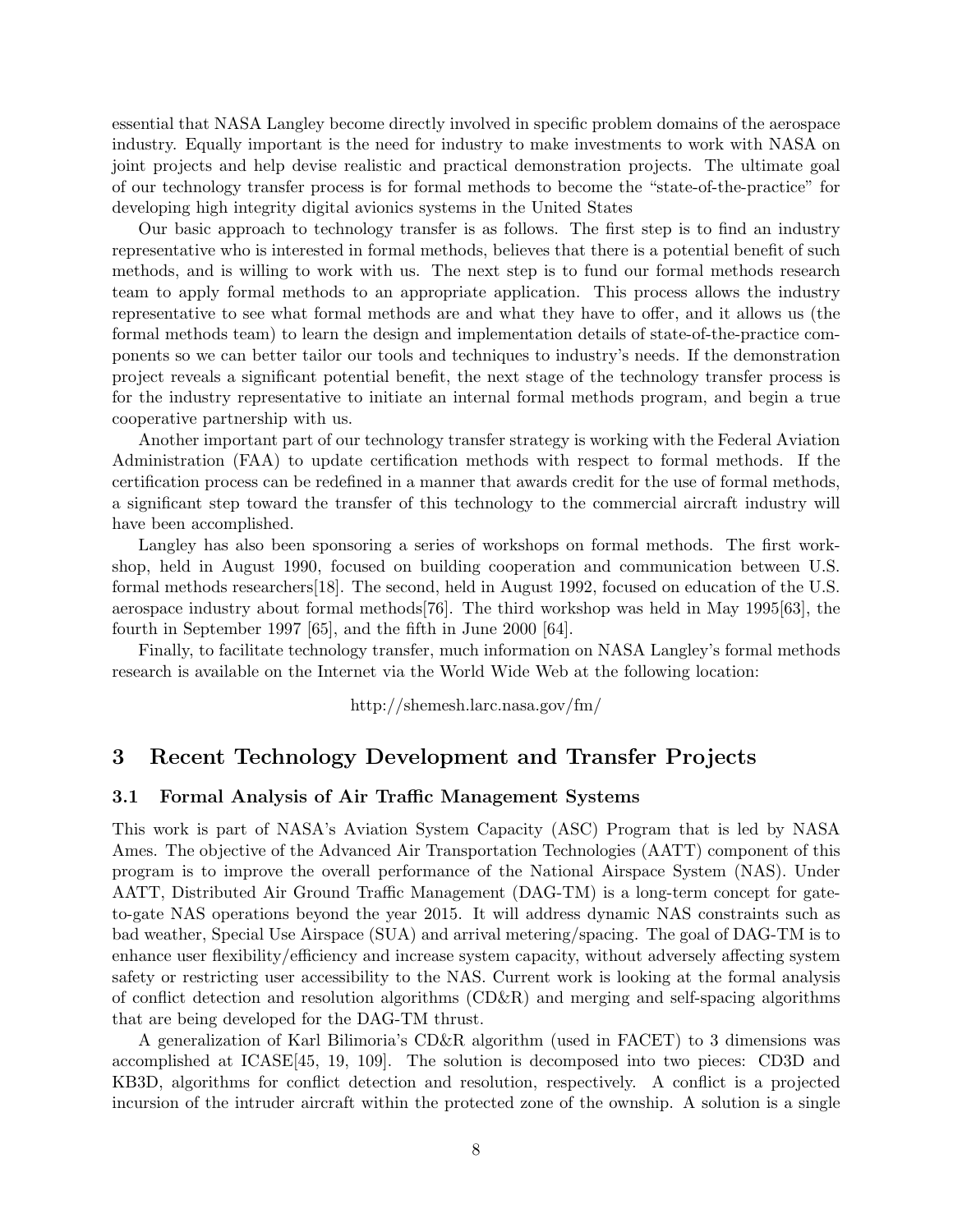maneuver, to be performed by the ownship, that effectively keeps the required minimum separation without cooperation of the intruder aircraft. Both algorithms CD3D (Conflict Detection) and KB3D (Conflict Resolution) have been formally verified in PVS [46]. Recently work on optimal return paths has been completed[50].

Current work is also looking at new algorithms for merging and sequencing aircraft in the terminal area.

### 3.2 Formal Analysis of AILS

The Airborne Information for Lateral Spacing (AILS) is a research project within the Reduced Spacing Operations (RSO) element of the Terminal Area Productivity (TAP) Program at NASA. The objective of the AILS research is to increase the ability of aircraft to land on closely-spaced parallel runways in Instrument Meteorological Conditions (IMC). The current minimum runway separation for independent landings during IMC is 4300 feet. Using AILS, independent parallel approaches down to 2500 feet separation are expected to be possible. The AILS system is an airborne alerting system that uses Automatic Dependent Surveillance-Broadcast (ADS-B) datalink and differential GPS.

This inhouse project is exploring the use formal methods to analytically demonstrate that the AILS alerting algorithm complies with its requirements for all possible parallel landing scenarios. In particular, the following property is being proved:

For all possible states s1, s2 and all possible trajectories and assuming that one of the airplanes is in its intended course at the time of the prediction, the algorithm modeled by the function *chtrack* will warn i seconds before a collision.

# 3.3 Scalable Processor-Independent Design for Electromagnetic Resilience (SPI-DER)

The Scalable Processor-Independent Design for Electromagnetic Resilience (SPIDER) project is a new project jointly sponsored by NASA and the FAA. The purpose of this project is to develop an advanced fault-tolerant computer system, gain understanding of the new RTCA DO-254 guidance document by developing SPIDER in accordance with its provisions, and generate training materials for the FAA. The RTCA DO-254 document entitled "Design Assurance Guidance for Airborne Electronic Hardware" is intended to provide a basis for the certification of complex electronic hardware devices used in future aircraft.

For the case study, a core subsystem of the Scalable Processor-Independent Design for Electromagnetic Resilience (SPIDER) has been selected. SPIDER is a new fault-tolerant architecture under development at NASA Langley Research Center. Several factors motivated the choice of a fault-tolerant system for this exercise. Hardware realizations of fault-tolerant protocols are generally compact designs; this allows for comprehensive treatment within the time constraints of a training exercise. Also, the behavior of fault-tolerant devices is inherently complex; such a device is clearly within the scope of DO-254. Furthermore, there is a considerable amount of research literature addressing the formal analysis of fault-tolerant protocols; a fault-tolerant system is a good candidate for a formal methods demonstration. Finally, any device expected to recover from transient failures will necessarily need to deal with a bounded set of permanent failures, as well.

In the SPIDER architecture, the primary basis for fault-tolerance is a communication subsystem called the Reliable Optical Bus (ROBUS). This concept builds on twenty years of fault-tolerant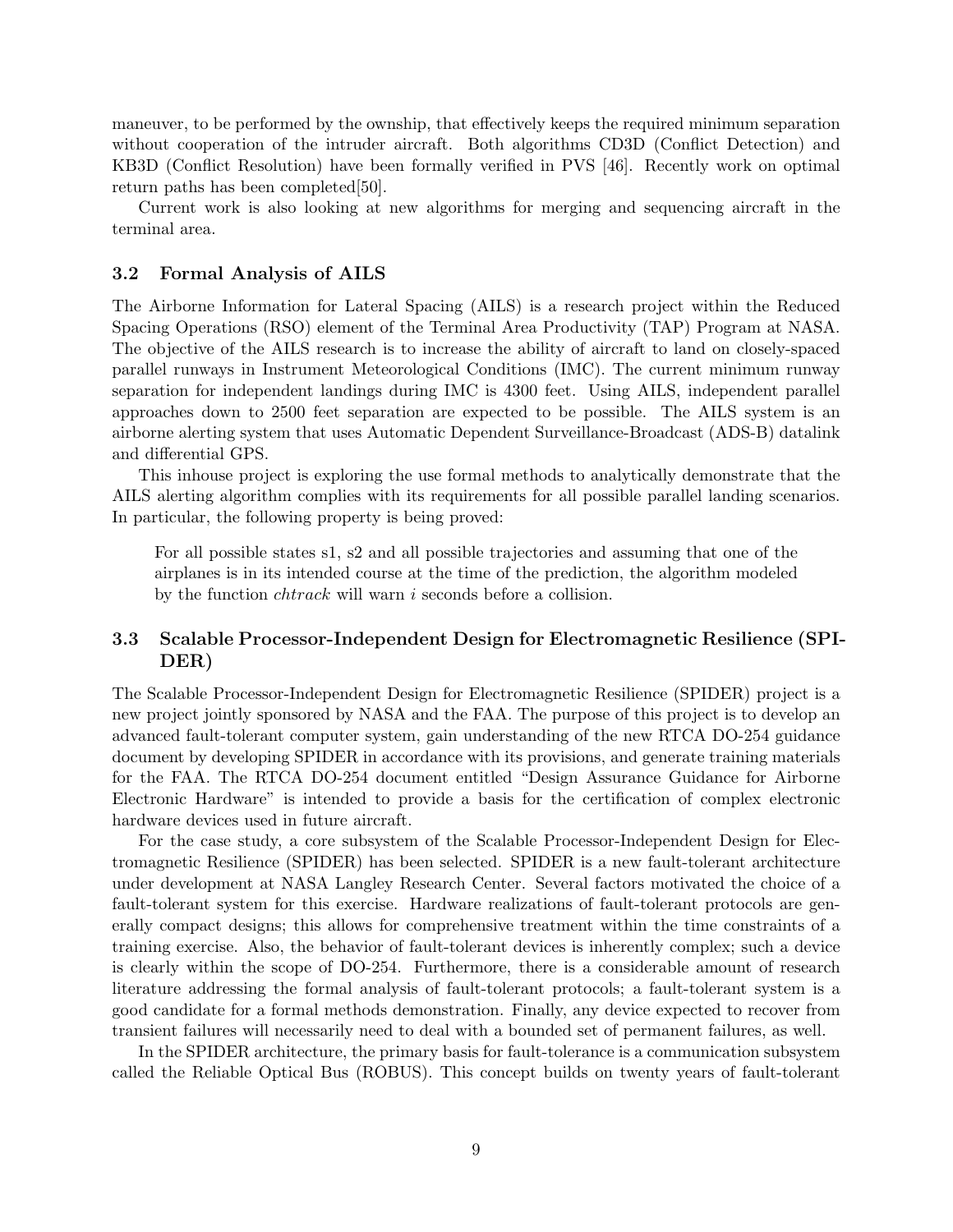computing research at NASA Langley Research Center<sup>2</sup>

The SPIDER architecture has been formally modeled and analyzed using a hybrid fault model (See section 4.2.11.) Faulty nodes are globally classified based on the locally observable characteristics to other nodes within the system. The system is partitioned into Fault Containment Regions (FCRs) that ensure independence of random physical failures. The failure status of an FCR is then one of four mutually exclusive possibilities: Good, Benign Faulty, Symmetric Faulty, and Asymmetric Faulty. As part of the conceptual design activities, the algorithms for providing the fault-tolerant services are being formally specified and verified using PVS (http://pvs.csl.sri.com/). The focus of the verification activities during the detailed design and implementation stages will be to preserve the integrity of the verification performed at the conceptual design level. We also intend to explore elemental analysis and safety-specific analysis as we proceed but nothing has been done with these techniques yet.

An initial lab prototype of the ROBUS has been developed using FPGAs and eight off-the-shelf PCs. The lab prototype does not have an operating system and is not packaged in EMI-resistant hardware. The fundamental fault-tolerance protocols (i.e. group membership, clock synchronization, interactive consistency) have been completed. The formal proofs are nearly complete<sup>3</sup>

## 3.4 Aviation Safety Program

The goal of the new NASA Aviation Safety Program is to reduce the civil aviation fatal accident rate by 80% in ten years and 90% in twenty years. In 2000, a competitive procurement (NRA 99-LaRC-4) resulted in 4 awards that apply formal methods to this goal.

- Rockwell Collins Advanced Technology Center: Develop extensions to existing methods and commercial off-the-shelf tools that enable (1) requirements modeling and analysis, (2) safety analysis and partitioning, (3) mode confusion detection, applying formal methods to many different portions of the life-cycle, such as (1) requirements analysis, (2) high-level design, (3) detailed design, and (4) implementation, and (4) auto-generation of code.
- Honeywell Engines and Systems: utilize new Time Triggered Architecture (TTA) developed in Europe for the automotive industry by TTTech and formal verification methods to develop a FTIMA architecture. Targeted application is Full Authority Digital Engine Control (FADEC). SRI International is performing a formal verification of the key protocols [133, 134].
- Barron Associates/Goodrich: Develop formal verification methods that can serve as a basis for certifying non-adaptive neural nets for use on military and commercial aircraft[70].
- University of Virginia/Litton: Identify causes and develop tools to facilitate integration of formal verification methods into the software development lifecycle within an aerospace company. Current focus is on developing a specification tool that integrates natural language and formal language in a synergistic manner.

See section 4.1.2 for previous research this program is building upon. This work is supported by the Flight Critical Systems Design and Validation component of the Aviation Safety Program (AvSP).

<sup>2</sup>The main concept was inspired by a fault-tolerant system designed as part of the Fly-by-Light/Power-by-Wire (FBL/PBW) program.

<sup>&</sup>lt;sup>3</sup>The proofs have been completed for earlier versions, but are being updated as nice improvements have been made to the protocols themselves.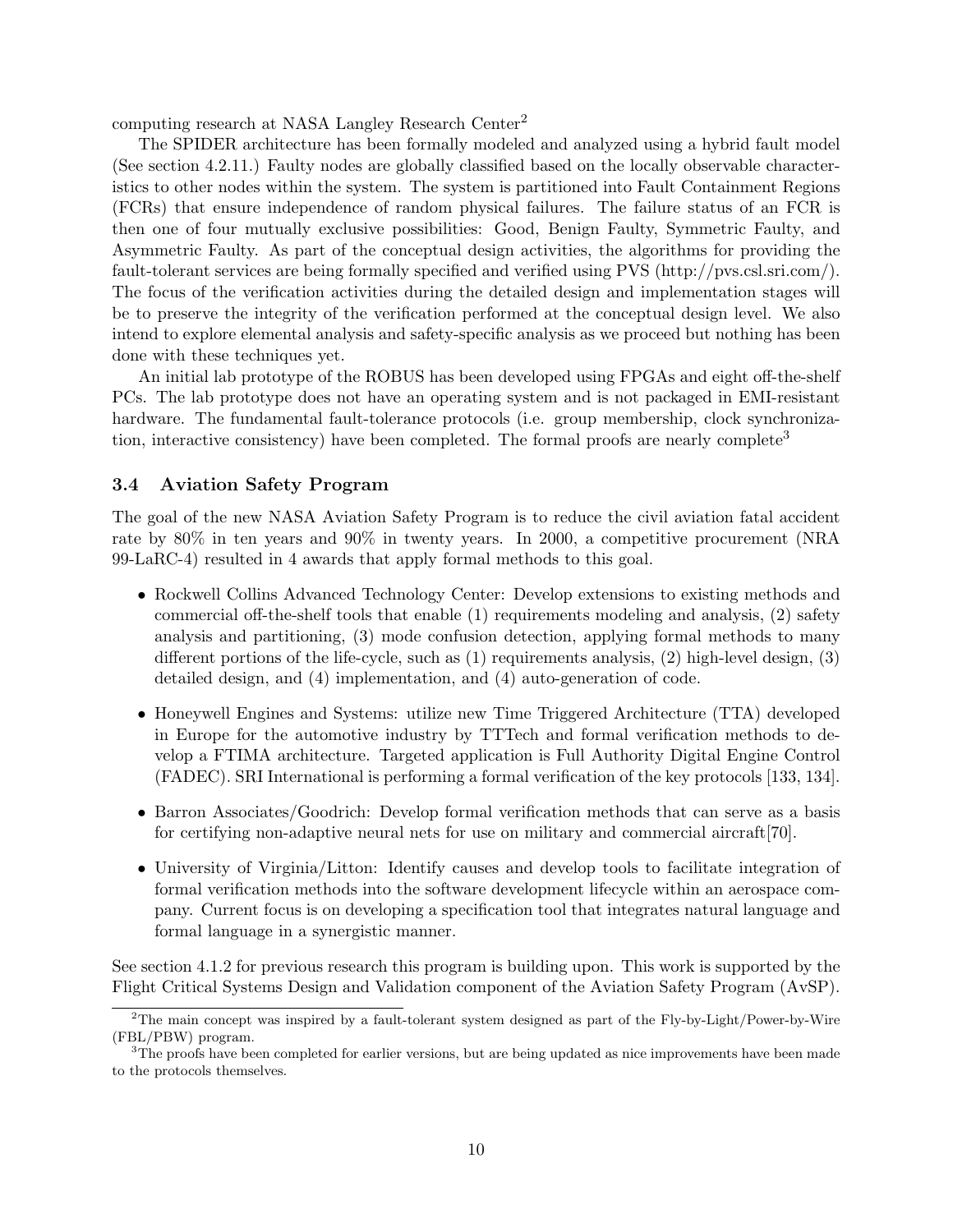# 3.5 Information Technology Strategic Research (ITSR)

The Information Technology Strategic Research (ITSR) program is being led by NASA Ames. The current work is centered around the development of a rigorous approach to verifying avionics computing platforms that support integrated modular avionics.

### 3.5.1 Integrated Modular Avionics

Two contracts are supporting this thrust:

- Honeywell DEOS Project: A cooperative agreement with Honeywell (SRI International as a subcontractor) is applying formal methods to DEOS, which is a partitioned real-time operating system used in Honeywell's Primus Epic flight deck that is being developed to DO-178B Level A certification standards.
- Open PVS Project: A contract with SRI International (with Honeywell as a subcontractor) to open up PVS internals to other domain-specific tools. This contract is also being used to extend PVS's capabilities and to directly support the DEOS project. See section 3.8.2 for details about this work.

The goal of the Honeywell/SRI DEOS project is to demonstrate that formal methods can be used to assure the safety of new operating systems being developed for commercial avionics that support Integrated Modular Avionics. Integrated Modular Avionics (IMA) is beginning to emerge in commercial aviation as a more cost-effective means for implementing advanced avionics systems (reducing size, weight, power and recurring cost). IMA systems use shared computing resources to simultaneously host functions of differing criticality in separate logical partitions. But the cost savings and increased flexibility comes with a significantly greater safety risk. The sharing of resources raises the possibility of a low criticality task adversely affecting a high-criticality task. Therefore, it is essential that rigorous methods of assurance be developed that can guarantee that operating systems that are providing logical partitions are indeed free of errors that could compromise the safety of critical applications. The verification technology developed under this task is being demonstrated on a new Honeywell commercial operating system called DEOS.

The developed formal methods technology has already been successfully demonstrated on an early version of DEOS [27]. However, as DEOS has continued to evolve it has become more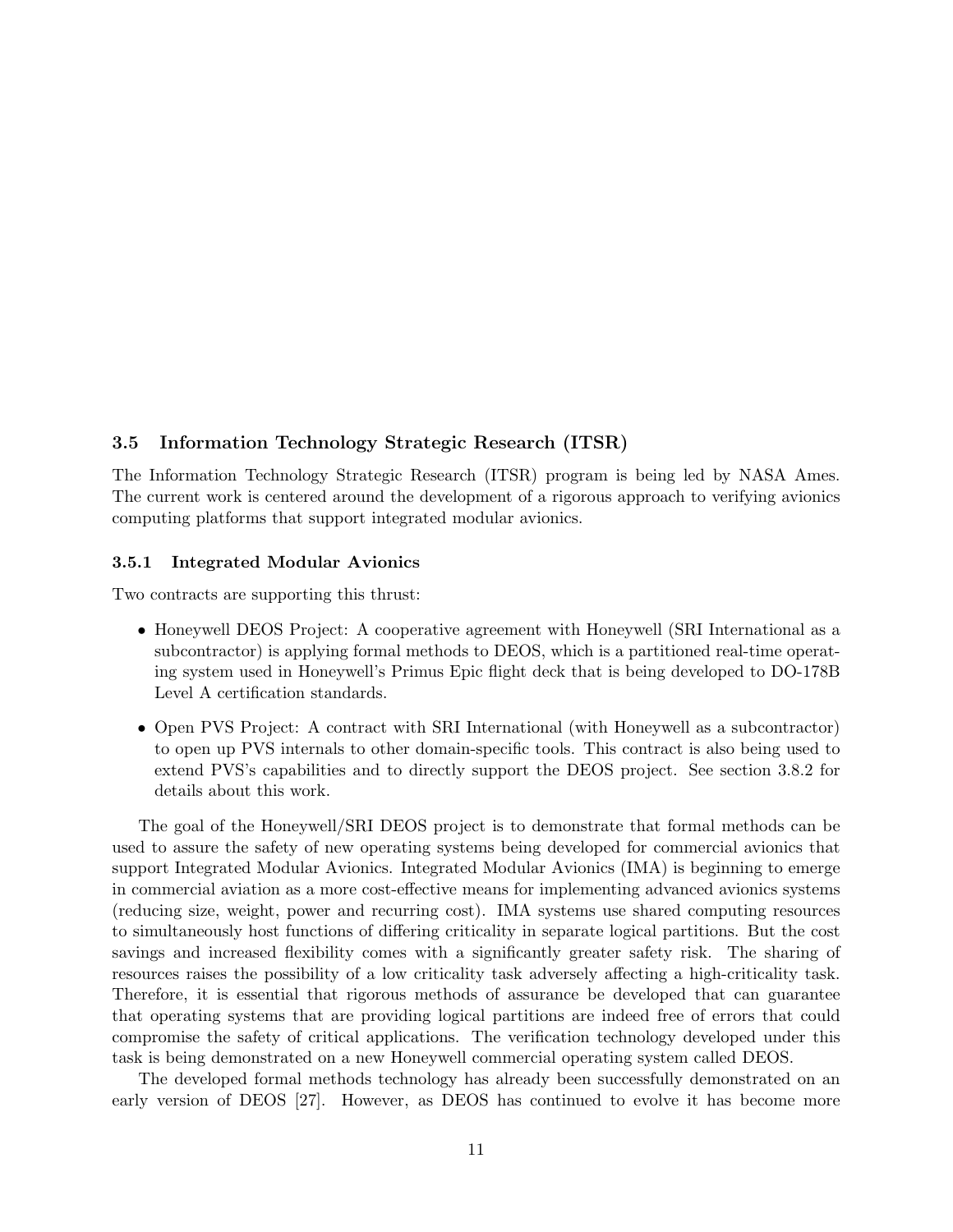complex and the verification problem has become increasingly more difficult. Recently slack-time reclamation and reallocation has been added to DEOS, which has dramatically increased the size of the state-space of the formal models. The previous approach based upon model checking has not scaled up to this problem size. The Honeywell/SRI research team is currently seeking to develop a verification method based upon both model checking and theorem proving. The status of this project is available at [28].

For more information about the Open PVS project see section 3.8.2.

## 3.5.2 MC/DC Tutorial

In cooperation with Rockwell Collins Inc, the Boeing Company, and the FAA, a tutorial was developed for MC/DC structural coverage, which is mandated by the FAA software certification document DO-178B[62]. The tutorial provides a practical approach to assessing modified condition/decision coverage (MC/DC) for aviation software products that must comply with regulatory guidance for DO-178B level A software. The tutorial's approach to MC/DC is a 5-step process that allows a certification authority or verification analyst to evaluate MC/DC claims without the aid of a coverage tool. In addition to the MC/DC approach, the tutorial addresses factors to consider in selecting and qualifying a structural coverage analysis tool, tips for reviewing life cycle data related to MC/DC, and pitfalls common to structural coverage analysis.

#### 3.5.3 Object Oriented Technology in Aviation

The Object Oriented Technology in Aviation (OOTiA) project is a joint effort with the FAA to develop guidelines for the safe use of object oriented technology in software development. Aviation software developers, like many software developers, are advocating the use of object-oriented technology (OOT) as a way to increase productivity and reusability of software. Unlike the mainstream software industry, however, OOT has not seen widespread use in commercial aviation applications. A primary reason is that the RTCA/DO-178B guide, Software Considerations in Airborne Systems and Equipment Certification, does not specifically address OOT. Consequently, certification authorities have relied on issue papers on a project-by-project basis to address OOT concerns.

Current work on the project includes a task with the Boeing Company to look at the impact of object orientation on structural coverage. Also, OOTiA workshops with the FAA and industry are being conducted to identify safety issues relevant to using OOT and to propose acceptable solutions. The goal is to produce general guidelines to help software developers meet DO-178B when using OOT; and also provide useful evaluation criteria for certification authorities. Information about the OOTiA project is available at http://shemesh.larc.nasa.gov/foot/

#### 3.5.4 PVS Strategies

One of the major obstacles to the transfer of formal methods technology to industrial practice has been the high manpower cost of developing proofs. Although the proof of a complex system property often involves difficult reasoning, the task is further encumbered in modern theorem proving tools by an insufficient automated support for manipulating nonlinear algebraic formulas. To overcome this problem a task was issued to the PVS developers to improve the capabilities of the PVS theorem prover in this area. Unfortunately the term-rewriting approach taken by the contractor did not completely resolve the problem. Consequently Dr. Ben Di Vito decided to address the problem in a new way. He recognized that there will always be a limit to where automation can carry you, so he decided to develop a suite of proof-manipulation commands that mimic the style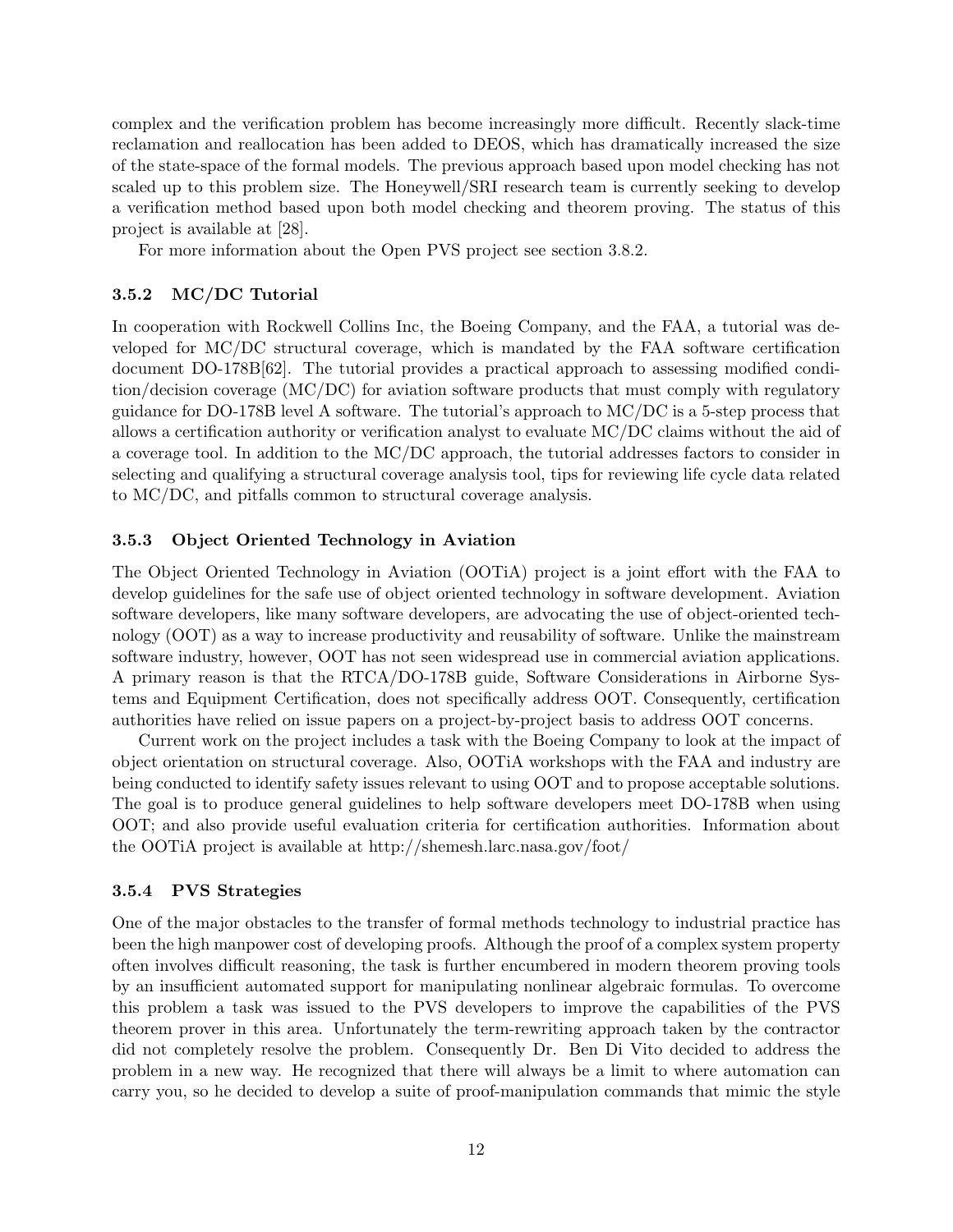of proof used in high-school algebra. These commands raise the level of abstraction of the proof process and eliminate the need for the time-consuming search for lemmas in the PVS prelude. Dr. Di Vito also developed a new interface for prover command invocation. See [39] for details. See also 3.8.1 for related work.

## 3.6 Engineering For Complex Systems Program

The Engineering for Complex Systems (ECS) Program is part of NASA's Office of Aerospace Technology's Pioneer Revolutionary Technology program. The primary objective of the program is to develop new approaches to system engineering and design that will substantially reduce safety and success risks for NASA missions. We have three research projects under ECS:

- Causality Analysis Using Symbolic Expression (CAUSE)
- Formal-Enough Notations for Computer-system Engineering (FENCE)
- Formal Specifications Database

#### 3.6.1 CAUSE

The goal of CAUSE is to develop appropriate notations and tools for creating and analyzing arguments about causes of failures. We believe that fully understanding past failures is an essential precondition for mitigating safety and success risks when designing new systems. Some expected benefits from successful completion of the project include the following: (1) improved confidence in the correctness of explanations of the causes of failures; (2) increased use of lessons taught by previous failures for improving new designs; and (3) storing of causal explanations in a form suitable for automated search, retrieval, and analysis.

We are currently completing a detailed analysis of existing notations and techniques for causal analysis. Once this analysis is complete, we will begin building prototype tools for creating, displaying, analyzing, storing, and retrieving causal arguments[59].

## 3.6.2 FENCE

The goal of the FENCE project is to develop techniques and tools for appropriate integration of natural, visual, and formal notations for requirements elicitation, capture, and tracing for softwareintensive systems. The motivation for this work is to try to achieve the benefits of the different notations, while mitigating the problems of any specific one. The research approach being pursued is to develop techniques and tools to integrate requirements specifications developed in natural, graphical, and mathematical languages so that the resulting requirements will be (1) understandable by all who must understand them, (2) analyzable for completeness, consistency, and other desired attributes, and (3) traceable and verifiable throughout the system life-cycle. These tools and techniques are will be developed through cooperation among computer scientists, software engineers, system engineers, linguists, and application domain experts.

There are currently three main parts of the FENCE project:

- University of Virginia: Integrating Natural and Formal Languages
- Safeware: Spectrum-RL tools
- Mathworks: Formal Methods Applied to Simulink and Stateflow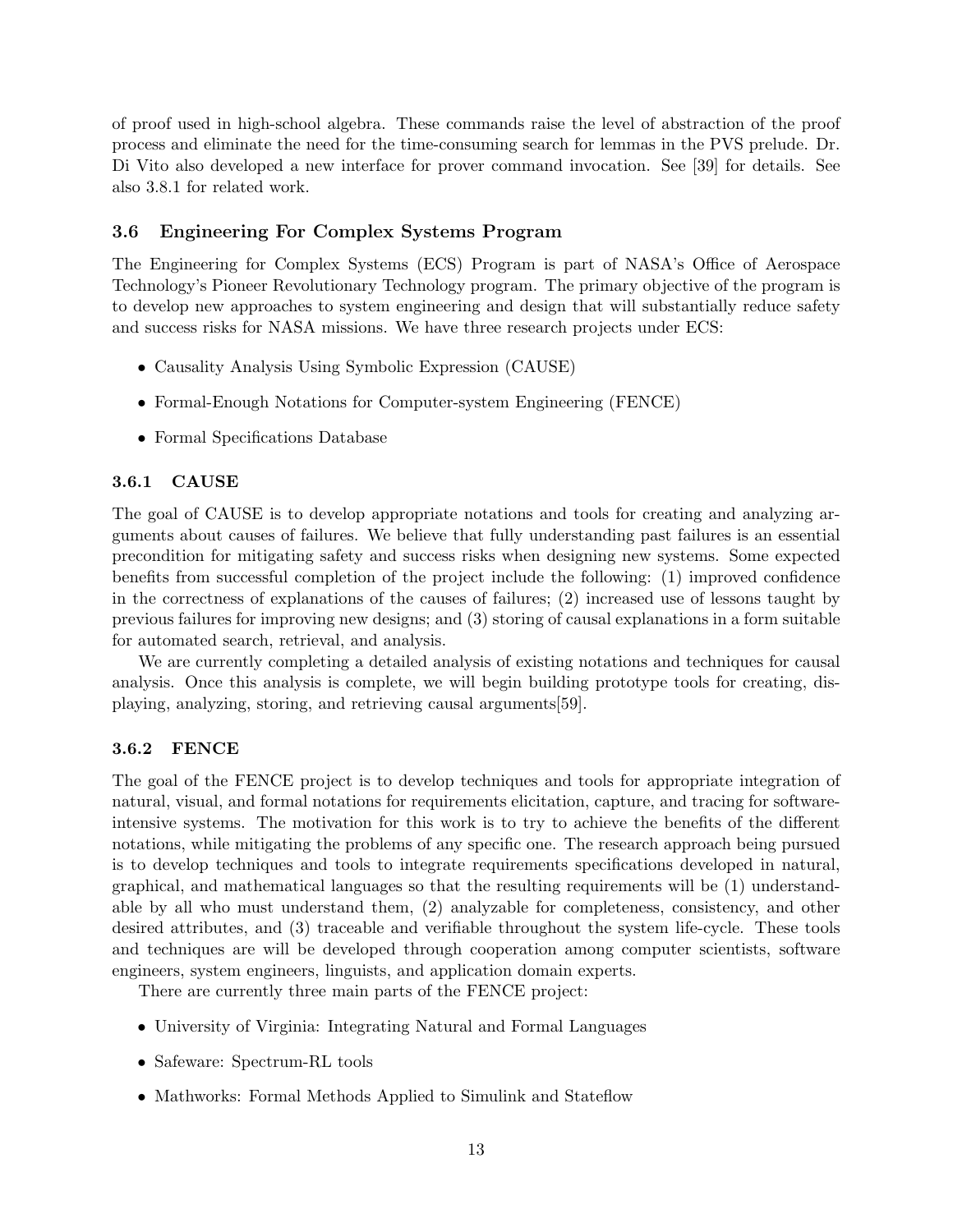#### Integrating Natural and Formal Languages

The University of Virginia is extending the work that they began under the Aviation Safety Program by further developing the necessary theories and tools to enable the effective integration of natural language and formal languages for system requirements specification. This research effort is one of the first in the world to try to apply important concepts from linguistics (such as cognitive categories, hierarchies, and economy) to the problems of computer system requirements elicitation and propagation[58].

The Zeus toolkit, which serves as the basis for the work, is available on the web at

http://www.cs.virginia.edu/ zed/zeus/

### SpecTRM-RL Development and Demonstration

Safeware Engineering Corporation is working to improve their requirements modeling and analysis tool named SpecTRM-RL in the following ways:

- Improvement of the human interface to make SpecTRM easily usable by industry with minimal training.
- Expanded visualizations (both static and dynamic) of SpecTRM models.
- Expand the static analysis capabilities of SpecTRM
- Demonstrate the usability of the tool by applying it to a realistic NASA-related system or subsystem.

#### Mathworks

SRI is seeking to develop formal methods to support the analysis of Stateflow diagrams. In principle one would like to model check the Stateflow diagrams which are at the heart of a Simulink design, but it is impossible to establish anything useful without some knowledge of the constraints imposed by the differential equations in the other blocks. The SRI approach is to automatically construct sound discrete abstractions of the differential equations using automated theorem proving over the reals. A new decision procedure called QEPCAD, which performs quantifier elimination using cylindrical algebraic decomposition is used to find the sign-invariant regions. The end result is a completely discrete system you can model check[153].

```
http://www.csl.sri.com/users/tiwari/hscc02.html
```
The constructed abstractions are conservative and can be used to establish safety properties of the original system. The technique works on linear and non-linear polynomial hybrid systems, that is, the guards on discrete transitions and the continuous flows in all modes can be specified using arbitrary polynomial expressions over the continuous variables. A prototype tool in the SAL environment has been developed which uses the PVS theorem prover. The technique appears to have a good potential to scale to large and complex hybrid systems.

#### 3.6.3 Formal Specifications Database

Despite steady progress in theorem proving tools, effective use of formal methods is still held back by a lack of codified deductive knowledge. Theorem proving today takes place too close to the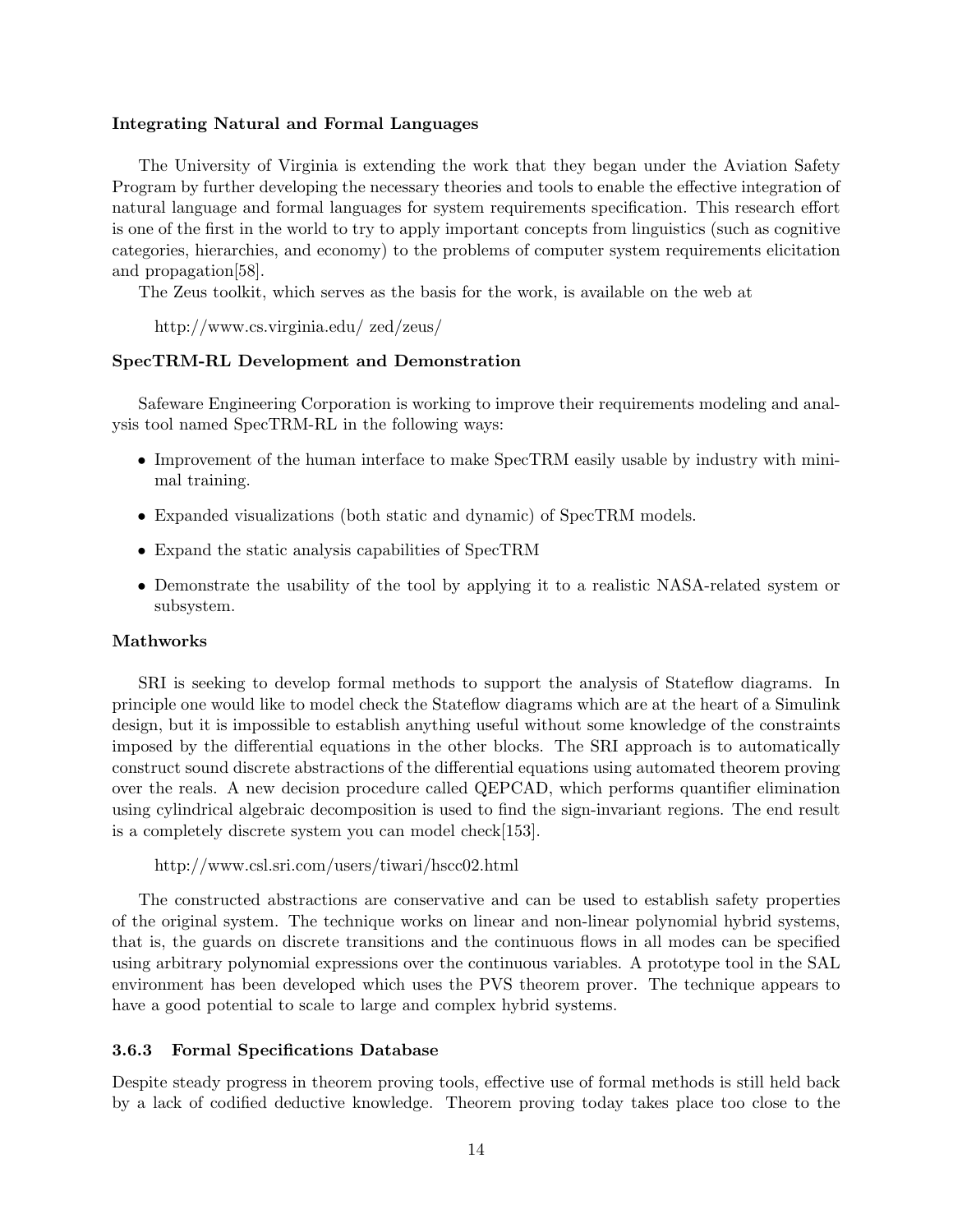ground, too close to first principles. Many of the potential benefits will lie dormant until engineers can reason at the level of their problem domains rather than elementary properties of mathematics.

The goal of the Formal Specifications Database task is to extend Langley's work on PVS libraries by developing a capability for compiling, structuring and hosting a database of deductive theories suitable for integration with leading formal methods tools. A large-scale infrastructure (10K theories, 1M theorems) will enhance productivity for interactive theorem prover users. Passive collaboration will be encouraged by enabling theory contributions from users worldwide.

A database server is being established based on the PostgreSQL DBMS. Web server interfaces are being developed using the Zope Web applications tools. A small amount of application software will need to run within the theorem provers, e.g., special strategies for PVS. Populating the database will be a large, gradual effort that will be continued through community contributions once the server is fully operational.

#### 3.7 Timing Analysis by Model Checking

Odyssey Research Associates (now known as ATC-NY) has been awarded a three-year contract to develop analysis methods for real-time systems analysis. Timing aspects of embedded systems have been notoriously difficult to analyze and verify. This work will address some of the limitations of Rate Monotonic Analysis (RMA) by applying model checking, a technique with successful industrial applications in hardware design. In addition to schedulability, the new methods will be able to analyze such properties as freedom from deadlock and from certain timing-dependent runtime errors. The goal is both to increase the design space and to reduce the costs of verification. The new methods will be applied to a suitable avionics subsystem. The work concentrates on applying the methods to designs expressed in Abstract Ada, a modeling notation based on a runtime system that meets the Ravenscar Profile.

#### 3.8 PVS Development

NASA Langley's formal methods program has exploited the capabilities of PVS (Practical Verification System) developed by SRI International

```
http://www.csl.sri.com/sri-csl-fm.html
```
in no small measure. We have found the tool to be extremely capable, but have also desired improvements. Consequently, over the past decade we have funded improvements and extensions to the PVS system. The application of this theorem prover to real industrial applications has pushed this technology in many ways. In [115], Sam Owre, et. al. describe how NASA's program has shaped the development of PVS. Several tutorial introductions to PVS are available [34, 10, 148, 15, 117, 147] some of which were written at Langley.

#### 3.8.1 Langley Inhouse Contributions

The Langley inhouse team has been supporting the PVS theorem prover by developing libraries and strategies. Libraries are the main way for users to extend a theorem prover, and they are an excellent way to support reuse and reduce the cost of new applications.

The following table provides a brief summary of NASA Langley PVS libraries: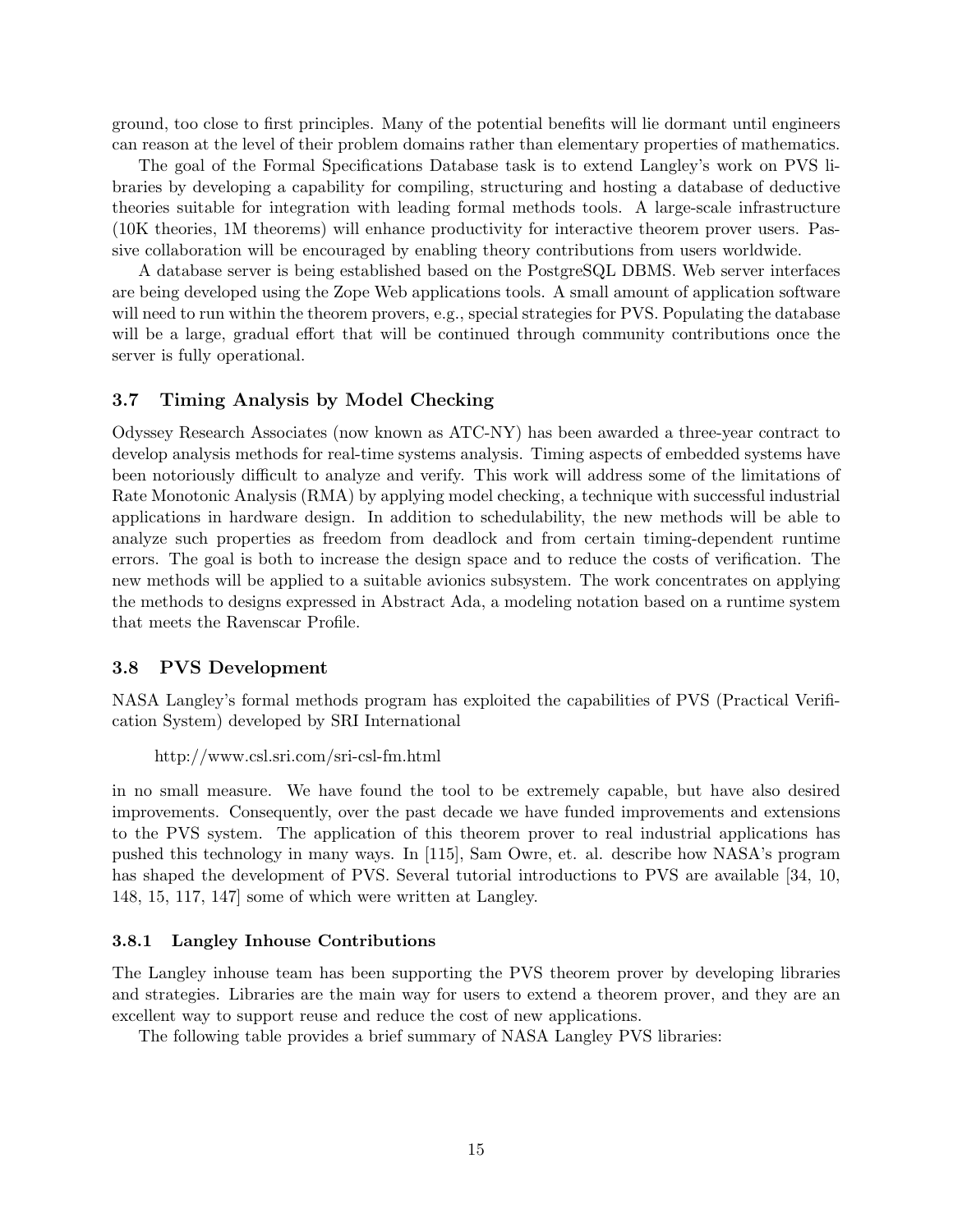| $\min$ , max, majority, sort, concatenation over arrays + permutations              |  |  |  |
|-------------------------------------------------------------------------------------|--|--|--|
| axiomatic version of calculus                                                       |  |  |  |
| integer division: Ada and number theory definitions                                 |  |  |  |
| modulo arithmetic: $mod(i, j)$ : {k  abs(k) < abs(j)} = i-j*floor(i/j)              |  |  |  |
| summations, sup, inf, sqrt over the reals, abs lemmas                               |  |  |  |
| special functions over nats: min, max, mod, div                                     |  |  |  |
| trigonometry: definitions, identities, approximations                               |  |  |  |
| graph theory: connectedness, walks, trees, Menger's Theorem                         |  |  |  |
| directed graphs: circuits, maximal subtrees, paths, dags                            |  |  |  |
| fundamental theorem arithmetic, primes infinite cardinality<br>number_theory.dmp.gz |  |  |  |
| bags, finite bags, inductions, conversions to sets                                  |  |  |  |
| real analysis, limits, continuity, derivatives                                      |  |  |  |
| power series, comparison test, ratio test, Taylor's theorem                         |  |  |  |
| powersets: bijections, cardinality                                                  |  |  |  |
| fixed-points of $[set[T] \rightarrow set[T]$ , mu-calculus, dual(H)                 |  |  |  |
|                                                                                     |  |  |  |

The following table provides a summary of the strategies developed at NASA Langley:

| Name          | Download             | Documentation     | Concept                            |
|---------------|----------------------|-------------------|------------------------------------|
| Munoz/Mayero  | field-strategy       | README-field      | remove divisions from a formula    |
| Di Vito       | manip-package.tar.gz | manip.ps          | algebraic manipulation of formulas |
| <b>Butler</b> | test-probs.dmp       | test-prob-doc.txt | theorem prover benchmark problems  |

These libraries and strategies are available at:

http://shemesh.larc.nasa.gov/fm/ftp/larc/PVS-library/pvslib.html

The Langley MANIP package assists users to develop proofs of arithmetic properties that require extensive use of built-in and new libraries. The FIELD package supports automatic proof of formulas involving division and nonlinear products.

## 3.8.2 Open PVS Contract

SRI international (with a subcontract with Honeywell HTC) has been awarded a three-year contract to develop a customizable version of PVS[114, 113, 144]. The goal of this work is provide a more customizable and more open system architecture for PVS; make decision procedures available standalone and demonstrate their utility on Honeywell Applications. such as the Honeywell HOPTs (Hierarchical Operational Procedure Tables) tool for analyzing mode transition tables.

During the first year of the contract, SRI integrated a SAT solver (i.e. propositional satisfiability) with their stand-alone ICS decision procedures, which advances the power of the automation for certain problems (e.g., bounded model checking). The result is that one can automatically solve enormous formulas with large, complex propositional structures. The idea is as follows. You have a huge formula with lots of propositional structure (thousands of if-then-elses, ands, implies etc.) and interpreted terms at the leaves  $(x + y < z \text{ etc}).$  The basic idea is "variable abstraction", which replaces any interpreted term with a new propositional constant (e.g., Q replaces  $x + y < z$ ). Then you try to find a satisfying assignment to the resulting propositional formula (i.e., it's now a SAT problem). The SAT solver might come up with a solution that requires Q to be true and some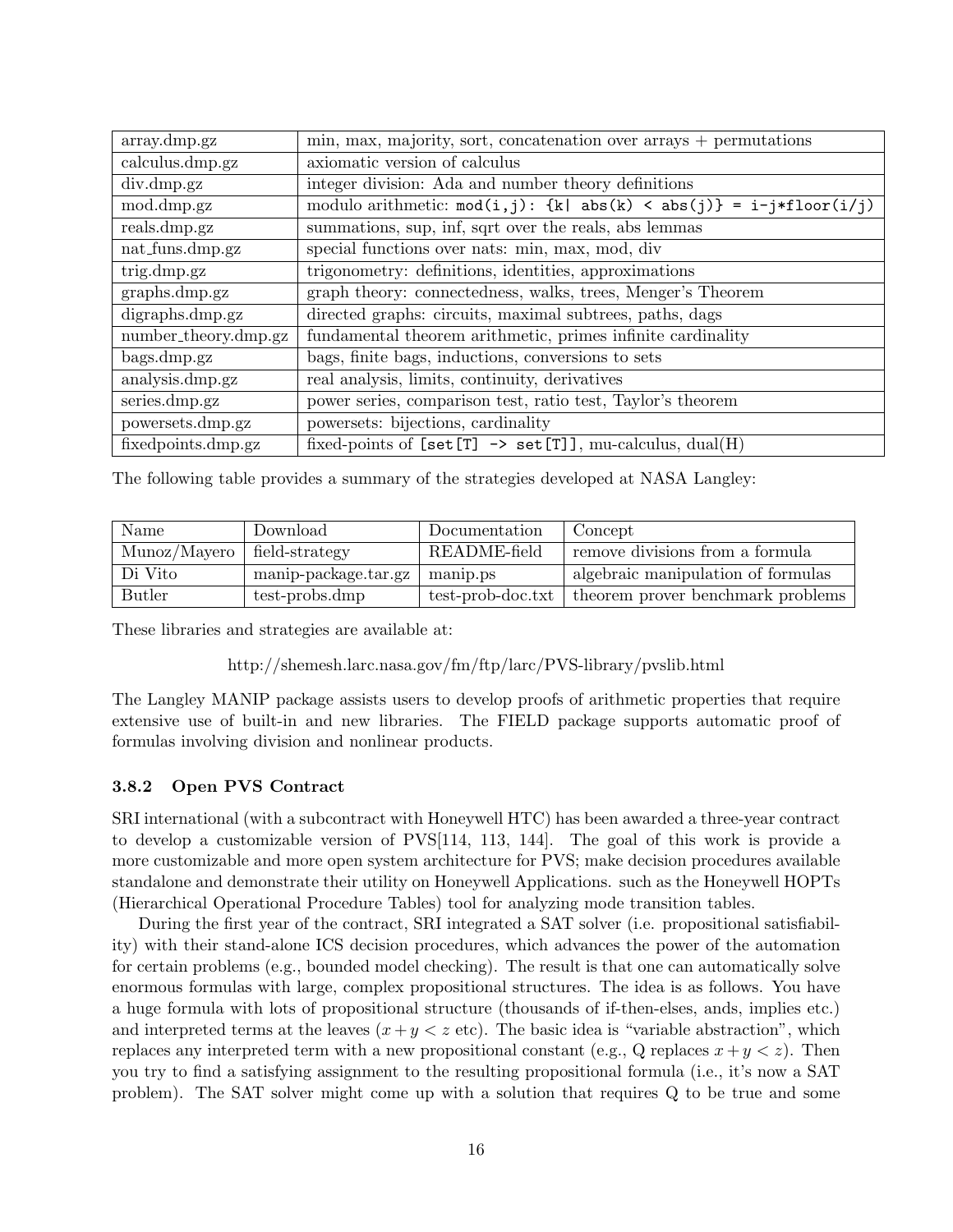other P to be false etc. and so you now take the interpretation of those terms and give them to the decision procedure to see if they are simultaneously valid. If so, you're done; if not, you ask the SAT solver to find a different solution. Now you know the previous assignment didn't work and you don't want the SAT solver to generate another similar one. But you've just applied the decision procedure to the result of the previous assignment and discovered it is false, so you do a bit of work to find pieces of that assignment that are inconsistent on their own (e.g., "Q and not P" might be). You then throw the negation of those into the set of facts that the SAT solver knows before you ask it for another solution. By being clever about how you do this (and by seeding the process with facts about all pairs and triples of terms, and by having as many "don't cares" as possible) you rapidly cut down the search space. What makes all this work is that the decision procedures are enormously fast, and so are the latest SAT solvers. The result is that we can now solve enormous formulas of this type<sup>4</sup>.

During the second year of the contract SRI focused on adding new capabilities to PVS that allow authors of specification libraries to control how the system and theorem prover use libraries. Capability was added to PVS to (1) indicate which formulas should automatically be used as rewrites and/or expanded during typechecking (macros), (2) control the application of conversions, and (3) allow user-defined proof strategies to be loaded with a library. These capabilities were implemented in PVS 2.4.1 released January 2002.

#### 3.8.3 Past Enhancements

NASA Langley has supported the development of abstract datatypes in PVS [118] and the formal semantics for the specification language [143]. In 1996 NASA Langley sponsored the development of a tabular notation for PVS[116]. NASA Langley also supported the development of the PVS validation suite and funded a task to develop an approach for efficient direct execution of PVS specifications that can help users validate their specification through exploration of its behavior on test cases or symbolic execution. With the 2.3 release of PVS, users "run" a specification as if were a program, many times faster than can be achieved using rewriting. Static analysis for live variables allows safe use of destructive updates so that compiled PVS runs at speeds comparable to an imperative program.

Recently NASA Langley funded SRI to develop a mechanization for theory interpretations. The developed mechanization will make it possible to show that one collection of theories is correctly interpreted by another collection of theories under a user-specified interpretation<sup>5</sup>.

#### 3.8.4 PVS Classes

The formal methods team has provided training classes on the PVS theorem prover every 2 to 3 years (1995, 1997, 1998, 2001). The course is designed to accommodate a small number of professionals (12-16) with engineering backgrounds and provides hands-on exercises that develop

<sup>&</sup>lt;sup>4</sup>Bounded model checking is currently the leading approach in model checking because it is more robust than BDDs and finds deeper bugs faster. Some researchers are trying to extend SAT solvers with some ability to do arithmetic (e.g., small-domain instantiations). The SRI approach is unique in that they extend their SAT solver with a sophisticated decision procedure.

<sup>&</sup>lt;sup>5</sup>The mechanization will generate the proof obligations necessary to ensure the appropriate relationship, and provide theorem-proving enhancements (for example, rewriting under congruences, and congruence closure) that enable these obligations to be discharged efficiently. The PVS grammar will been extended so that names can include mappings. The goal is to map uninterpreted types and constants of a source theory into types and constants, respectively, of another theory.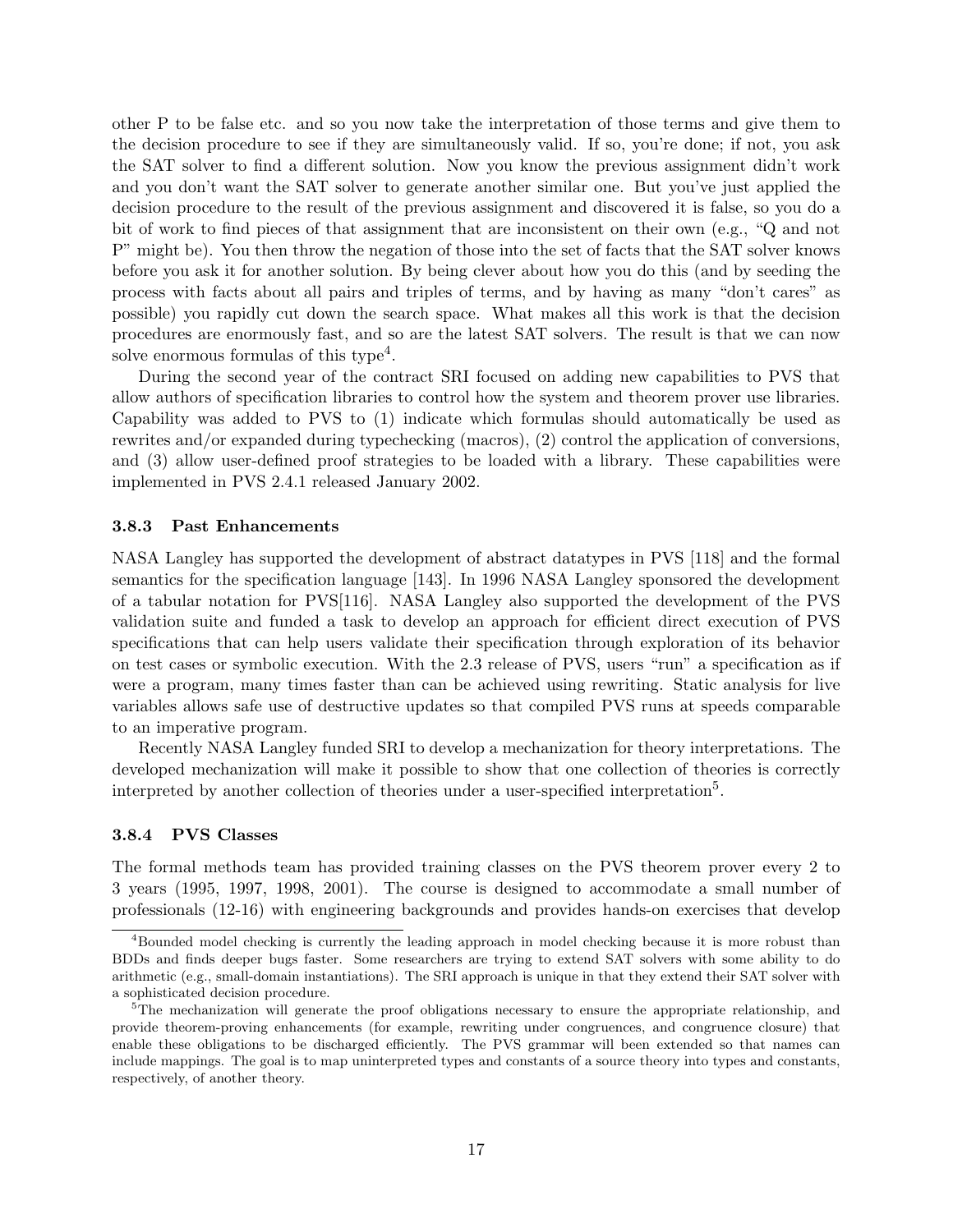the skills presented in the lectures. There have been attendees from Rockwell Collins, Honeywell, Loral, Draper Labs, Rome AFB, JPL, and several Universities.

# 4 Past Efforts

This section describes previous work in three categories: technology transfer, fault-tolerant systems, other fundamental research.

# 4.1 Fundamental Research

## 4.1.1 Streamlining Software Aspects of Certification

Kelly Hayhurst served as the Technical Program Manager for a FAA initiative called Streamlining Software Aspects of Certification (SSAC) starting in November 1997. The goal of the SSAC program was to identify and eliminate unnecessary costs in software aspects of certification for both airborne and ground-based systems. Unnecessary costs in certification not only waste money, but they also can delay adopting new, safety-enhancing technologies.

Since January 1998, the SSAC team has conducted 3 industry workshops and 1 FAA workshop to identify specific software issues to be addressed by the program. The team also conducted a survey of U.S. companies about the extent and significance of the issues identified through the workshops. A report describing the results and recommendations was published and is available electronically. The FAA response to the survey recommendations and the letter accompanying this response are also available in PDF format.

In October 1999, the FAA discontinued funding for the SSAC team activities. However, there continues to be interest in the SSAC program results and recommendations. A presentation on the current status of the SSAC program was given at the FAA National Software Conference on April 20, 2000. See

#### http://shemesh.larc.nasa.gov/ssac/

to obtain details about these workshops and copies of the workshop reports. A published report [61] about the project is available electronically at

http://shemesh.larc.nasa.gov/ssac/workshop3.html

The FAA response to the survey recommendations and the letter accompanying this response are also available in PDF format at this web page.

## 4.1.2 Formal Methods Analysis of Mode Confusion

The January 30, 1995 issue of Aviation Week lists 184 incidents and accidents involving mode awareness including the Bangalore A320 crash (14 February 1990), the trasbourg A320 crash (20 January 1992), the Habsheim A320 crash (26 June 1988), and the Toulouse A330 crash (30 June 1994) [2]. These incidents and accidents reveal that pilots sometimes become confused about what the cockpit automation is doing. Consequently, human factors research is an obvious investment area. However, even a cursory look at the incident and accident data reveals that the mode confusion problem is much deeper than just training deficiencies and a lack of human-oriented design. This is readily acknowledged by human factors experts. For example, Charles E. Billings, writes in Aviation Automation: The Search for a Human-Centered Approach, 1997 (pg 144):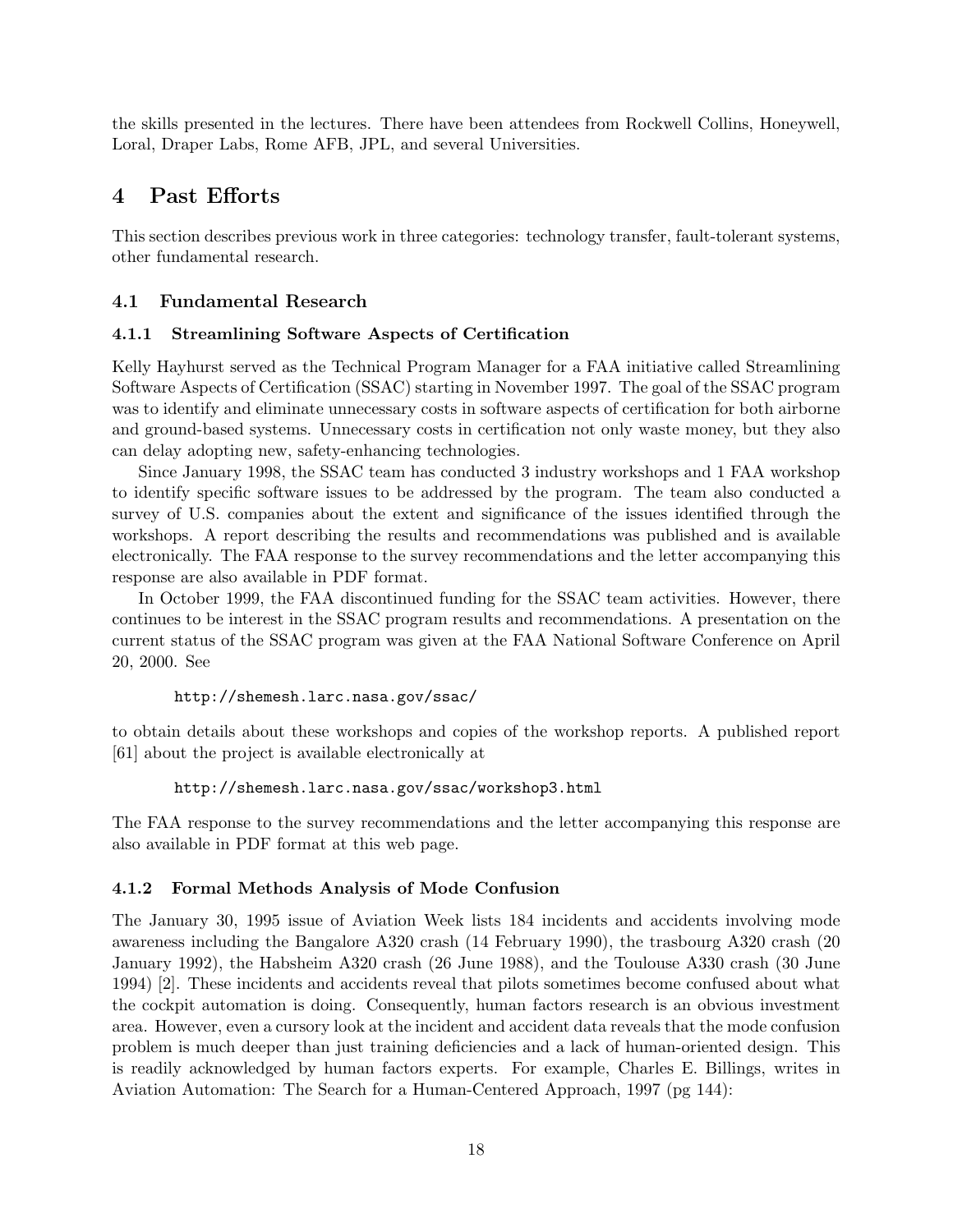... today's flight management systems are "mode rich" and it is often difficult for pilots to keep track of them (see Fig 9.2). The second problem, which is related to the first involves lack of understanding by pilot's of the system's internal architecture and logic, and therefore a lack of understanding of what the machine is doing, and why, and what it is going to do next.

Similarly, Sarter and Woods write in Decomposing Automation (1994):

What is needed is better understanding of how the machine operates, not just how to operate the machine.

It seems that further progress in human factors will only come through a deeper scrutiny of the internals of the automation. Formal methods can contribute in this arena. The fundamental goal of formal methods is to capture requirements, designs, and implementations in a mathematicallybased model that can be analyzed in a rigorous manner. By capturing the internal behavior of a flight deck in a rigorous and detailed formal model, the dark corners of a design can be analyzed.

This project is exploring two complementary strategies based on a formal model:

- Visualization: Create and display a clear, executable formal model of the automation that is easily understood by flight crew and use it to drive the flight deck simulation during training.
- Analysis: Conduct mathematical analysis of the model and search for mode confusion potential.

The first phase of a new project involving NASA Langley and Rockwell Collins in applying formal methods to a realistic business jet flight guidance system has been completed and was reported at DASC'98 [16]. A final report on the phase I work has been published[97].

#### 4.1.3 Formal Analysis of Avionics Partitioning

The RTCA Special Committee 182 (SC-182) was established to develop a Minimum Operational Performance Standard (MOPS) for an Avionics Computer Resource (ACR). The ACR will have the capability of performing multiple aircraft functions through use of partitioning. Fundamental to the success of the ACR strategy is a guarantee that the ACR platform will prevent any application from corrupting another. In particular, the ACR must provide:

- space partitioning (no matter what an application does it cannot corrupt the memory of another application), and
- time partitioning (no matter what an application does it cannot prevent another application from obtaining its scheduled allocation of CPU time)

while supporting:

- inter-partition communications, and
- common modular/configurable I/O (the ACR must allow the partitions access to external devices through a suite of bus protocols such as ARINC 429, ARINC 629, etc.)

Our first efforts have been directed towards developing an abstract formal model of space partitioning that can serve as the basis for evaluating the design of an ACR[154, 38]. The PVS formal model is based on mathematical modeling techniques developed by the computer security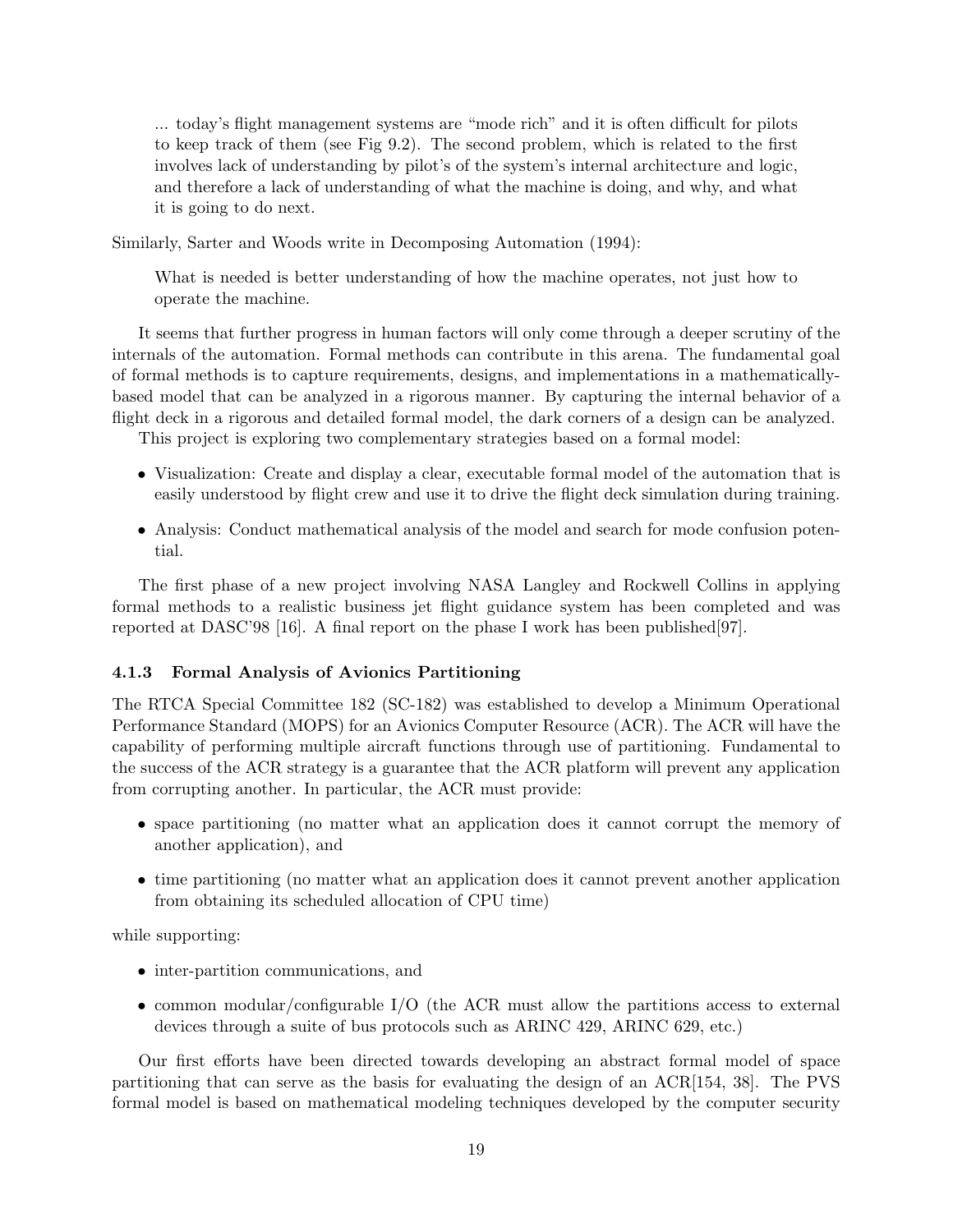community. The model has been used on three candidate designs, each an abstraction of features found in real systems.

SRI International was funded by the FAA and NASA to identify the requirements for partitioning in integrated modular avionics (IMA) and to explore how to achieve those requirements with very high assurance. The final report entitled " Partitioning in Avionics Architectures: Requirements, Mechanisms and Assurance" has been published [132].

# 4.1.4 Translating UML Into PVS

Odyssey Research Associates was tasked to develop a UML-based specification and analysis method appropriate for flight guidance systems. The goal was to develop a specification method that uses standard UML notation and develop algorithms to translate these specifications into PVS for analysis. ORA has defined a design style that is strictly hierarchical and local, declarative (i.e. not operational), and object oriented. The defined UML idiom uses restricted class/state diagrams and additional stereotypes for specification. ORA has defined the semantics of the UML subset formally. An executable definition generates formal PVS model of the UML design. The formal model respects the OO structure of the UML.

# 4.1.5 Previous ICASE Research

The Formal Methods research program at NASA Langley's Institute For Computer Applications in Science and Engineering (ICASE) has been developing and applying techniques and tools for the specification, analysis, and verification of aerospace digital systems. Research efforts focus especially on the investigation of heterogeneous verification technologies in order to enhance the utility of formal methods for specifying, analyzing, and verifying large-scale systems. Topics of investigation in the past included:

- applying state-exploration methods to the verification of flight-guidance systems and to the analysis of mode confusion [91, 51, 25]
- developing compositional approaches to Statecharts semantics (including UML Statecharts)[95, 92, 94]
- combining process algebras and temporal logics [26, 93]

# 4.1.6 Efficient Validation of Superscalar Microprocessors

SRI has developed a new approach to decompose and incrementally build the proof of correctness of pipelined microprocessors. The approach centers around the construction of an abstraction function using *completion functions*, one per unfinished instruction in the pipeline. In addition to avoiding the term size and case explosion problem that limits the pure flushing approach, the new method helps localize errors and handles stages with iterative loops. A final report has been written and is under review to be published as a NASA CR [151].

# 4.1.7 Specification of Floating-point Arithmetic

Significant portions of the ANSI/IEEE-854 [72] standard have been defined using the PVS [101] and HOL [20] systems. IEEE-854 is a standard for radix-independent floating-point arithmetic. The main motivating factors for the formalization of the standard are 1) The creation of a formal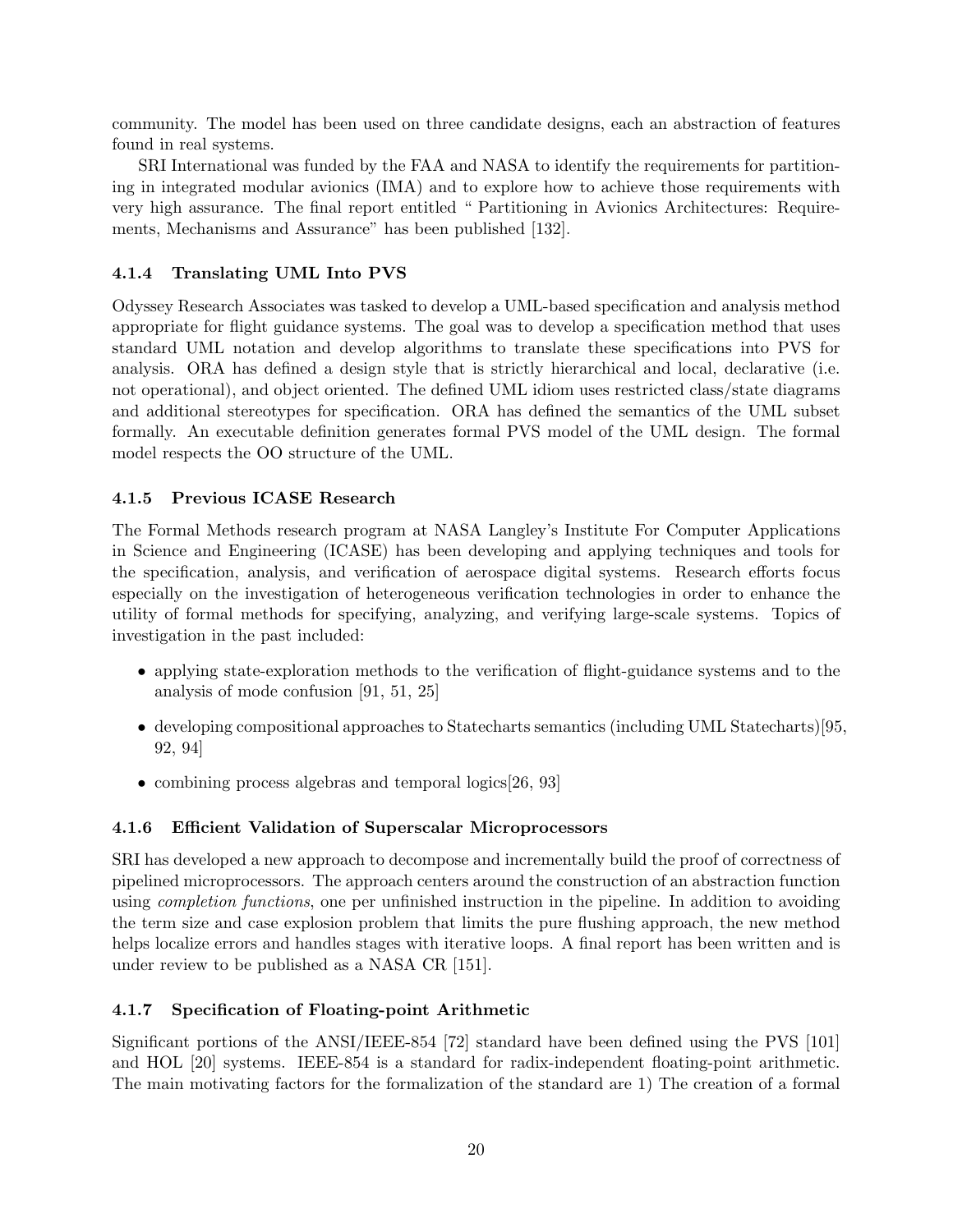specification against which an implementation (such as the AAMP5 [96]) could be verified; 2) The highly publicized floating-point divide flaw in the Intel Pentium (R) processor [138].

The formalization of the standard has brought to light the interesting and challenging issues of translating a natural language document into a logic based language in a precise, unambiguous, and accurate manner. In addition, the formalization of the standard in two different systems has given the opportunity to compare the verification systems and specification styles [24].

A parameterized formal theory of subtractive floating point division algorithms has been developed in the PVS specification language. This parameterized theory defines a general algorithm that covers a broad class of algorithms and can serve as a tool for design tradeoffs. This generalized theory has been formally proved to satisfy the IEEE-854 standard for floating point arithmetic. The proof covers the entire class of algorithms. Thus, after an optimal algorithm has been selected for a particular target technology, and the parameters are shown to be type-correct, one knows that your selected algorithm is formally consistent with the IEEE standard. This work was presented at the Formal Methods in Computer-Aided Design Conference (FMCAD) on Nov. 6-8, 1996 [104].

#### 4.1.8 Hardware Verification Using Coinduction

This research was aimed at overcoming some of the technical problems associated with the formal verification of hardware. Often the initial value of state had to be retained in expression, even when they are no longer relevant. The formal models included the number of clock ticks since start of computation, which made it difficult to verify revisions to a design, particular for aggressive optimizations. Also the formal models restricted the design space available and verification was still expensive.

This work sought to overcome these limitations through use of a better formal model based upon stream equations. Hardware designs, which are represented as system of equations, can be refined using algebraic transformations. The state component represents the current state and not the initial state and there is no explicit clock parameter. There is also a significant potential for a much more efficient verification process. Stream equations lead to a corecursive definition of hardware behavior and hence allows verification by coinduction, a very efficient approach for verifying design optimizations. A general mechanized support for reasoning about streams (within theorem proving system PVS was developed and demonstrated on two significant case studies: (1) Fault-Tolerant Clock Synchronization Circuit [106, 103] and, (2) Floating Point Division[102].

#### 4.1.9 Formal Modeling of Dynamic Systems

Transition Assertions[21, 22] is an experimental modeling method to represent or specify real-time systems. The model is intended to be used where timing is a critical element. Timing constrains can be represented directly in the model and verified using mathematical logic. Variables and conditions in a system are functions from time to value. A system is specified by using transition templates which describe a cause and effect relation of the system. Each transition template consists of a durational lower and upper bound, enabling predicate, and execution predicate. Ten generic transition templates have been created featuring single transition, multiple transition, transition with preemption, transition with inertia, and a combination of these.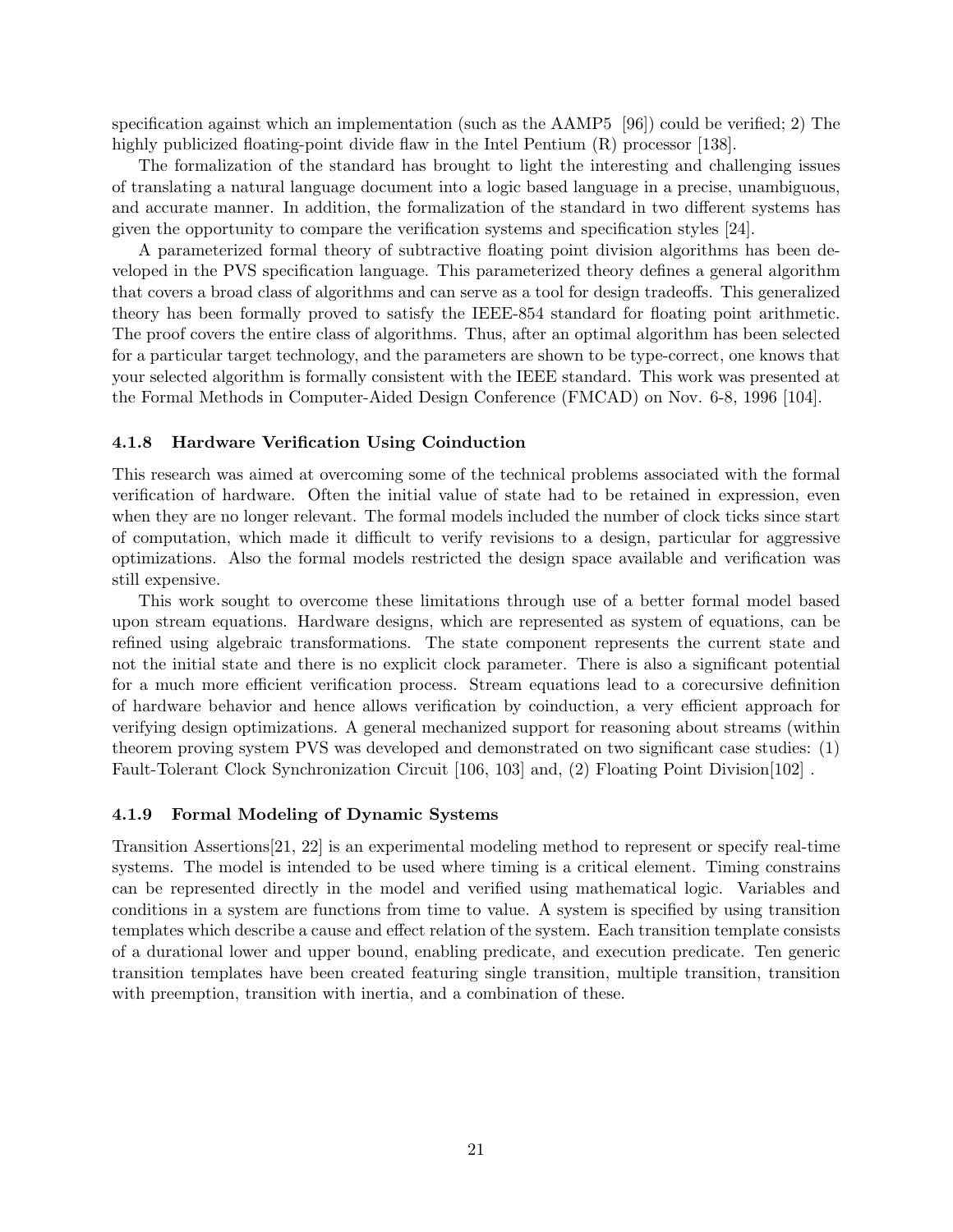## 4.2 Early Technology Transfer Projects

#### 4.2.1 AAMP5/AAMP-FV Project

In 1993, NASA Langley initiated a joint project involving Collins Commercial Avionics and SRI International. The goal was to investigate the application of formal techniques to a commercial microprocessor design, the Collins AAMP5 microprocessor. The AAMP5 is the latest member of the CAPS/AAMP family of microprocessors and is object code compatible with the AAMP2 processor [3]. The CAPS/AAMP family of microprocessors has been widely used by the commercial and military aerospace industries. Some examples of use of earlier members of the family (1) Boeing 747-400 IDS, (2) Boeing 737-300 EFIS, and (3) Boeing 757,767 AFDS

The first phase of the project consisted of the formal specification of the AAMP5 instruction set and microarchitecture using SRI's PVS. While formally specifying the microprocessor, two design errors were discovered in the microcode. These errors were uncovered as a result of questions raised by the formal methods researchers at Collins and SRI while seeking to formally specify the behavior of the microprocessor[96, 152]. The Collins formal methods team believes that this effort has prevented two significant errors from going into the first fabrication of the microprocessor.

The second phase of the project consisted of formally verifying the microcode of a representative subset of the AAMP5 instructions. Collins seeded two errors in the microcode provided to SRI in an attempt to assess the effectiveness of formal verification. Both of these errors (and suggested corrections) were discovered while proving the microcode correct[96]. It is noteworthy that both the level 2 and level 3 applications of formal methods were successful in finding bugs. Based on the success of the AAMP5 project, a new effort was initiated with Rockwell-Collins to apply formal methods in the design level verification of a microprocessor, currently designated as AAMP-FV. This project is nearing completion.

This work has has significant impact on the development of a hardware verification capability within PVS [36]. This project has also had major impact on Rockwell Collins. There are now four engineers at Collins that are skilled in formal methods. In the fall of 1996 Rockwell Collins hired a formal methods expert whose full-time job is to integrate the use of formal methods into their product lines.

Rockwell Collins used the formal specifications of the AAMP5/AAMP-FV micro-architecture as a means to design and perform prototype testing on their JEM1 Java chip. Collins was the first supplier to SUN Microsystems to deliver a microprocessor that directly executes the JAVA instruction set.

#### 4.2.2 Tablewise Project

Under NASA funding, Odyssey Research Associates worked with Honeywell Air Transport Systems Division (Phoenix) beginning in 1993 to study the incorporation of formal methods into the company's software development processes. As part of this work, ORA developed a prototype tool, called TableWise, to analyze the characteristics of certain types of operational procedure tables[67, 66]. Boeing Defense and Space Systems funded ORA to develop an extension to Tablewise: to enable it to reason about arithmetic expressions that are commonplace in navigation system decision logic at Boeing.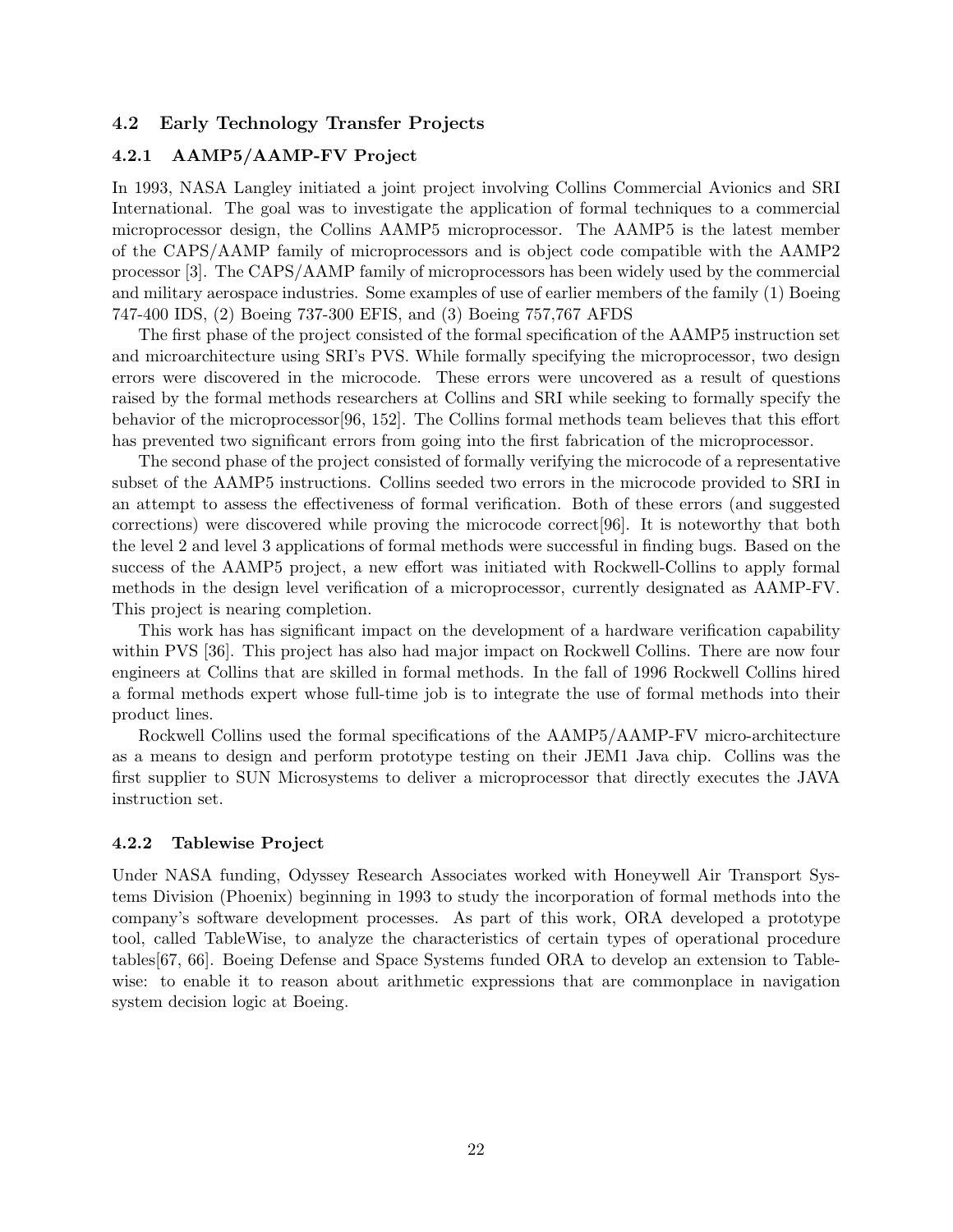#### 4.2.3 Space Shuttle Change Requests

A team spread across three NASA centers (LaRC, JSC, and JPL), together with support from Loral Space Information Systems<sup>6</sup>, SRI International, and VíGYAN Inc., was formed to study the application and technology transfer of formal methods to NASA space programs from 1992 until 1996. The NASA Formal Methods Demonstration Project for Space Applications focused on the use of formal methods for requirements analysis because the team believed that formal methods are more practically applied to requirements analysis than to late-lifecycle development phases [73]. This proved to be a valuable decision.

In 1993 a formal specification of a very mature piece of the Space Shuttle flight control requirements called Jet Select was developed. Few proofs were produced for the first specification, but 46 issues were identified and several minor errors were found in the requirements. A second specification was produced for an abstract (i.e., high level) representation of the Jet Select requirements. This abstraction, along with the 24 proofs of key properties, was accomplished in under 2 work months, and although it only uncovered 6 issues, several of these issues were significant [31].

NASA Langley's primary role in 1994–95 included support for three Space Shuttle software change requests (CRs)[32]. One CR concerned the integration of new Global Positioning System (GPS) functions[44, 37]., while a second CR concerned a new function to control contingency aborts known as Three Engine Out  $(3E/O)[33]$ , and the third CR concerned improved crew displays when entering the "heading alignment cylinder" (HAC) during landing [123].

In addition to the Shuttle activities, LaRC contributed to two NASA guidebooks produced by the inter-center team. The first volume of the guidebook, published in 1995, is intended for managers of NASA projects who will be using formal methods in requirements analysis activities [110]. The second volume was published in 1997 and was aimed at practitioners [111]. LaRC's efforts in 1996 were directed primarily at this second guidebook volume, with members of the LaRC team having been the lead contributors.

#### 4.2.4 Boeing Hardware Devices

The Boeing Company was contracted by NASA Langley to develop advanced validation and verification techniques for fly-by-wire systems. As part of the project, Boeing explored the use of formal methods. The goal of this work was two-fold: (1) technology transfer of formal methods to Boeing, and (2) assessment of formal methods technology maturity.

The first phase of this project focused on the formal verification of "real" hardware devices using the HOL hardware verification methodology. With the assistance of a subcontract with U. C. Davis, Boeing partially verified a set of hardware devices, including a microprocessor[159], a floating-point coprocessor similar to the Intel 8087 but smaller  $[120, 119]$ , a direct memory access (DMA) controller similar to the Intel 8237A but smaller[79], and a set of memory-management units[142, 139]. U. C. Davis also developed the generic-interpreter theory to aid in the formal specification and verification of hardware devices[160, 158, 157], and a horizontal-integration theory for composing verified devices into a system[141, 140, 121, 78]. After demonstrating the feasibility of verifying standard hardware devices, Boeing applied the methodology to a proprietary hardware device called the Processor Interface Unit (PIU) that was developed for aeronautics and space applications[48].

Boeing and U.C. Davis also performed an assessment of the U.K. Royal Signals and Radar Establishment's (RSRE) VIPER chip [86]. This was part of a now-completed 3 year Memorandum

<sup>&</sup>lt;sup>6</sup>now Lockheed Martin Space Information Systems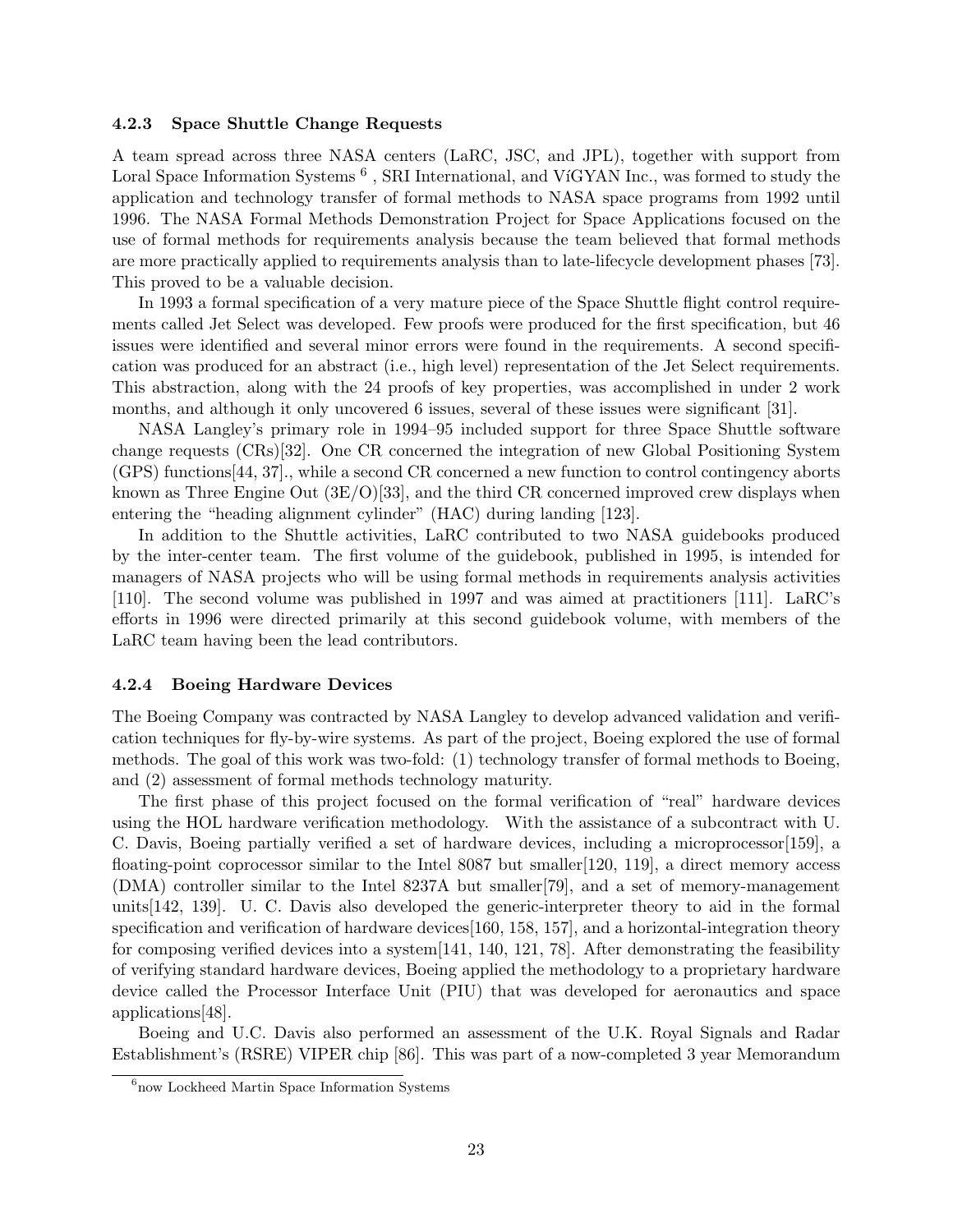of Understanding (MOU) with RSRE. CLI and Langley researchers also performed assessments of the VIPER project[9, 23, 17].

# 4.2.5 Verification of Existing Ada Applications Software

Odyssey Research Associates completed two tasks applying their Ada verification tools to aerospace applications. The first task was to verify some utility routines obtained from the NASA Goddard Space Flight Center and the NASA Lewis Research Center using their Ada Verification Tool named Penelope [55]. This task was accomplished in two steps: (1) formal specification of the routines and (2) formal verification of the routines. Both steps uncovered errors [47]. The second task was to formally specify the mode-control panel logic of a Boeing 737 experimental aircraft system using Larch (the specification language used by Penelope) [56].

# 4.2.6 Asynchronous Communication

CLI developed a formal model of asynchronous communication and demonstrated its utility by formally verifying a widely used protocol for asynchronous communication called the bi-phase mark protocol, also known as "Bi-Φ-M," "FM" or "single density" [107]. It is one of several protocols implemented by microcontrollers such as the Intel 82530 and is used in the Intel 82C501AD Ethernet Serial Interface.

# 4.2.7 Digital Design Derivation

Funded in part by a NASA Langley Graduate Student Research Program fellowship, Bhaskar Bose developed the Digital Design Derivation system (DDD) and used it to design a verified microprocessor. DDD implements a formal design algebra that allows a designer to transform a formal specification into a correct implementation[7]. Bose formally derived the DDD-FM9001[8] microprocessor from Hunt's top-level specification of the FM9001 microprocessor[71].

# 4.2.8 NASA Small Business Innovative Research Program

Through the NASA Small Business Innovative Research (SBIR) program we funded four formal methods proposals. We have funded three proposals through Phase II. The following list shows the year of selection, proposal title, and company funded.

- 1. 1998, Multi-Formal Hardware Verification System, Levetate Design Systems, Inc. ( http://www.levetate.com/ )
- 2. 1997, Verified VHDL Synthesizable Cores, Derivation Systems Inc. ( http://www.derivation.com/ )
- 3. 1994, Analysis Tools for VHSIC Hardware Description Language, Odyssey Research Associates, Inc. ( http://www.oracorp.com/ )
- 4. 1994, Digital Design Derivation System for Hardware Synthesis, Derivation Systems, Inc. ( http://www.derivation.com/ )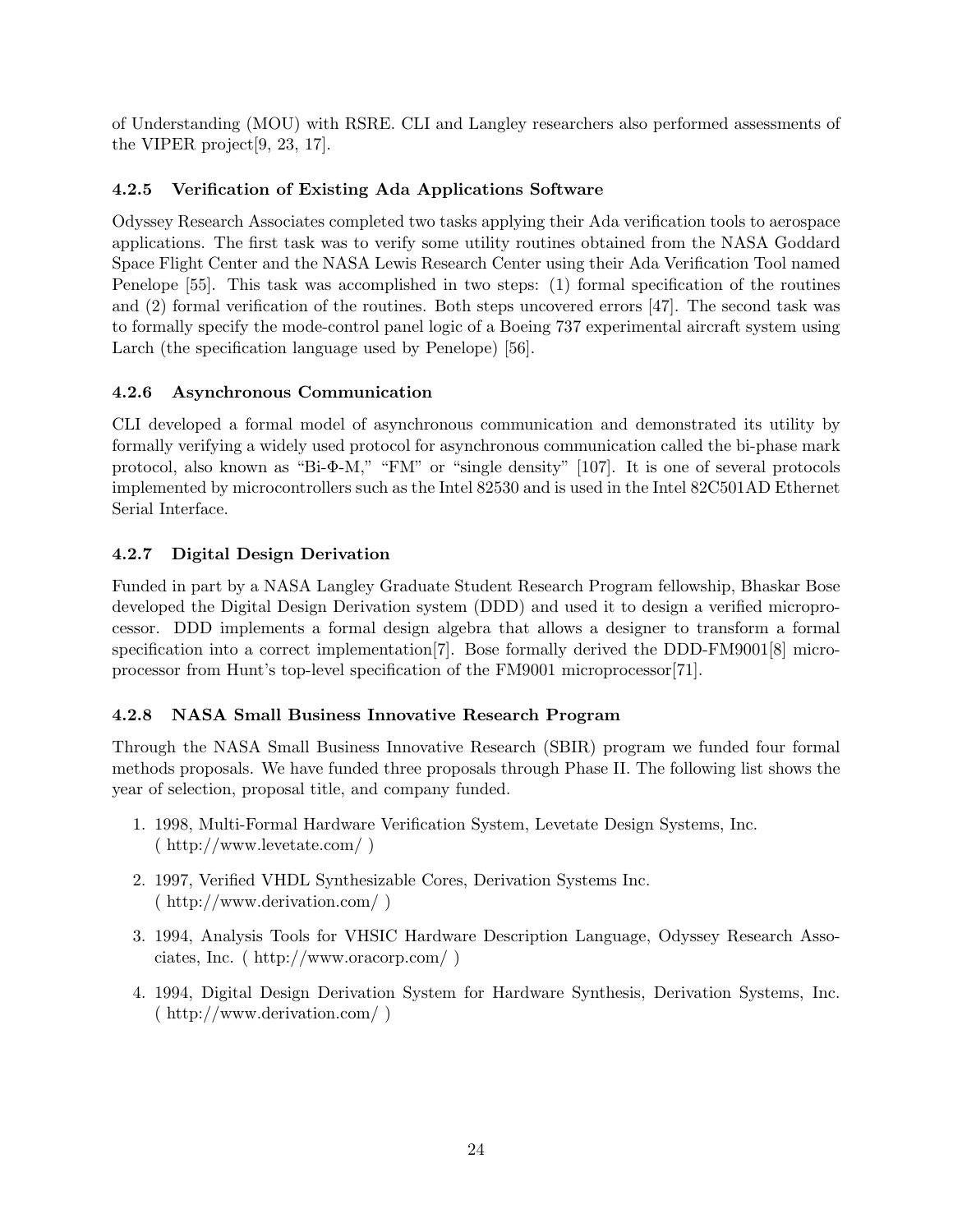#### 4.2.9 Union Switch and Signal

As part of a joint research agreement, NASA Langley formal methods researchers collaborated with engineers at Union Switch and Signal (US&S) to use formal methods in the design of railway switching and control applications. Railway switching control systems, like digital flight control systems, are safety critical systems. US&S is the leading U.S. supplier of railway switching control systems.

The result of this first project was a formal mathematical model of a railway switching network, defined in two levels. The top level provided the mechanisms for defining the basic concepts: track, switches, trains and their positions and control liners of a train The second level formalized the standard railroad control method called the block model control system. A level 2 proof that the fixed block control system is "safe" with respect to the top level model was also completed [68]

The research team also looked at safety issues associated with a CAD system begin developed by US&S for use by railway control engineers. An area of particular concern has been the correctness of internal compilation processes which translate graphical representations of control diagrams into code that will be executed on US&S's proprietary  $V$ -FRAME<sup>++</sup> architecture.

#### 4.2.10 CSDL Scoreboard Hardware

A joint project between ORA and Charles Stark Draper Laboratory (CSDL) was completed in 1993. NASA Langley and the Army had funded CSDL to build advanced, fault-tolerant computer systems for over two decades. During this time, CSDL became interested in the use of formal methods to increase confidence in their designs. ORA was given the task of formally specifying and verifying a key circuit (called the scoreboard) of the Fault-Tolerant Parallel Processor (FTPP) [60] in Clio [150]. The formal verification uncovered previously unknown design errors. When the scoreboard chip was fabricated, it worked without any error manifestation. It was the first time that CSDL produced a chip that worked "perfectly" on a first fabrication. CSDL credits VHDL-development tools and formal methods for the success.

#### 4.2.11 Allied Signal's Hybrid Fault Algorithms

Thambidurai and Park (Allied-Signal) introduced a hybrid fault model (1988) that classified faults into three categories: asymmetric, symmetric and crash. They further suggested the need for and developed an algorithm that had capabilities beyond that of the earlier Byzantine generals algorithms. In particular, their algorithm can mask the effects of a less severe class of faults, in a more effective way<sup>7</sup>. A formal analysis by SRI discovered flaws in Allied-Signal's algorithm Z and together with Allied Signal, they developed an improved algorithm [88, 87, 89].

The newly developed hybrid-fault theory was then applied to the analysis of the Charles Stark Draper Labs "Fault-Tolerant Processor" (FTP). A unique feature of this architecture is its use of "interstages" to relay messages between processors. These are significantly smaller than a processor and lead to an asymmetric architecture that is far more efficient than the traditional Byzantine agreement architectures<sup>8</sup>. The SRI work not only formalized the existing informal analysis but extended it to cover a wider range of faulty behavior[90]. Also, SRI generalized their clock synchronization work to encompass the hybrid fault model [128].

<sup>7</sup>This was done during the development of the [Multicomputer Architecture for Fault Tolerance (MAFT) system [155].

<sup>&</sup>lt;sup>8</sup>This combination of algorithm, architecture, and fault model represents the best known compromise between economy and fault tolerance. Other combinations either tolerate less faults, or less severe kinds of faults, for a given level of redundancy, or require more hardware to tolerate the same number and kinds of faults.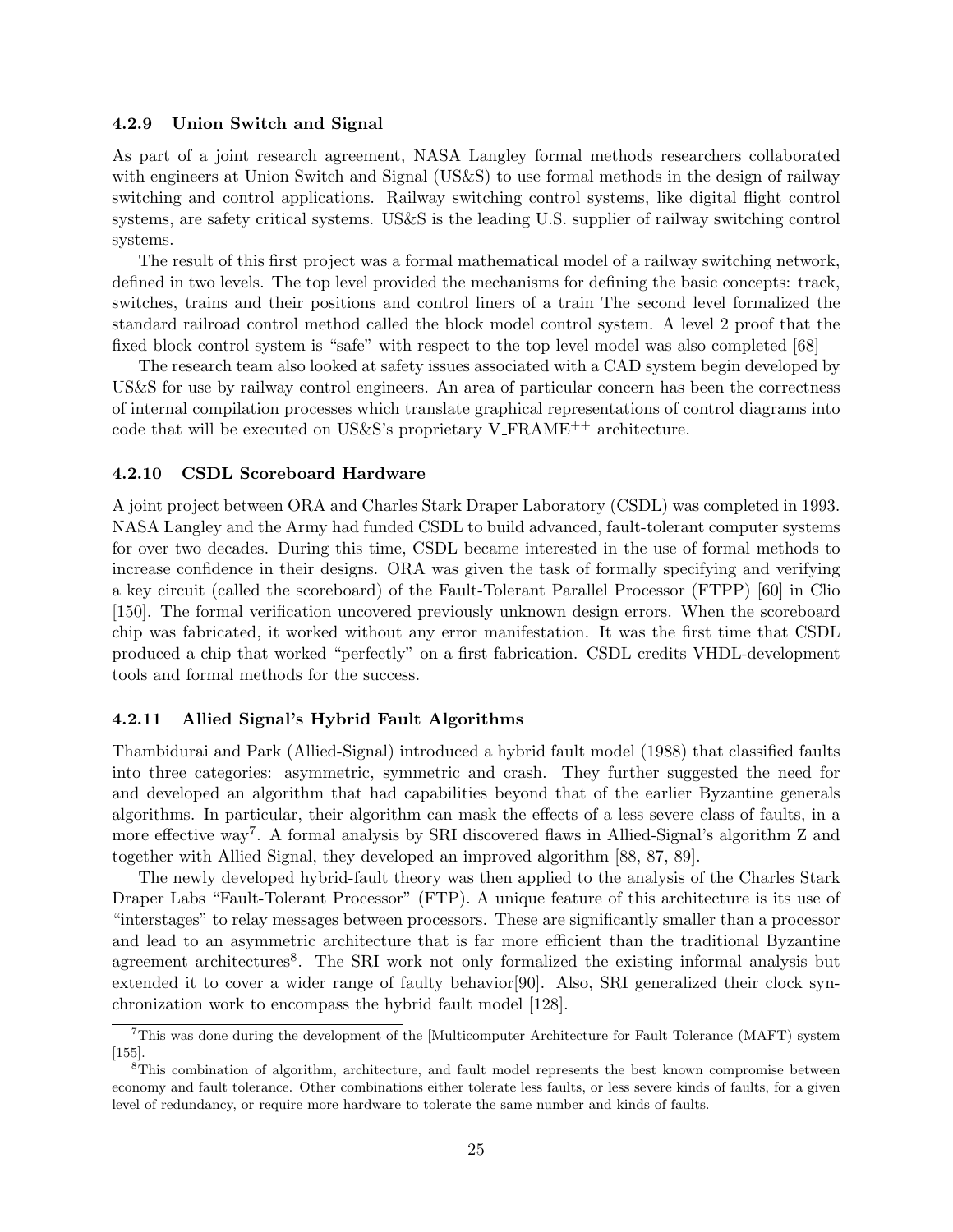Next, SRI investigated authenticated Byzantine Agreement while extending fault model to include link failures as well as hybrid faults in the processors [54]. The analysis was performed using both the PVS theorem proving system and model checking (Stanford Mur $\phi$ ). Tradeoffs between different algorithms were explored via symbolic fault-injection with the Mur $\phi$  Tool. There is currently much interest in combining model checking and general purpose theorem proving. Some effort in this direction has been sponsored by the NASA program [122, 35].

Other work by SRI applied these ideas to reconfigurable, fault-tolerant systems [130].

#### 4.3 Fault-tolerant Systems

The goal of this focus area was to create a formalized theory of fault tolerance including redundancy management, clock synchronization, Byzantine agreement, voting, etc. Much of the theory developed here is applicable to future fault-tolerant systems designs. A detailed design of a faulttolerant reliable computing base, the Reliable Computing Platform (RCP), was developed and proven correct.

The RCP architecture was designed in accordance with a system-design philosophy called "Design For Validation" [75, 74].

A major objective of this philosophy is to minimize the amount of experimental testing required and maximize the ability to reason mathematically about correctness of the design. Although testing cannot be eliminated from the design/validation process, the primary basis of belief in the dependability of the system must come from analysis rather than from testing.

#### 4.3.1 The Reliable Computing Platform

The Reliable Computing Platform dispatches control-law application tasks and executes them on redundant processors. The intended applications are safety critical with reliability requirements on the order of  $1 - 10^{-9}$ . The reliable computing platform performs the necessary fault-tolerant functions and provides an interface to the network of sensors and actuators.

The RCP operating system provides the applications software developer with a reliable mechanism for dispatching periodic tasks on a fault-tolerant computing base that appears to him as a single ultrareliable processor. A multi-level hierarchical specification of the RCP is shown in figure 1.

The top two levels of the RCP were originally formally specified in standard mathematical notation and connected via mathematical (i.e. level 2 formal methods) proof [43, 42, 40]. Under the assumption that a majority of processors is working in each frame, the proof establishes that the replicated system computes the same results as a single processor system not subject to failures. Sufficient conditions were developed that guarantee that the replicated system recovers from transient faults within a bounded amount of time. SRI subsequently generalized the models and constructed a mechanical proof in EHDM [125]. Next, the inhouse team developed the third and fourth level models. The top two levels and the two new models (i.e. DS and DA) were then specified in EHDM and all of the proofs were done mechanically using the EHDM 5.2 prover  $[11, 41]$ . Both the DA minv model and the LE model were specified formally and have been verified using the EHDM verification system $[12]$ .

Two recent publications by SRI provide some new theoretical insights [130, 131].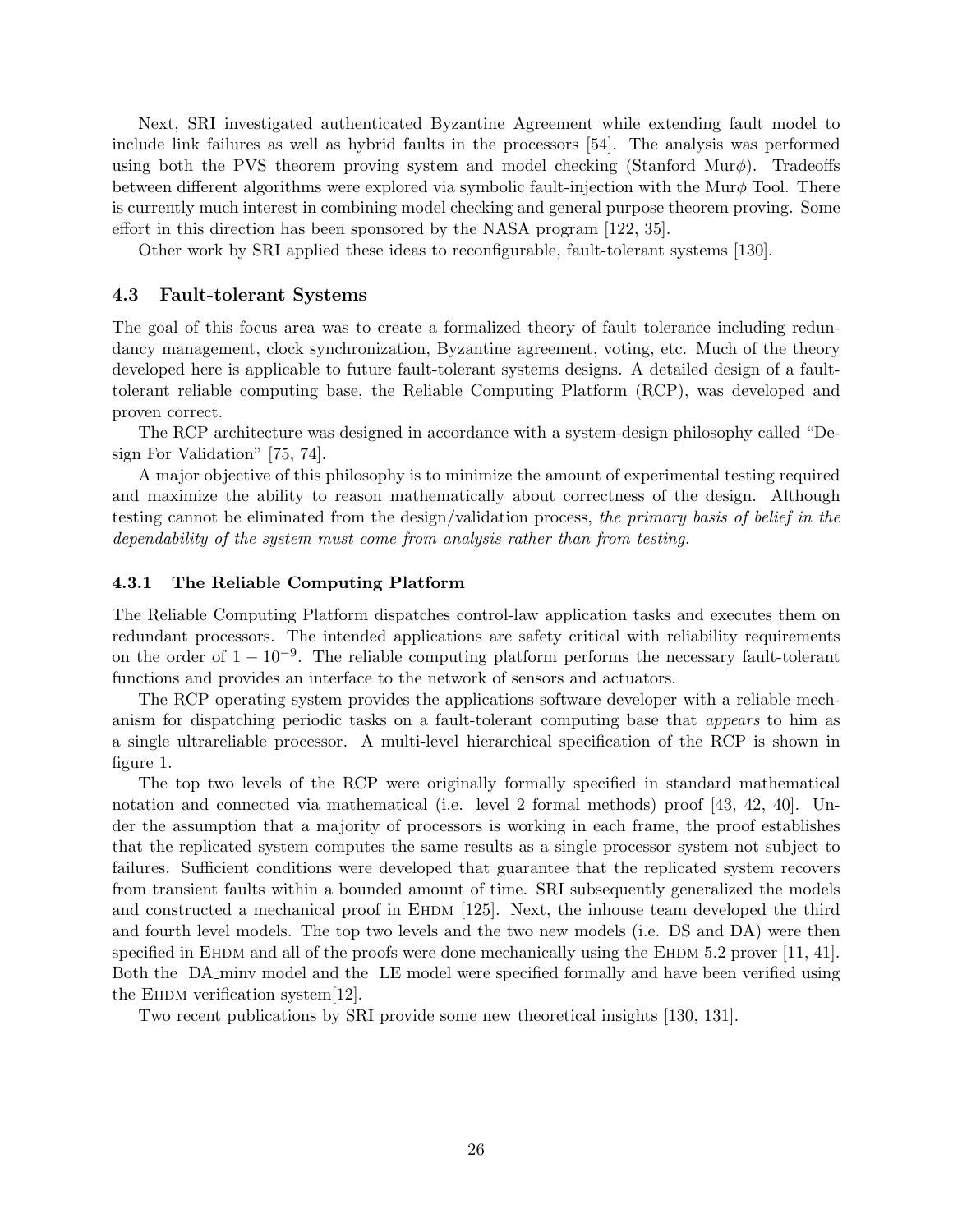

Figure 1: Hierarchical Specification of the Reliable Computing Platform.

## 4.3.2 Clock Synchronization

The redundancy management strategies of virtually all fault-tolerant systems depend on some form of voting, which in turn depends on synchronization. Although in many systems the clock synchronization function has not been decoupled from the applications (e.g. the redundant versions of the applications synchronize by messages), research and experience have led us to believe that solving the synchronization problem independently from the applications design can provide significant simplification of the system [82, 53]. The operating system is built on top of this clock-synchronization foundation and thus the correctness of this foundation is essential. The clock synchronization algorithm and its implementation are prime candidates for formal methods. The verification strategy shown in figure 2 is being explored.



Figure 2: Hierarchical Verification of Clock Synchronization

The top-level in the hierarchy is an abstract property of the form:

$$
\forall \text{ non-faulty } p, q : |C_p(t) - C_q(t)| < \delta
$$

where  $\delta$  is the maximum clock skew guaranteed by the algorithm as long as a sufficient number of clocks (and the processors they are attached to) are working. The function  $C_p(t)$  gives the value of clock p at real time t. The middle level in the hierarchy is a mathematical definition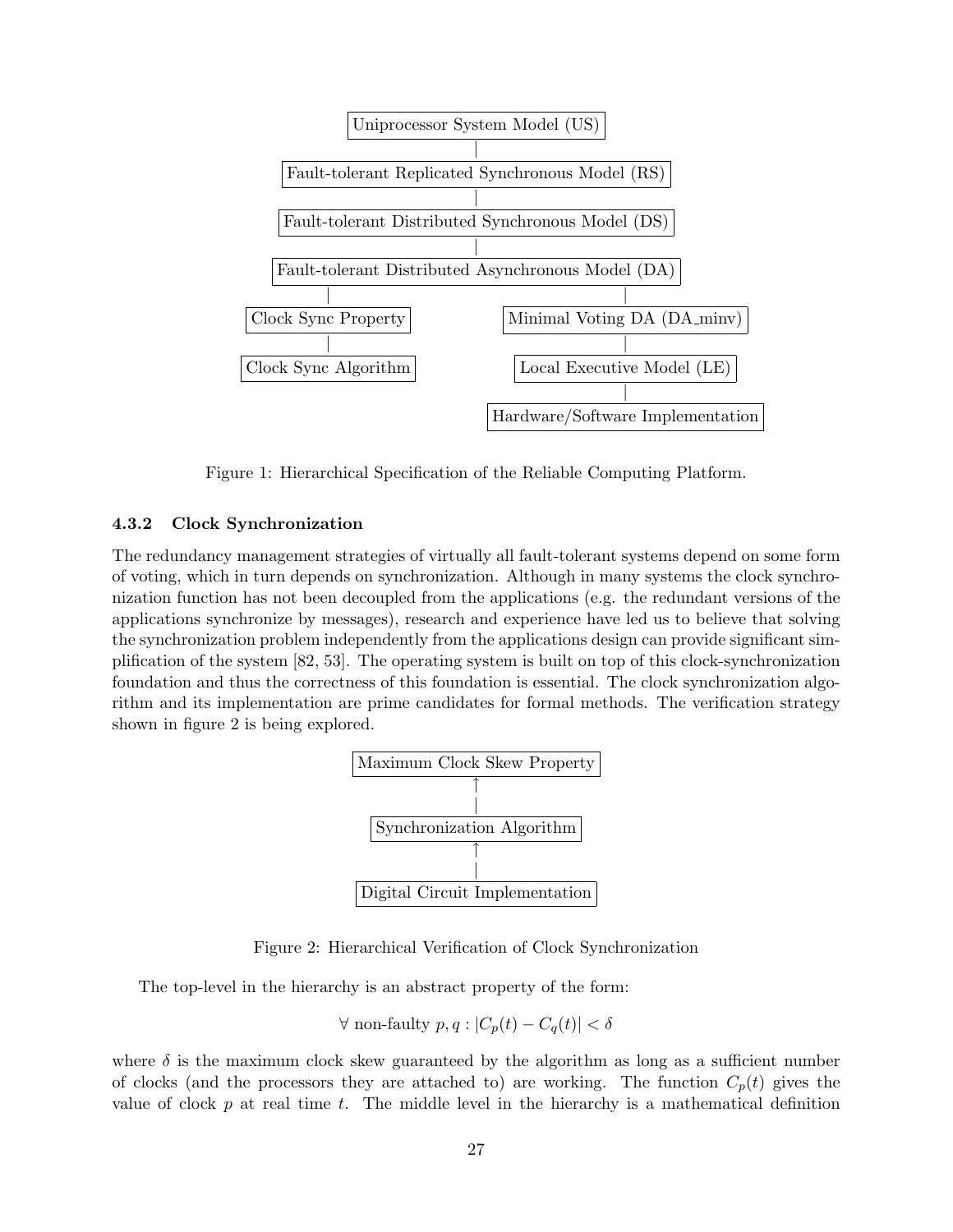of the synchronization algorithm. The bottom level is a detailed digital design of a circuit that implements the algorithm. The bottom level is sufficiently detailed to make translation into silicon straight forward.

The verification process involves two important steps: (1) verification that the algorithm satisfies the maximum skew property and (2) verification that the digital circuitry correctly implements the algorithm. The first step was completed by SRI International. The first such proof was accomplished during the design and verification of SIFT [83]. The proof was done by hand in the style of journal proofs. More recently this proof step was mechanically verified using the EHDM theorem prover[135, 136]. In addition, SRI mechanically verified Schneider's clock synchronization paradigm [137] using EHDM[145, 146]. A further generalization was found at NASA Langley [98]<sup>9</sup>. The design of a digital circuit to distribute clock values in support of fault-tolerant synchronization was completed by SRI and was partially verified.<sup>10</sup> CLI reproduced the SRI verification of the interactive convergence algorithm using the Boyer-Moore theorem prover [161].

NASA Langley researchers designed and implemented a fault-tolerant clock synchronization circuit capable of recovery from transient faults [100, 99, 98]. The top-level specification for the design is the Ehdm verification of Schneider's paradigm. The circuit was implemented with programmable logic devices (PLDs) and FOXI fiber optic communications chips [105].

Using a combination of formal techniques, a verified clock synchronization circuit design has also been developed[106]. The principal design tool was the Digital Design Derivation system (DDD) developed by Indiana University[7]. Some design optimizations that were not possible within DDD were verified using PVS.

#### 4.3.3 Byzantine Agreement Algorithms

Fault-tolerant systems, although internally redundant, must deal with single-source information from the external world. For example, a flight control system is built around the notion of feedback from physical sensors such as accelerometers, position sensors, and pressure sensors. Although these can be replicated (and they usually are), the replicates do not produce identical results. To use bit-by-bit majority voting, all of the computational replicates must operate on identical input data. Thus, the sensor values (the complete redundant suite) must be distributed to each processor in a manner which guarantees that all working processors receive exactly the same value even in the presence of some faulty processors. This is the classic Byzantine Generals problem [84]; algorithms to solve the problem are called Byzantine agreement algorithms. CLI investigated the formal verification and implementation of such algorithms. They formally verified the original Marshall, Shostak, and Lamport version of this algorithm using the Boyer Moore theorem prover [4]. They also implemented this algorithm down to the register-transfer level and demonstrated that it implements the mathematical algorithm [5], and then subsequently verified the design down to a hardware description language HDL developed at CLI [108]. A more efficient mechanical proof of the oral messages algorithm was also developed by SRI[126].

ORA also investigated the formal verification of Byzantine Generals algorithms. They focused on the practical implementation of a Byzantine-resilient communications mechanism between Mini-Cayuga micro-processors [149, 6]. The Mini-Cayuga is a small but formally verified microprocessor developed by ORA. It was a research prototype and was not fabricated.

<sup>9</sup>The bounded delay assumption was shown to follow from the other assumptions of the theory.

 $10$ Unlike the NASA circuit, the SRI intent is that the convergence algorithm be implemented in software.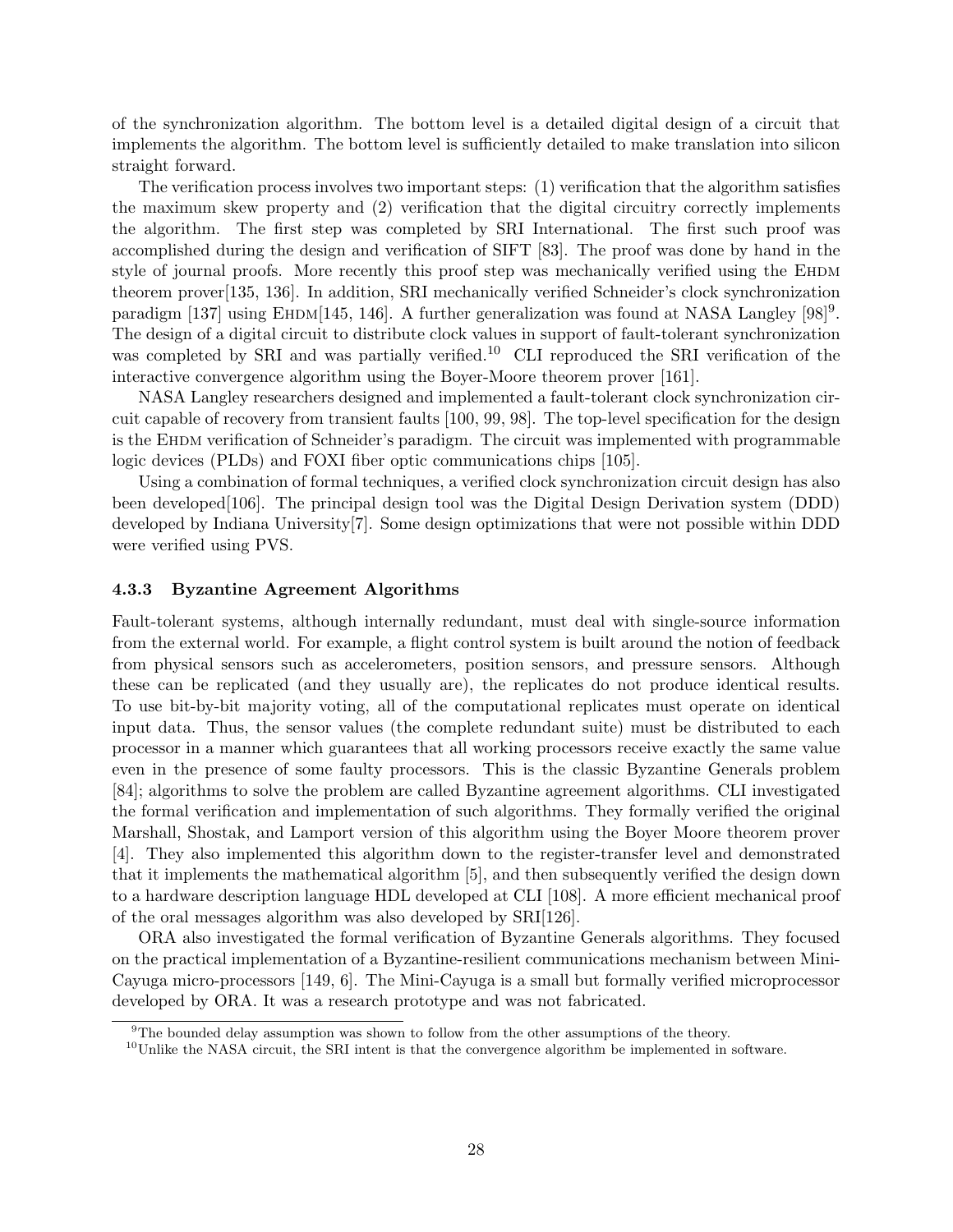# 5 Coordination Activities

# 5.1 Relationship to NASA Program Offices

The formal methods research program is currently being funded by NASA Ames' Information Technology (IT) Program, Langley's Aerospace Vehicle Systems Technology (AVST) Program, Langley's Aviation Safety Program (AvSP), and Ames' Advanced Aviation Transportation Technology (AATT) Program.

# 5.2 FAA/RTCA Involvement

As the federal agency responsible for certification of civil air transports and modernization of our air traffic management system, the FAA shares our interest in promising approaches to engineering and validating ultrareliable digital systems. Additionally, because the FAA must approve new methodologies for developing digital systems for civil air transports and air traffic management systems, FAA acceptance of formal methods is a necessary precursor to its adoption by industry system designers.

The Formal Methods Team has developed a strong working relationship with the FAA to address safety and certification concerns with digital systems. We are working with Leanna Rierson, current National Resource Specialist for Aircraft Computer Software, and Charles Kilgore, Program Manager for the Software and Digital Systems Safety (SDSS) Research Program at the FAA Technical Center, to insure that our program is relevant to the certification process. The following is a sample of some of the notable accomplishments stemming from this partnership:

John Rushby wrote a chapter for the FAA Digital Systems Validation Handbook Volume III on formal methods[29], which is also available as a NASA contractor report [129, 127]. The handbook provides detailed information about digital system design and validation and is used by the FAA certifiers.

George Finelli, the former assistant Branch Head of the System Validation Methods Branch (the Branch in which the formal methods team worked before NASA Langley's reorganization in 1994) and Ben Di Vito, a member of the formal methods team, were instrumental in including formal methods as an alternate means of compliance in the DO-178B standard.

Kelly Hayhurst, a member of the formal methods team, directed the first software engineering case study of the DO-178B standard. Data from this case study has being used since 1994 to train FAA certification specialists and avionics industry representatives in aspects of software certification. Ms. Hayhurst also led the FAA's high-profile program to Streamline Software Aspects of Certification (SSAC). The SSAC program worked with the FAA and industry to identify ways to reduce unnecessary software development and certification costs for application to the FAA's Free Flight initiative[61]. A spin-off of the SSAC program was work with John Chilenski of the Boeing Company and Dan Veerhusen of Rockwell Collins to develop a practical tutorial on modified condition/decision coverage[62].

Paul Miner was instrumental in getting Formal Methods included as an acceptable technique for design assurance of level A and B hardware in the RTCA DO-254 /EUROCAE ED-80:Design Assurance Guidance for Airborne Electronic Hardware.

Members of the Formal Methods group have historically supported and continue to support committees working technical issues related to digital systems technology. These committees include SC-180 (Airborne Electronic Hardware), SC-182 (Minimal Operating Performance Standard for an Airborne Computer Resource), SC-190 (Committee On Application Guidelines For RTCA DO-178b/ED-12b), SC-200 (Committee on Modular Avionics), and in the ISO sponsored Ada Annex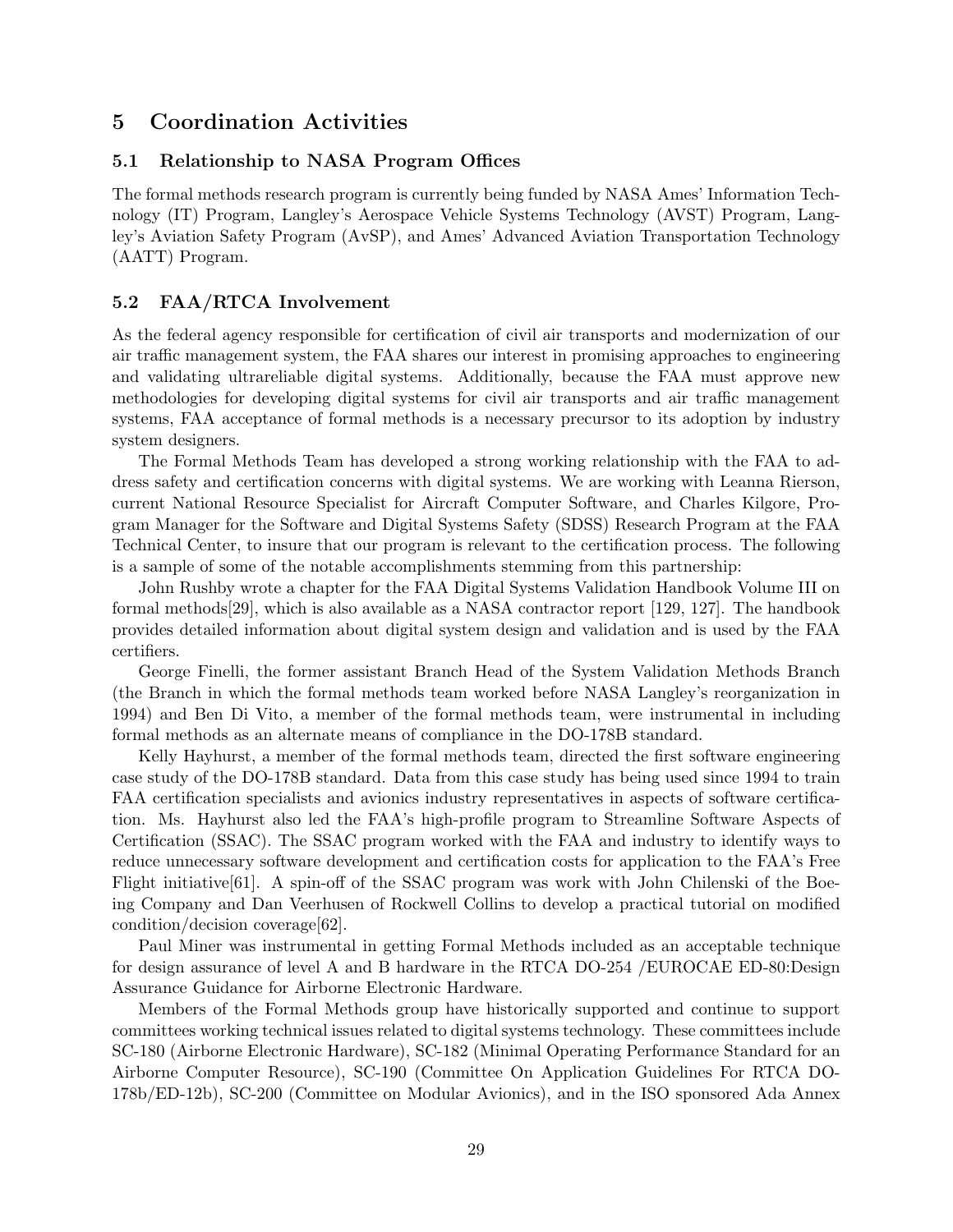H Rapporteur Group (HRG).

New projects with FAA sponsorship include:

- development of a case study of RTCA/DO-254 based on the Scalable Processor-Independent Design for Electromagnetic Resilience (SPIDER). See section 3.3.
- development of a guide for the use of object oriented technology (OOT) in aviation software products. This project involves bringing together industry, government, and academic communities to identify safety and certification issues in OOT.
- development of new qualification criteria for structural coverage analysis tools.

# 6 Summary

The NASA Langley program in formal methods has three major goals: (1) develop formal methods technology suitable for a wide range of aerospace designs and (2) facilitate technology transfer by initiating joint projects between formal methods researchers and aerospace industries to apply the results of the research to real systems, and (3) capitalize on the formal methods technology transferred to industry to meet NASA's new goals in increasing aircraft safety and decreasing the cost of air travel.

Starting in 1991, NASA Langley initiated several aggressive projects designed to move FM into productive use in the aerospace community:

- Boeing PIU Project (1991)
- Charles Stark Draper FTPP Scoreboard Project (1991)
- Allied Signal Hybrid Fault Models (1992)
- Shuttle Tile Project (1992)
- Space Shuttle Jet Select Project (1993)
- Honeywell Navigation (1993)
- Rockwell Collins AAMP5 (1993)
- Honeywell Tablewise (1994)
- Union Switch and Signal (1994)
- Rockwell Collins AAMP-FV (1995)
- Space Shuttle GPS and 3EO upgrades (1995)
- Integrated Modular Avionics and RTCA SC-182 (1997)
- Collins Mode Confusion Project (1998)
- Translation of UML into PVS (1999)
- Formal Analysis of AILS (1999)
- SPIDER (2000)
- Honeywell Technology Center DEOS verification (2000)
- Rockwell Collins requirements analysis and mode confusion (2000)
- Honeywell Engines and Systems: FTIMA for FADEC (2000)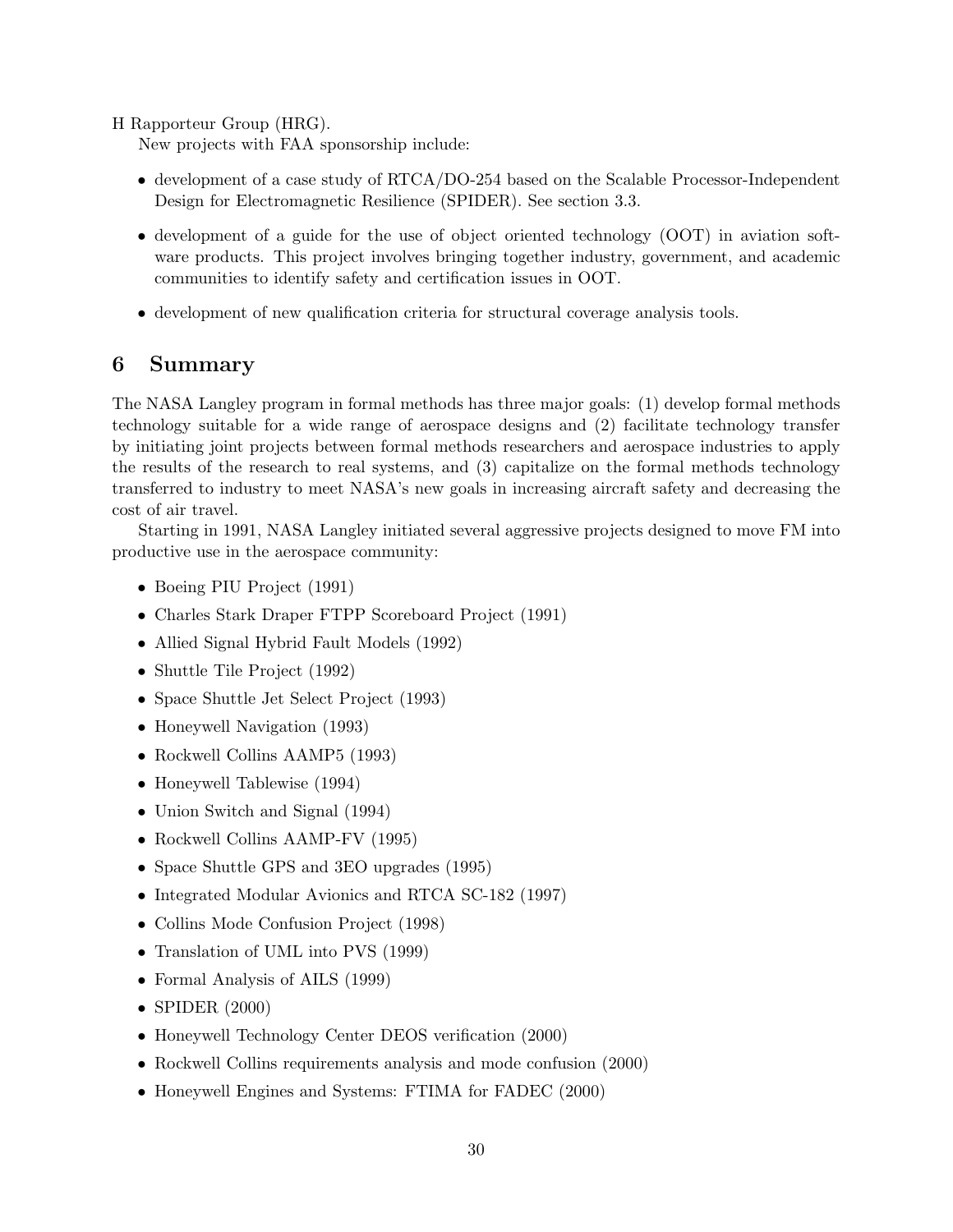- Barron Associates/BF Goodrich: non-adaptive neural nets. (2000)
- Univ. of Va/Litton: Integration w/ SW lifecycle (2000)

NASA's program has advanced aerospace-related formal methods in the United States to the point where commercial exploitation of formal methods has begun in some application areas. Our program has driven the development of PVS, one of the most widely used general-purpose theorem prover in the world [115], and the Odyssey Research Associates VHDL-verification tool. Commercial industry has been anxious to work with our team, although we have not had sufficient resources to work with as many as we would have liked. Nevertheless, we have helped lay the necessary foundation for productive use of formal methods in several companies. We are now exploiting this newly developed capability in these companies to address NASA's ambitious goal of reducing the accident rate to 1/10th of today's level within 20 years.

# References

- [1] Saab Blames Gripen Crash on Software. Aviation Week & Space Technology, Feb. 1989.
- [2] Barrett, Geoff: Formal Methods Applied to a Floating-Point Number System. IEEE Transactions on Software Engineering, vol. 15, no. 5, May 1989, pp. 611–621.
- [3] Best, David W.; Charles E. Kress, Nick M. Mykris; Russell, Jeffrey D.; and Smith, William J.: An advanced-architecture CMOS/SOS microprocessor. IEEE Micro, vol. 2, no. 4, Aug. 1982, pp. 11–26.
- [4] Bevier, William R.; and Young, William D.: Machine Checked Proofs of the Design and Implementation of a Fault-Tolerant Circuit. NASA Contractor Report 182099, Nov. 1990.
- [5] Bevier, William R.; and Young, William D.: The Proof of Correctness of a Fault-Tolerant Circuit Design. In Second IFIP Conference on Dependable Computing For Critical Applications, Tucson, Arizona, Feb. 1991, pp. 107–114.
- [6] Bickford, Mark; and Srivas, Mandayam: Verification of the FtCayuga Fault-Tolerant Microprocessor System (Volume 2: Formal Specification and Correctness Theorems). NASA Contractor Report 187574, July 1991.
- [7] Bose, Bhaskar: DDD A Transformation System for Digital Design Derivation. Indiana University, Technical Report 331, Computer Science Department, May 1991.
- [8] Bose, Bhaskar; and Johnson, Steven D.: DDD-FM9001: Derivation of a Verified Microprocessor. An Exercise in Integrating Verification with Formal Derivation. In Milne, G.; and Pierre, L., editors 1993:, Proceedings of IFIP Conference on Correct Hardware Design and Verification Methods. Springer, LNCS 683, 1993, pp. 191–202. also published as Tech Report # 380, Computer Science Department, Indiana University.
- [9] Brock, Bishop; and Hunt, Jr., Warren A.: Report on the Formal Specification and Partial Verification of the VIPER Microprocessor. NASA Contractor Report 187540, July 1991.
- [10] Butler, Ricky W.: An Elementary Tutorial on Formal Specification and Verification Using PVS. NASA Technical Memorandum 108991, Sept. 1993.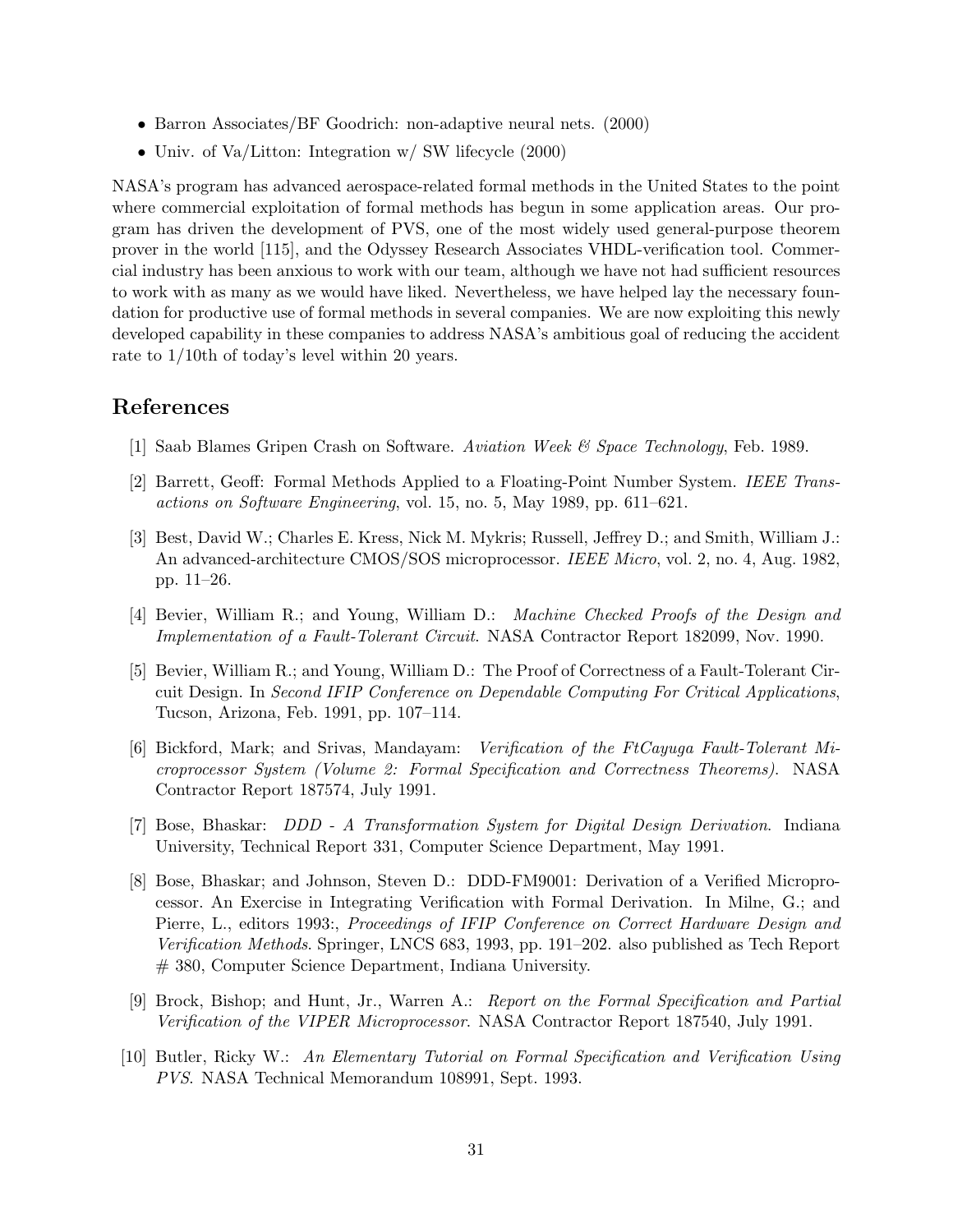- [11] Butler, Ricky W.; and Di Vito, Ben L.: Formal Design and Verification of a Reliable Computing Platform For Real-Time Control (Phase 2 Results). NASA Technical Memorandum 104196, Jan. 1992.
- [12] Butler, Ricky W.; Di Vito, Ben L.; and Holloway, C. Michael: Formal Design and Verification of a Reliable Computing Platform For Real-Time Control (Phase 3 Results). NASA Technical Memorandum 109140, Aug. 1994.
- [13] Butler, Ricky W.; and Finelli, George B.: The Infeasibility of Experimental Quantification of Life-Critical Software Reliability. In Proceedings of the ACM SIGSOFT '91 Conference on Software for Critical Systems, New Orleans, Louisiana, Dec. 1991, pp. 66–76.
- [14] Butler, Ricky W.; and Finelli, George B.: The Infeasibility of Quantifying the Reliability of Life-Critical Real-Time Software. IEEE Transactions on Software Engineering, vol. 19, no. 1, Jan. 1993, pp. 3–12.
- [15] Butler, Ricky W.; and Johnson, Sally C.: Formal Methods For Life-Critical Software. In Computing in Aerospace 9 Conference, San Diego, CA, Oct. 1993, pp. 319–329.
- [16] Butler, Ricky W.; Miller, Steve; Potts, Jim; and Carreno, Victor: A Formal Methods Approach to the Analysis of Mode Confusion. In 17th Digital Avionics Systems Conference (DASC'98), Bellevue, WA, Nov. 1998.
- [17] Butler, Ricky W.; and Sjogren, Jon A.: Hardware Proofs Using EHDM and the RSRE Verification Methodology. NASA Technical Memorandum 100669, Dec. 1988.
- [18] Butler, Ricky W., (ed.): NASA Formal Methods Workshop 1990. NASA Conference Publication 10052, Nov. 1990.
- [19] Butler, R.W.; Carreño, V.; Dowek, G.; and Muñoz, C.: Formal Verification of Conflict Detection Algorithms. In Proceedings of the 11th Working Conference on Correct Hardware Design and Verification Methods CHARME 2001, vol. 2144 of LNCS, Livingston, Scotland, UK, 2001, pp. 403–417. A long version appears as report NASA/TM-2001-210864.
- [20] Carreño, Victor A.: Interpretation of IEEE-854 Floating-Point Standard and Definition in the HOL system. NASA, NASA Technical Memorandum 110189, Langley Research Center, Hampton, VA, Sept. 1995.
- [21] Carreño, Victor: The Transition Assertions Specification Method. University of Cambridge Computer Laboratory, Technical Report 279, Jan. 1993.
- [22] Carreño, Victor: Verification in Higher Order Logic of Mutual Exclusion Algorithm. In *Higher* Order Logic Theorem Proving and Its Applications, vol. 780 of Lecture Notes in Computer Science, pp. 502–515. Springer Verlag, Vancouver, B.C., Canada, Aug. 1993.
- [23] Carreño, Victor A.; and Angellatta, Rob K.: A Case Study for the Real-Time Experimental Evaluation of the VIPER Microprocessor. NASA Technical Memorandum 104098, Sept. 1991.
- [24] Carreño, Victor A.; and Miner, Paul S.: Specification of the IEEE-854 Floating-Point Standard in HOL and PVS. In 1995 International Workshop on Higher Order Logic Theorem Proving and its Applications, Aspen Grove, Utah, Sept. 1995. track B paper and included in supplemental proceedings.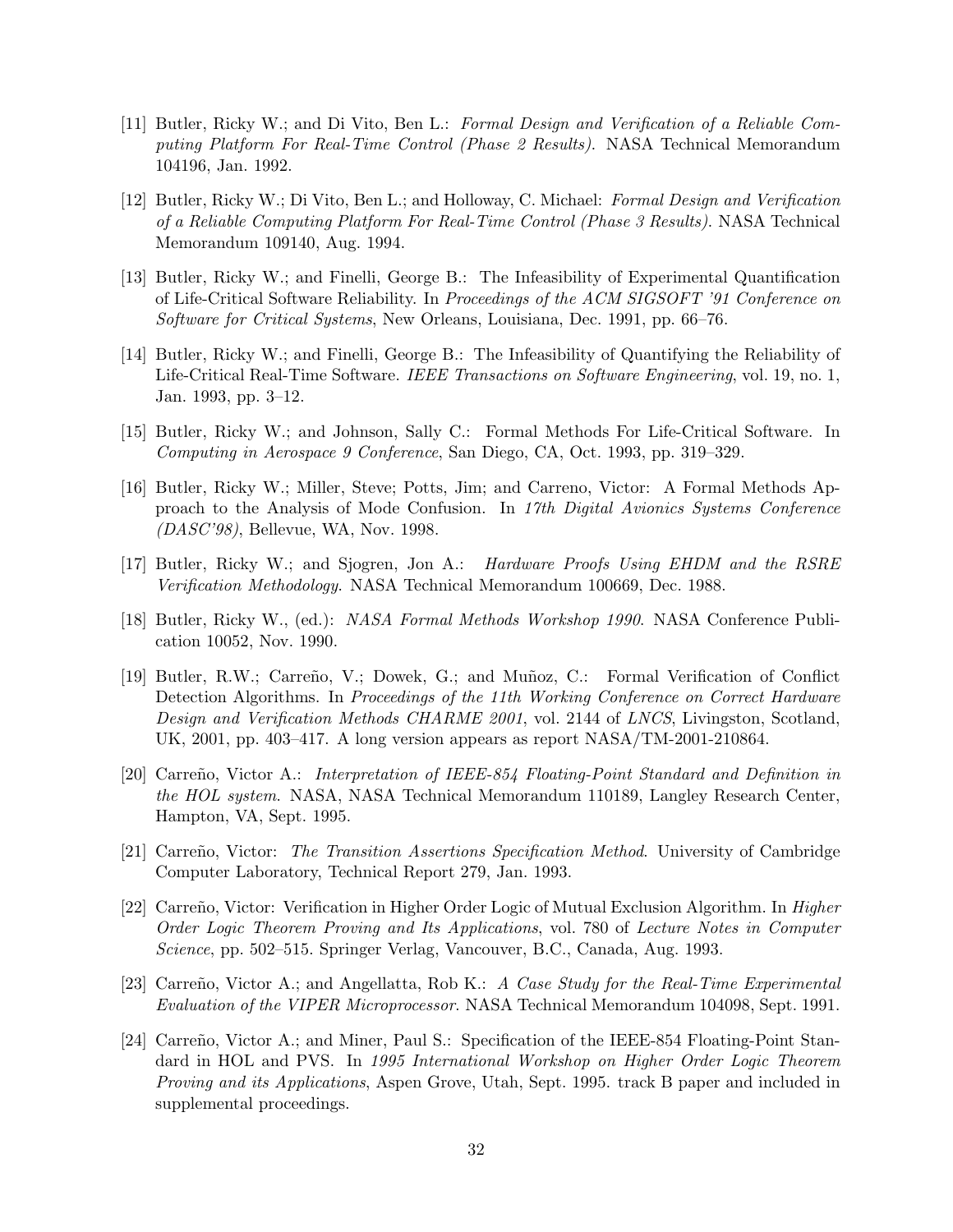- [25] Ciardo, Gianfranco; Luettgen, Gerald; and Siminiceanu, Radu: Efficient symbolic state-space construction for asynchronous systems. Technical Report NASA/CR-1999-209827, Dec. 1999.
- [26] Cleaveland, Rance; and Luettgen, Gerald: Model checking is refinement Relating Buechi testing and linear-time temporal logic. Technical Report NASA/CR-2000-210090, Mar. 2000.
- [27] Cofer, D.; Engstrom, E.; Weininger, N.; Penix, J.; and Visser, W.: Using model checking for verification of partitioning properties in integrated modular avionics. In Digital Avionics Systems Conference, Philadelphia,PA, Oct. 2000.
- [28] Cofer, D.; and Rangarajan, M.: Formal modeling and analysis of advanced scheduling features in an avionics RTOS. In Embedded Software Conference(EMSOFT 02), Grenoble, France, Oct. 2002. to appear.
- [29] Computer Resource Management Inc.: In Digital Systems Validation Handbook volume III, no. DOT/FAA/CT-88/10. FAA.
- [30] Courcoubetis, Costas, editor 1993: Computer Aided Verification, CAV '93, vol. 697 of Lecture Notes in Computer Science, Elounda, Greece, June/July 1993. Springer Verlag.
- [31] Crow, Judith; and Di Vito, Ben L.: Formalizing Space Shuttle Software Requirements. In Workshop on Formal Methods in Software Practice (FMSP '96), San Diego, California, Jan. 1996, pp. 40–48.
- [32] Crow, Judith; and Vito, Ben Di: Formalizing Space Shuttle Software Requirements: Four Case Studies. ACM Transactions on Software Engineering and Methodology, vol. 7, no. 3, July 1998.
- [33] Crow, Judy: Finite-State Analysis of Space Shuttle Contingency Guidance Requirements. NASA Contractor Report 4741, May 1996.
- [34] Crow, Judy; Owre, Sam; Rushby, John; Shankar, Natarajan; and Srivas, Mandayam: A Tutorial Introduction to PVS. In WIFT'95 Workshop on Industrial-strength Formal Specification Techniques, Boca Raton, Florida USA, Apr. 1995.
- [35] Cyrluk, David; Rajan, S.; Shankar, N.; and Srivas, M. K.: Effective Theorem Proving for Hardware Verification. In Second International Conference on Theorem Proving in Circuit Design, Theory, Practice, and Experience, Bad Herrenalb, Germany, Sept. 1994.
- [36] Cyrluk, David A.; and Srivas, Mandayam K.: Theorem Proving: Not an Esoteric Diversion: but the Unifying Framework for Industrial Verification. In IEEE International Conference on Computer Design (ICCD) '95, Austin, Texas, Oct. 1995.
- [37] Di Vito, Ben L.: Formalizing New Navigation Requirements for NASA's Space Shuttle. In Formal Methods Europe (FME '96), Oxford, England, Mar. 1996, pp. 160–178. Lecture Notes in Computer Science 1051, Springer.
- [38] Di Vito, Ben L.: A Formal Model of Partitioning for Integrated Modular Avionics. NASA Langley Research Center, Contractor Report 1998-208703, Hampton, VA, Aug. 1998.
- [39] Di Vito, Ben L.: A PVS Prover Strategy Package for Common Manipulations. NASA Langley Research Center, NASA Technical Memorandum 2002-211647, Hampton, VA, Apr. 2002.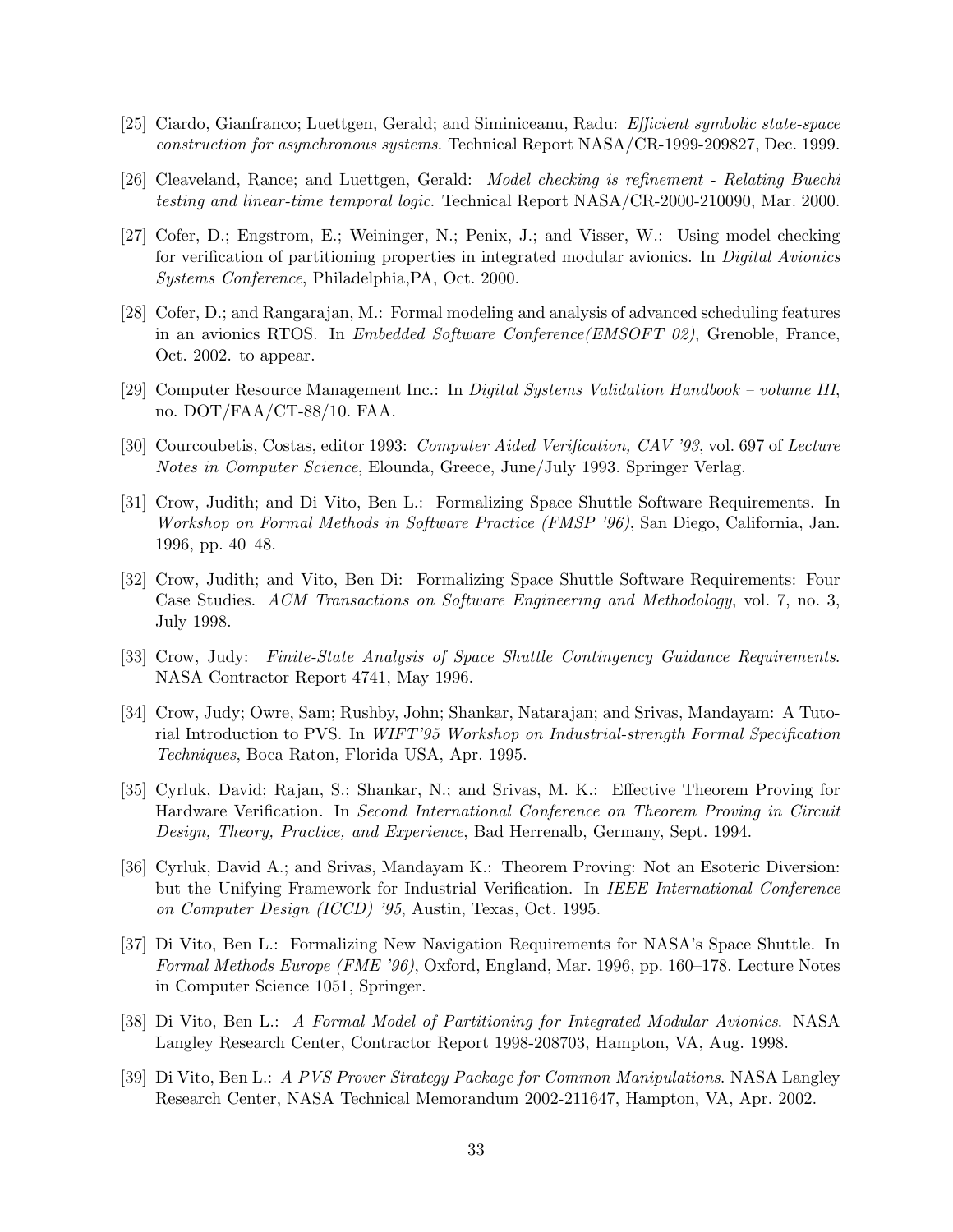- [40] Di Vito, Ben L.; and Butler, Ricky W.: Provable Transient Recovery for Frame-Based, Fault-Tolerant Computing Systems. In Real-Time Systems Symposium, Phoenix, Az, Dec. 1992.
- [41] Di Vito, Ben L.; and Butler, Ricky W.: Formal Techniques for Synchronized Fault-Tolerant Systems. In Dependable Computing for Critical Applications 3, Dependable Computing and Fault-Tolerant Systems, pp. 279–306. Springer Verlag, Wien New York, 1993. Also presented at 3rd IFIP Working Conference on Dependable Computing for Critical Applications, Mondello, Sicily, Italy, Sept. 14–16, 1992.
- [42] Di Vito, Ben L.; Butler, Ricky W.; and Caldwell, James L.: High Level Design Proof of a Reliable Computing Platform. In Dependable Computing for Critical Applications 2, Dependable Computing and Fault-Tolerant Systems, pp. 279–306. Springer Verlag, Wien New York, 1992. Also presented at 2nd IFIP Working Conference on Dependable Computing for Critical Applications, Tucson, AZ, Feb. 18–20, 1991, pp. 124–136.
- [43] Di Vito, Ben L.; Butler, Ricky W.; and Caldwell, James L., II: Formal Design and Verification of a Reliable Computing Platform For Real-Time Control (Phase 1 Results). NASA Technical Memorandum 102716, Oct. 1990.
- [44] Di Vito, Ben L.; and Roberts, Larry W.: Using Formal Methods to Assist in the Requirements Analysis of the Space Shuttle GPS Change Request. NASA Langley Research Center, Contractor Report 4752, Hampton, VA, Aug. 1996.
- [45] Dowek, G.; Muñoz, C.; and Geser, A.: Tactical Conflict Detection and Resolution in a 3-D Airspace. ICASE-NASA Langley, Technical Report NASA/CR-2001-210853 ICASE Report No. 2001-7, ICASE Mail Stop 132C, NASA Langley Research Center, Hampton VA 23681- 2199, USA, April 2001.
- [46] Dowek, Gilles; Munoz, Cesar; and Geser, Alfons: Tactical Conflict Detection and Resolution In A 3-D Airspace. In 4th USA/Europe Air Traffic Management R&D Seminar, Santa Fe, Dec. 2001, pp. 3–7.
- [47] Eichenlaub, Carl T.; Harper, C. Douglas; and Hird, Geoffrey: Using Penelope to Assess the Correctness of NASA Ada Software: A Demonstration of Formal Methods as a Counterpart to Testing. NASA Contractor Report 4509, May 1993.
- [48] Fura, David A.; Windley, Phillip J.; and Cohen, Gerald C.: Formal Design Specification of a Processor Interface Unit. NASA Contractor Report 189698, Nov. 1992.
- [49] Garmen, John R.: The Bug Heard 'Round The World. ACM Software Engineering Notes, vol. 6, no. 5, Oct. 1981, pp. 3–10.
- [50] Geser, A.; Muñoz, C.; Dowek, G.; and Kirchner, F.: Air Traffic Conflict Resolution and Recovery. ICASE-NASA Langley, Technical Report ICASE Report No. 2002-12 NASA/CR-2002-211637, ICASE Mail Stop 132C, NASA Langley Research Center, Hampton VA 23681- 2199, USA, May 2002.
- [51] Gianfranco Ciardo, Gerald Luettgen; and Siminiceanu, Radu: An efficient iteration strategy for symbolic state-space generation. Technical Report NASA/CR-2001-210663, Feb. 2001.
- [52] Gibbs, W. Wayt: Software's Chronic Crisis. Scientific American, Sept. 1994, pp. 86–95.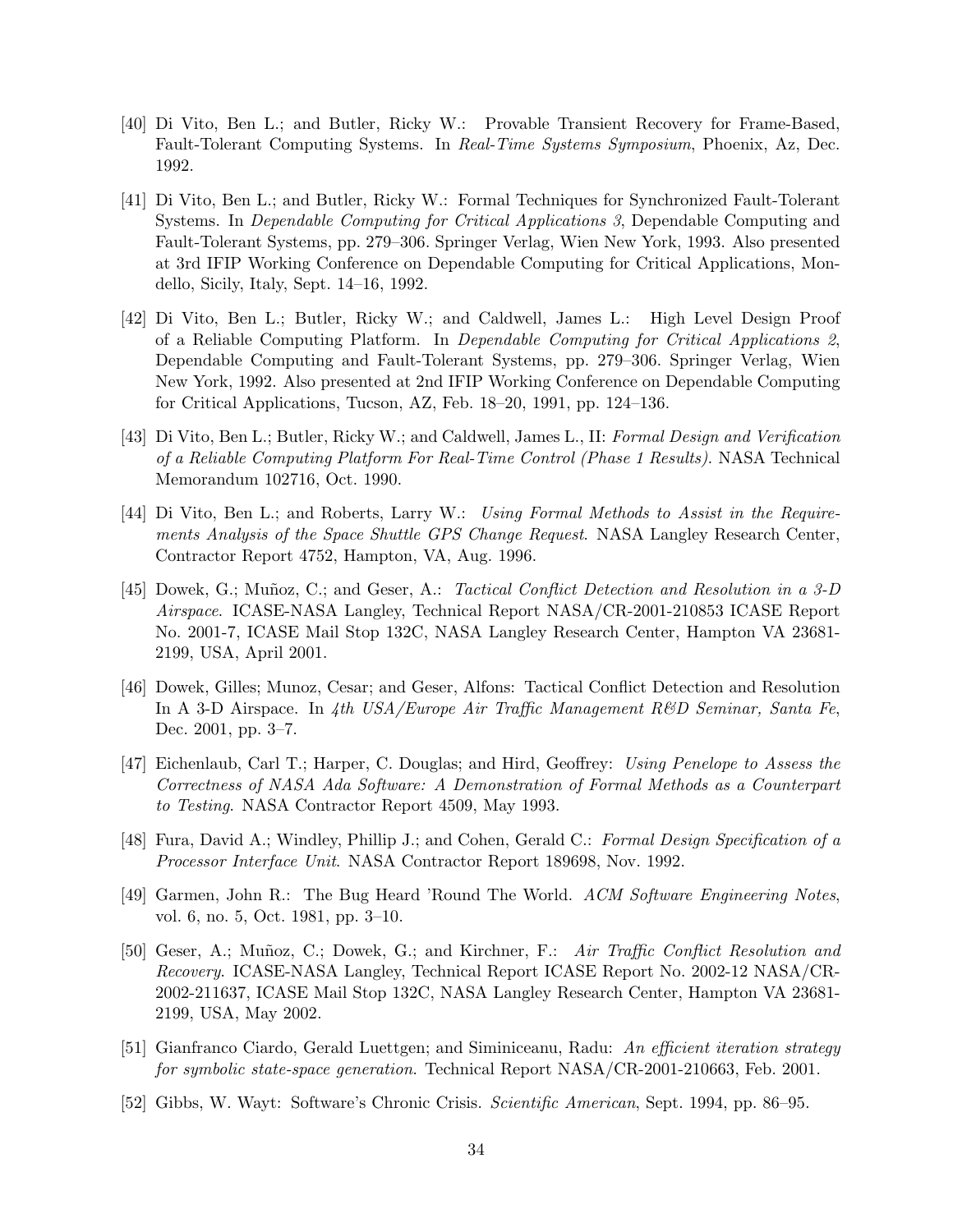- [53] Goldberg, Jack; et al.: Development and Analysis of the Software Implemented Fault-Tolerance (SIFT) Computer. NASA Contractor Report 172146, 1984.
- [54] Gong, Li; Lincoln, Patrick; and Rushby, John: Byzantine Agreement with Authentication: Observations and Applications in Tolerating Hybrid and Link Faults. In Dependable Computing for Critical Applications (DCCA-5), Champaign, IL, Sept. 1995.
- [55] Guaspari, David: Penelope, an Ada Verification System. In Proceedings of Tri-Ada '89, Pittsburgh, PA, Oct. 1989, pp. 216–224.
- [56] Guaspari, David: Formally Specifying the Logic of an Automatic Guidance Controller. In Ada-Europe Conference, Athens, Greece, May 1991.
- [57] Hamilton, Margaret: Zero-defect software: the elusive goal. IEEE Spectrum, Mar. 1986.
- [58] Hanks, Kimberly S.; and Knight, John C.: In Search of Best Practices for the Use of Natural Language in the Development of High-Consequence Systems. In Fastabstracts, International Conference of Dependable Systems and Networks, Annapolis, MD, June 2002.
- [59] Hanks, Kimberly S.; Knight, John C.; and Holloway, C. Michael: The Role of Natural Language in Accident Investigation and Reporting Guidelines. In 2002 Workshop on the Investigation and Reporting of Incidents and Accidents (IRIA 2002), Glasgow, Scotland, July 2002.
- [60] Harper, Richard E.; Lala, Jay H.; and Deyst, John J.: Fault Tolerant Parallel Processor Architecture Overview. In Proceedings of the 18th Symposium on Fault Tolerant Computing, 1988, pp. 252–257.
- [61] Hayhurst, Kelly J.; Dorsey, Cheryl A.; Knight, John C.; Leveson, Nancy G.; and McCormick, G. Frank: Streamlining Software Aspects of Certification: Report on the SSAC Survey. NASA Technical Memorandum 1999-209519, Aug. 1999.
- [62] Hayhurst, Kelly J.; Veerhusen, Dan S.; Chilenski, John J.; and Rierson, Leanna K.: A Practical Tutorial on Modified Condition/Decision Coverage. NASA Langley Research Center, NASA Technical Memorandum 2001-210876, Hampton, VA, May 2001.
- [63] Holloway, C. Michael: Third NASA Formal Methods Workshop 1995. NASA Conference Publication 10176, June 1995.
- [64] Holloway, C. Michael: Lfm2000 Fifth NASA Langley Formal Methods Workshop. NASA Conference Publication 2000-210100, June 2000.
- [65] Holloway, C. Michael; and Hayhurst, Kelly J.: Lfm97 Fourth NASA Langley Formal Methods Workshop. NASA Conference Publication 3356, Sept. 1997.
- [66] Hoover, D. N.; Guaspari, David; and Humenn, Polar: Applications of Formal Methods to Specification and Safety of Avionics Software. NASA Contractor Report 4723, Apr. 1996.
- [67] Hoover, Doug; and Chen, Zewei: TBell: A Mathematical Tool for Analyzing Decision Tables. NASA Contractor Report 195027, Nov. 1994. Note: Tbell is now known as TableWise.
- [68] Hoover, Doug N.: A Mathematical Model for Railway Control Systems. NASA Contractor Report 198353, June 1996.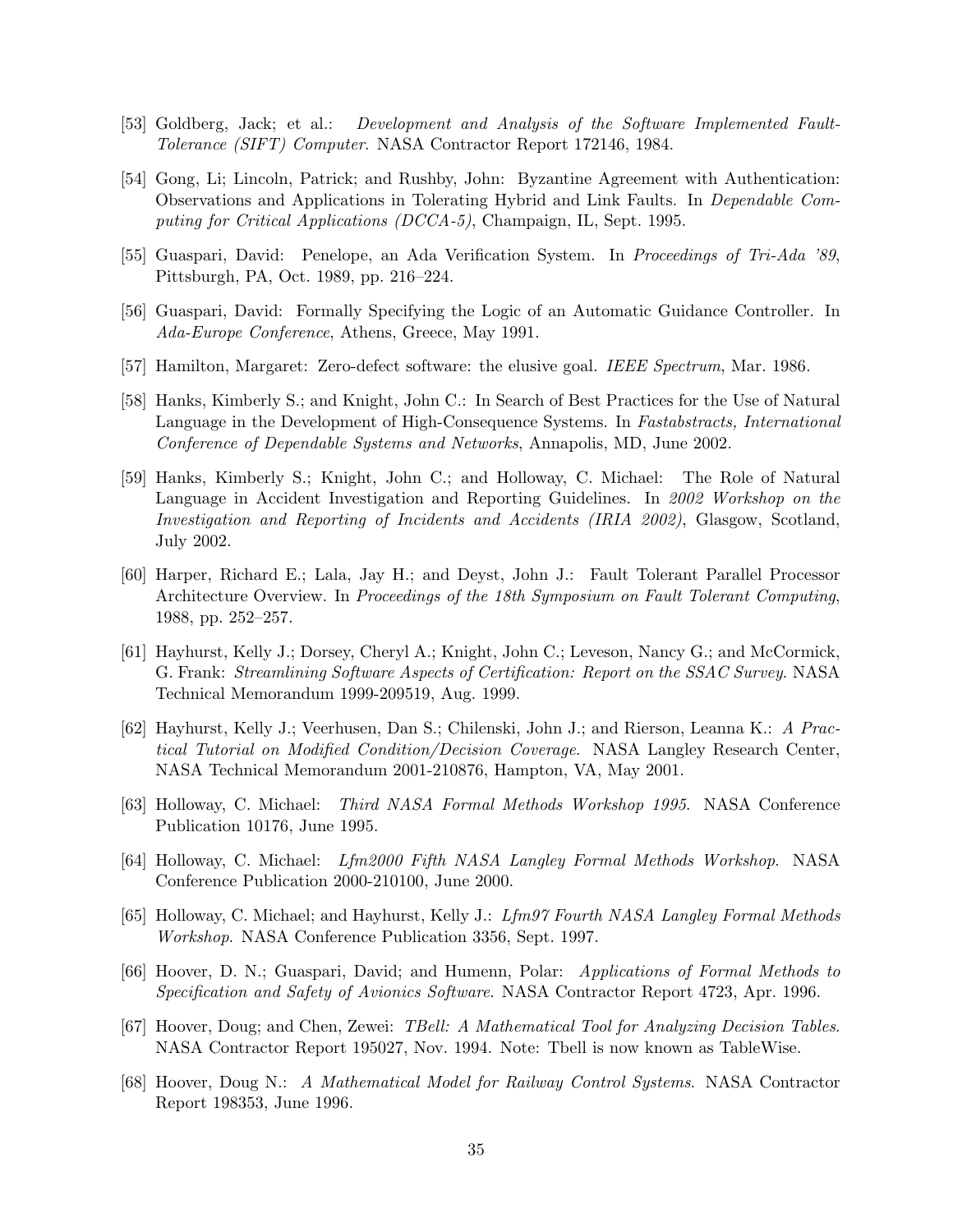- [69] Houston, Iain; and King, Steve: CICS Project Report: Experiences and Results from the Use of Z in IBM. In Prehn, S.; and Toetenel, W.J., editors 1991:, VDM '91: Formal Software Development Methods, Noordwijkerhout, The Netherlands, Oct. 1991, Springer Verlag, pp. 588–596. Volume 1: Conference Contributions.
- [70] Hull, J.; Ward, D.; and Zakrzewski, R.: Verification and validation of neural networks for flight-critical applications. In Proceedings of the American Controls Conference, Anchorage, Alaska, May 2002.
- [71] Hunt, Warren A.: A Formal HDL and its use in the FM9001 Verification. In Hoare, C.A.R.; and Gordon, M.J., editors 1992:, Mechanized Reasoning in Hardware Design. Prentice-Hall, 1992.
- [72] IEEE. IEEE Standard for Radix-Independent Floating-Point Arithmetic, 1987. ANSI/IEEE Std 854-1987.
- [73] John Kelly, et. al.: Formal Methods Demonstration Project for Space Applications Phase I Case Study: Space Shuttle Orbit DAP Jet. Dec. 1993.
- [74] Johnson, Sally C.; and Butler, Ricky W.: Design For Validation. In AIAA/IEEE 10th Digital Avionics Systems Conference, Los Angeles, California, Oct. 1991, pp. 487–492.
- [75] Johnson, Sally C.; and Butler, Ricky W.: Design For Validation. IEEE Aerospace and Electronics Systems, Jan. 1992, pp. 38–43.
- [76] Johnson, Sally C.; Holloway, C. Michael; and Butler, Ricky W.: Second NASA Formal Methods Workshop 1992. NASA Conference Publication 10110, Nov. 1992.
- [77] Joyce, Ed: Software Bugs: A Matter of Life and Liability. Datamation, May 1987.
- [78] Kalvala, Sara; Archer, Myla; and Levitt, Karl: A Methodology for Integrating Hardware Design and Verification. In ACM International Workshop on Formal Methods in VLSI Design, Miami, FL, Jan. 1991.
- [79] Kalvala, Sara; Levitt, Karl; and Cohen, Gerald C.: Design and Verification of a DMA Processor. NASA contractor report, 1992. Unpublished.
- [80] Knight, John C.; and Leveson, Nancy G.: An experimental evaluation of the assumptions of independence in multiversion programming. IEEE Transactions on Software Engineering, vol. SE-12, no. 1, Jan. 1986, pp. 96–109.
- [81] Knight, John. C.; and Leveson, Nancy. G.: A Reply To the Criticisms Of The Knight & Leveson Experiment. ACM SIGSOFT Software Engineering Notes, Jan. 1990.
- [82] Lamport, Leslie: Using Time Instead of Timeout for Fault-Tolerant Distributed Systems. ACM Transactions on Programming Languages and Systems, vol. 6, no. 2, Apr. 1984, pp. 254–280.
- [83] Lamport, Leslie; and Melliar-Smith, P. M.: Synchronizing Clocks in the Presence of Faults. Journal Of The ACM, vol. 32, no. 1, Jan. 1985, pp. 52–78.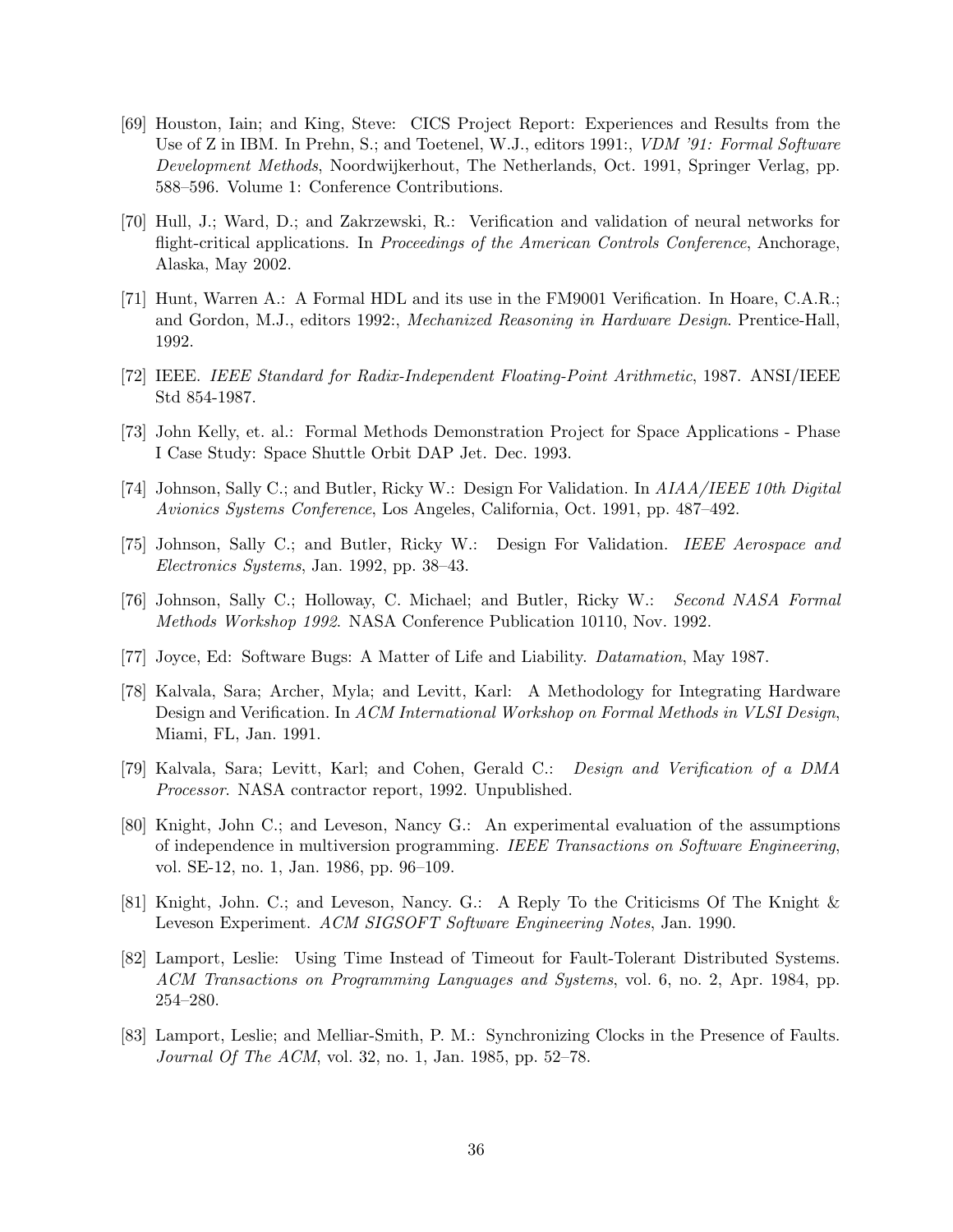- [84] Lamport, Leslie; Shostak, Robert; and Pease, Marshall: The Byzantine Generals Problem. ACM Transactions on Programming Languages and Systems, vol. 4, no. 3, July 1982, pp. 382–401.
- [85] Leveson, Nancy G.: Software Safety: What, Why, and How. Computing Surveys, vol. 18, no. 2, June 1986.
- [86] Levitt, Karl; and et. al.: Formal Verification of a Microcoded VIPER Microprocessor using HOL. NASA Contractor Report 4489, Feb. 1993.
- [87] Lincoln, Patrick; and Rushby, John: Formal Verification of an Algorithm for Interactive Consistency under a Hybrid Fault Model. In Courcoubetis [30], pp. 292–304.
- [88] Lincoln, Patrick; and Rushby, John: A Formally Verified Algorithm For Interactice Consistency Under a Hybrid Fault Model. NASA Contractor Report 4527, July 1993.
- [89] Lincoln, Patrick; and Rushby, John: A Formally Verified Algorithm for Interactive Consistency under a Hybrid Fault Model. In Fault Tolerant Computing Symposium 23, Toulouse, France, June 1993, IEEE Computer Society, pp. 402–411.
- [90] Lincoln, Patrick; and Rushby, John: Formal Verification of an Interactive Consistency Algorithm for the Draper FTP Architecture under a Hybrid Fault Model. In 1994 Computer Assurance (COMPASS) Conference, June 1994.
- [91] Luettgen, Gerald; and Carreno, Victor: Analyzing mode confusion via model checking. Technical Report NASA/CR-1999-209332, May 1999.
- [92] Luettgen, Gerald; and Mendler, Michael: The intuitionism behind Statecharts steps. Technical Report NASA/CR-2000-210302, July 2000.
- [93] Luettgen, Gerald; and Vogler, Walter: A faster-than relation for asynchronous processes. Technical Report NASA/CR-2001-210651, Jan. 2001.
- [94] Luettgen, Gerald; von der Beeck, Michael; and Cleaveland, Rance: Statecharts via process algebra. Technical Report NASA/CR-1999-209713, Oct. 1999.
- [95] Luettgen, Gerald; von der Beeck, Michael; and Rance Cleaveland, A: Compositional approach to Statecharts semantics. Technical Report NASA/CR-2000-210086, Mar. 2000.
- [96] Miller, Steve; and Srivas, Mandayam: Formal Verification of the AAMP5 Microprocessor: A Case Study in the Industrial Use of Formal Methods. In WIFT'95 Workshop on Industrialstrength Formal Specification Techniques, Boca Raton, Florida USA, Apr. 1995, pp. 30–43.
- [97] Miller, Steven P.; and Potts, James N.: Detecting Mode Confusion Through Formal Modeling and Analysis. Technical Report CR-1999-208971, Jan. 1999.
- [98] Miner, Paul S.: An Extension to Schneider's General Paradigm for Fault-Tolerant Clock Synchronization. NASA Technical Memorandum 107634, Langley Research Center, Hampton, VA, 1992.
- [99] Miner, Paul S.: A Verified Design of a Fault-Tolerant Clock Synchronization Circuit: Preliminary Investigations. NASA Technical Memorandum 107568, Mar. 1992.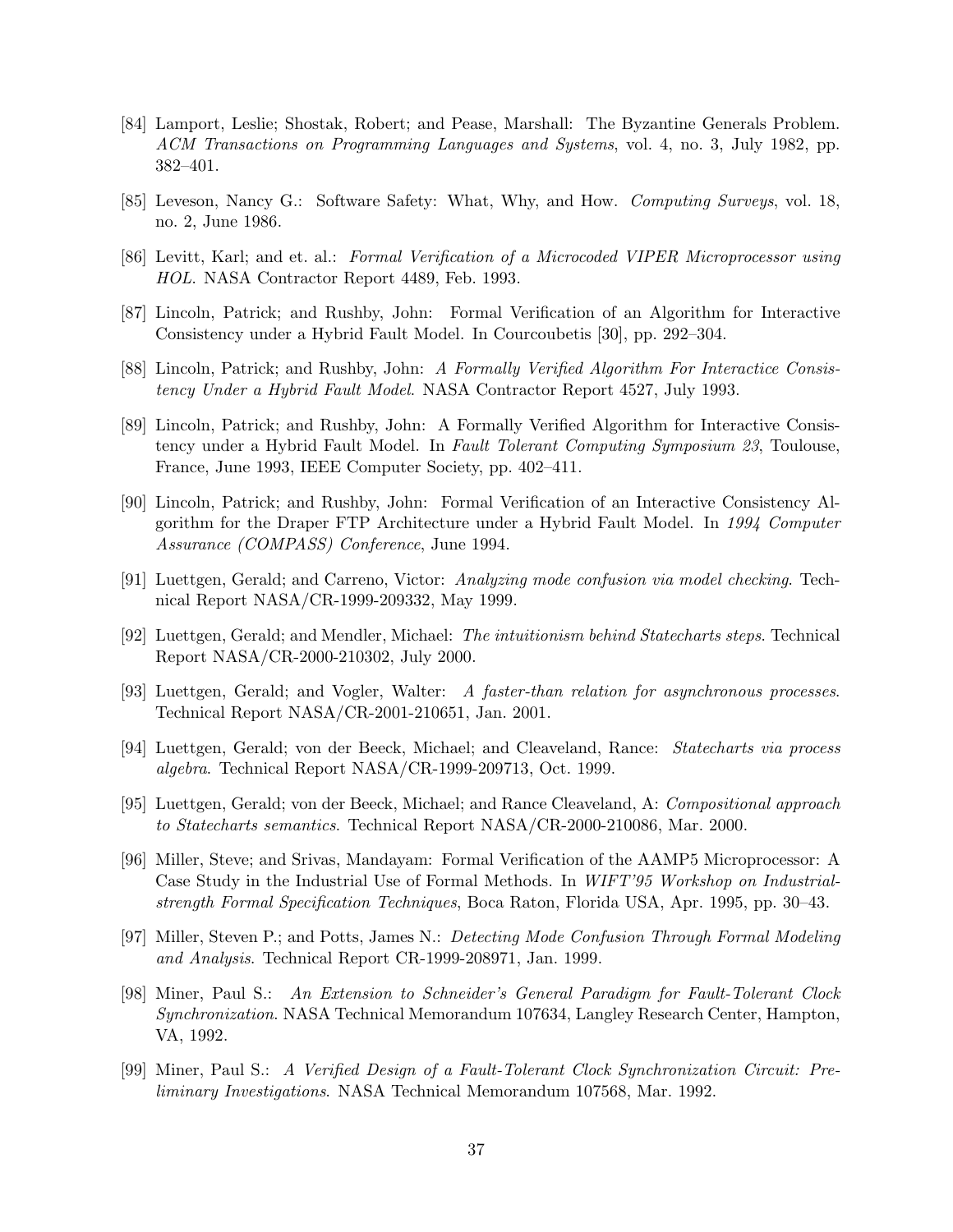- [100] Miner, Paul S.: Verification of Fault-Tolerant Clock Synchronization Systems. NASA Technical Paper 3349, Nov. 1993.
- [101] Miner, Paul S.: Defining the IEEE-854 Floating-Point Standard in PVS. NASA, NASA Technical Memorandum 110167, Langley Research Center, Hampton, VA, June 1995.
- [102] Miner, Paul S.: Hardware Verification using Coinductive Assertions. PhD thesis, Computer Science Department, Indiana University, USA, 1997.
- [103] Miner, Paul S.; and Johnson, Steven D.: Verification of an Optimized Fault-Tolerant Clock Synchronization Circuit. In Sheeran, Mary; and Singh, Satnam, editors 1996:, Designing Correct Circuits, Electronic Workshops in Computing, Bastad, Sweden, Sept. 1996, Springer-Verlag.
- [104] Miner, Paul S.; and Leathrum, James F., Jr.: Verification of IEEE Compliant Subtractive Division Algorithms. In Srivas, Mandayam K., editor 1996:, Formal Methods in Computer-Aided Design, FMCAD '96, Lecture Notes in Computer Science, Palo Alto, CA, Nov. 1996, Springer-Verlag. To Appear.
- [105] Miner, Paul S.; Padilla, Peter A.; and Torres, Wilfredo: A Provably Correct Design of a Fault-Tolerant Clock Synchronization Circuit. In 11th Digital Avionics Systems Conference, Seattle, WA, Oct. 1992, pp. 341–346.
- [106] Miner, Paul S.; Pullela, Shyamsundar; and Johnson, Steven D.: Interaction of Formal Design Systems in the Development of a Fault-Tolerant Clock Synchronization Circuit. In 13th Symposium on Reliable Distributed Systems. IEEE Computer Society Press, 1994, pp. 128– 137. Proceedings of SRDS 94 held at Dana Point, California, October 1994.
- [107] Moore, J Strother: A Formal Model of Asynchronous Communication and Its Use in Mechanically Verifying a Biphase Mark Protocol. NASA Contractor Report 4433, June 1992.
- [108] Moore, J Strother: Mechanically Verified Hardware Implementing an 8-bit Parallel IO Byzantine Agreement Processor. NASA Contractor Report 189588, Apr. 1992.
- [109] Muñoz, C.; Butler, R.W.; Carreño, V.; and Dowek, G.: On the verification of conflict detection algorithms. Technical Report NASA/TM-2001-210864, May 2001.
- [110] National Aeronautics and Space Administration, Office of Safety and Mission Assurance, Washington, DC. Formal Methods Specification and Verification Guidebook for Software and Computer Systems, Volume I: Planning and Technology Insertion, July 1995.
- [111] National Aeronautics and Space Administration, Office of Safety and Mission Assurance, Washington, DC. Formal Methods Specification and Verification Guidebook for Software and Computer Systems, Volume II: A Practitioner's Companion, May 1997.
- [112] Neumann, Peter G.: Some Computer-Related Disasters and Other Egregious Horrors. ACM Software Engineering Notes, vol. 10, no. 1, Jan. 1985, pp. 6–12.
- [113] Owre, S.; Shankar, N.; and Rushby, J. M.: The PVS Specification Language (Beta Release). Computer Science Laboratory, SRI International, Menlo Park, CA, Feb. 1993.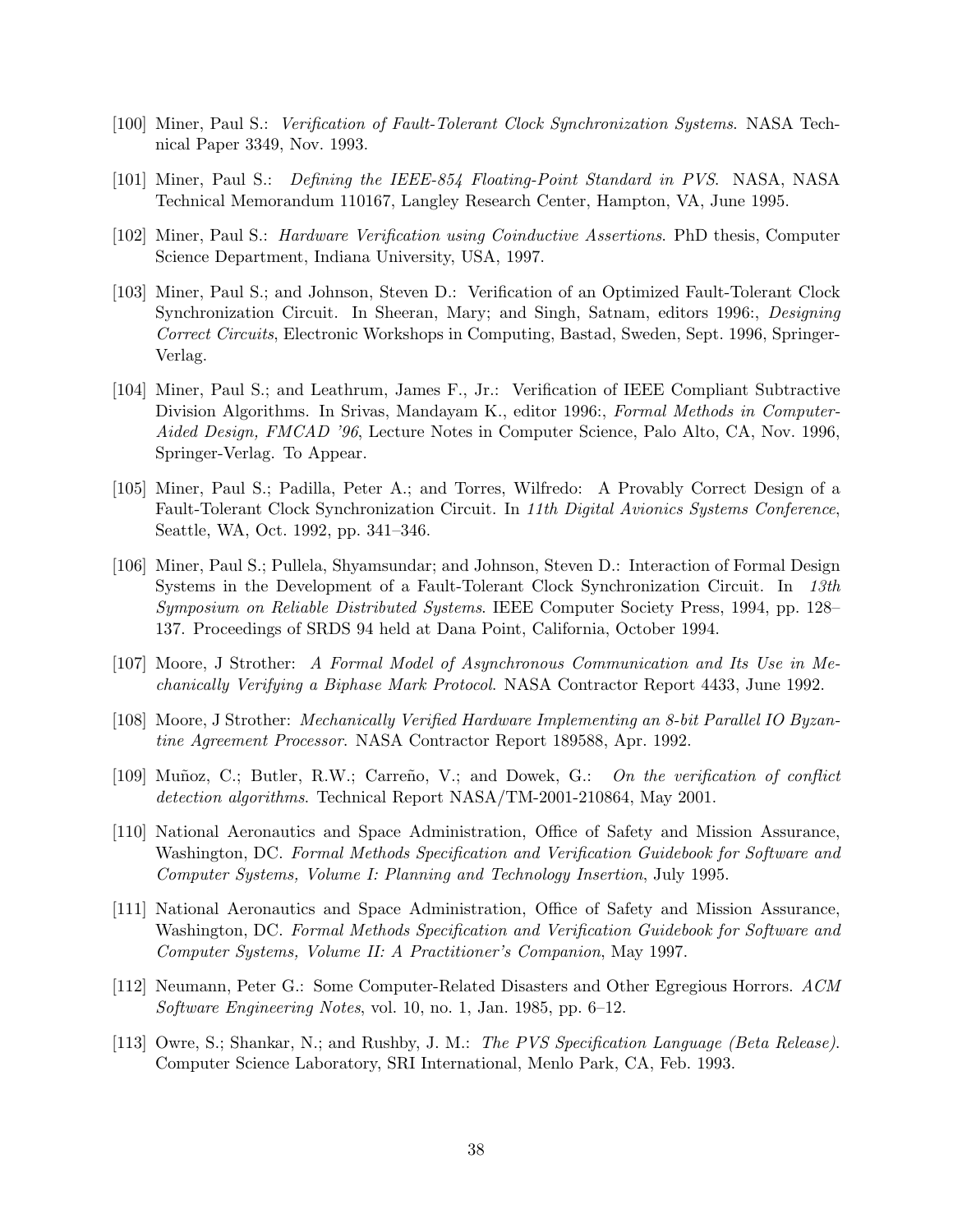- [114] Owre, S.; Shankar, N.; and Rushby, J. M.: User Guide for the PVS Specification and Verification System (Beta Release). Computer Science Laboratory, SRI International, Menlo Park, CA, Feb. 1993.
- [115] Owre, Sam; Rushby, John; ; Shankar, Natarajan; and von Henke, Friedrich: Formal Verification for Fault-Tolerant Architectures: Prolegomena to the Design of PVS. IEEE Transactions on Software Engineering, vol. 21, no. 2, Feb. 1995, pp. 107–125.
- [116] Owre, Sam; Rushby, John; and Shankar, Natarajan: Analyzing Tabular and State-Transition Requirements Specifications in PVS. NASA Contractor Report 201729, July 1997.
- [117] Owre, Sam; Rushby, John; Shankar, Natarajan; and Srivas, Mandayam: A Tutorial Using PVS For Hardware Verification. In Second International Conference on Theorem Proving in Circuit Design, Theory, Practice, and Experience, Bad Herrenalb, Germany, Sept. 1994.
- [118] Owre, Same; and Shankar, Natarajan: Abstract Datatypes in PVS. NASA Contractor Report 97-206264, Nov. 1997.
- [119] Pan, Jing; and Levitt, Karl: Towards a Formal Specification of the IEEE Floating-Point Standard with Application to the Verification of Floating-Point Coprocessors. In 24th Asilomar Conference on Signals, Systems & Computers, Monterrey, CA., Nov. 1990.
- [120] Pan, Jing; Levitt, Karl; and Cohen, Gerald C.: Toward a Formal Verification of a Floating-Point Coprocessor and its Composition with a Central Processing Unit. NASA Contractor Report 187547, Aug. 1991.
- [121] Pan, Jing; Levitt, Karl; and Schubert, E. Thomas: Toward a Formal Verification of a Floating-Point Coprocessor and its Composition with a Central Processing Unit. In ACM International Workshop on Formal Methods in VLSI Design, Miami, FL, Jan. 1991.
- [122] Rajan, S.; Shankar, N.; and Srivas, M. K.: An Integration of Model Checking with Automated Proof Checking. In Computer Aided Verification (CAV 95), Liege, Belgium, July 1995.
- [123] Roberts, Larry W.; and Beims, Mike: Using Formal Methods to Assist in the Requirements Analysis of the Space Shuttle HAC Change Request (CR 90960E). NASA Johnson Space Center, Technical report, 1996. To appear.
- [124] Rogers, Michael; and Gonzalez, David L.: Can We Trust Our Software? Newsweek, Jan. 1990.
- [125] Rushby, John: Formal Specification and Verification of a Fault-Masking and Transient-Recovery Model for Digital Flight-Control Systems. NASA Contractor Report 4384, July 1991.
- [126] Rushby, John: Formal verification of an Oral Messages algorithm for interactive consistency. NASA Contractor Report 189704, Oct. 1992.
- [127] Rushby, John: Formal Methods and Digital Systems Validation for Airborne Systems. NASA Contractor Report 4551, Dec. 1993.
- [128] Rushby, John: A Formally Verified Algorithm Clock Sychronization Under a Hybrid Fault Model. In ACM Principles of Distributed Computing '94, Aug. 1994.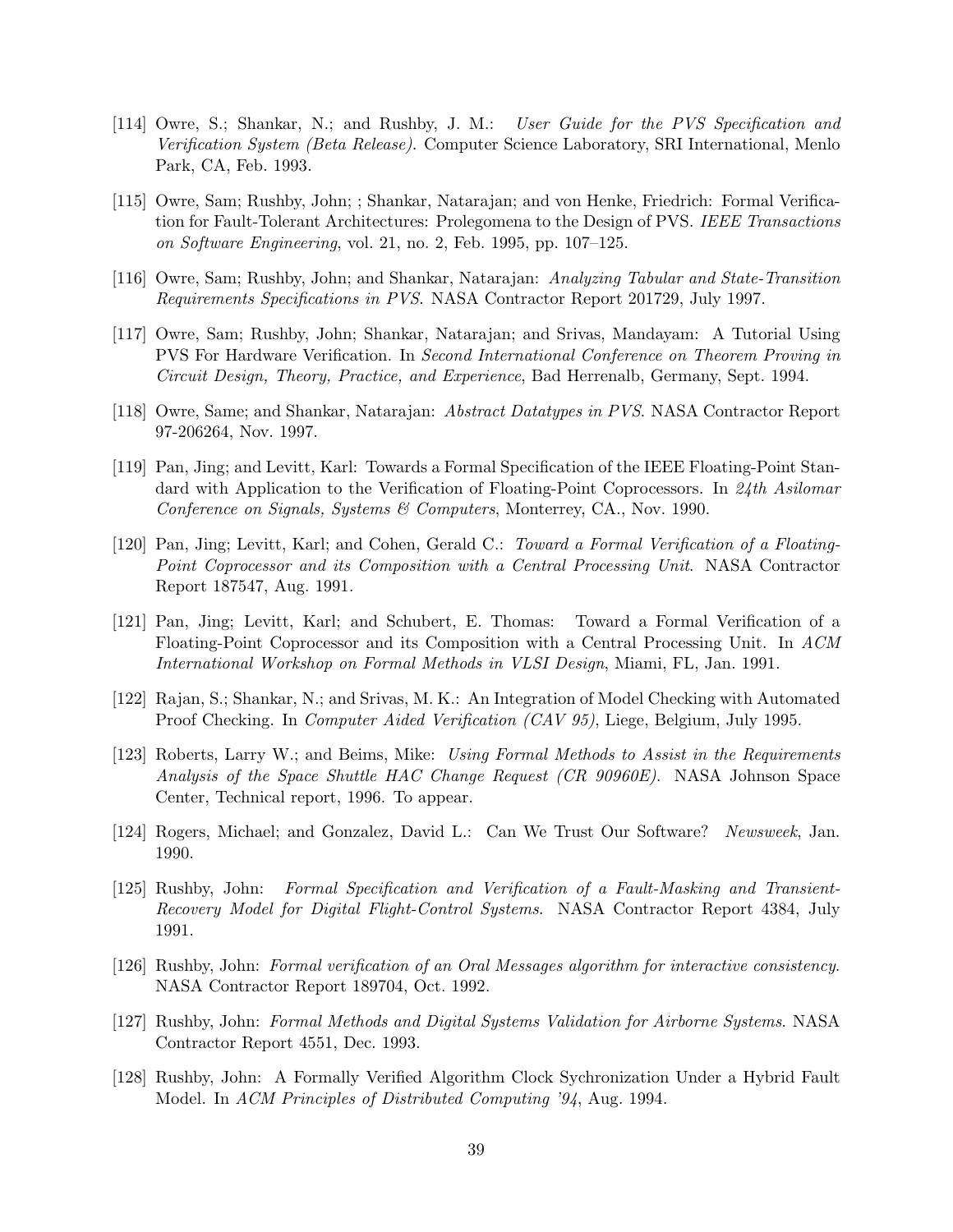- [129] Rushby, John: Formal Methods and Their Role in Digital Systems Validation for Airborne Systems. NASA Contractor Report 4673, Aug. 1995.
- [130] Rushby, John: Reconfiguration and Transient Recovery in State-Machine Architectures. In 26th Annual International Symposium on Fault-tolerant Computing (FTCS-26), Sendai, Japan, June 1996.
- [131] Rushby, John: Systematic Formal Verification for Fault-Tolerant Time-Triggered Algorithms. In Meadows, Catherine; and Sanders, William, editors 1997:, Dependable Computing for Critical Applications—6, Garmisch-Partenkirchen, Germany, Mar. 1997, IEEE Computer Society, pp. 191–210.
- [132] Rushby, John: Partitioning in Avionics Architectures: Requirements, Mechanisms, and Assurance. NASA Contractor Report CR-1999-209347, June 1999.
- [133] Rushby, John: Bus Architectures For Safety-Critical Embedded Systems. In Henzinger, Tom; and Kirsch, Christoph, editors 2001:, *EMSOFT 2001: Proceedings of the First Workshop on* Embedded Software, vol. 2211 of Lecture Notes in Computer Science, Lake Tahoe, CA, Oct. 2001, Springer-Verlag, pp. 306–323.
- [134] Rushby, John: An Overview of Formal Verification for the Time-Triggered Architecture. In Damm, Werner; and Olderog, Ernst-Rüdiger, editors 2002:, Formal Techniques in Real-Time and Fault-Tolerant Systems, Lecture Notes in Computer Science, Oldenburg, Germany, Nov. 2002, Springer-Verlag. To appear.
- [135] Rushby, John; and von Henke, Friedrich: Formal Verification of a Fault-Tolerant Clock Synchronization Algorithm. NASA Contractor Report 4239, June 1989.
- [136] Rushby, John; and von Henke, Friedrich: Formal Verification of Algorithms for Critical Systems. IEEE Transactions on Software Engineering, vol. 19, no. 1, Jan. 1993, pp. 13–23.
- [137] Schneider, Fred B.: Understanding Protocols for Byzantine Clock Synchronization. Cornell University, Ithaca, NY, Technical Report 87-859, Aug. 1987.
- [138] Schrage, Michael: 'When the Chips Are Down' Will Likely Be Heard More Often in Computing. The Washington Post, pp. B3. December 16, 1994.
- [139] Schubert, Thomas; and Levitt, Karl: Verification of Memory Management Units. In Second IFIP Conference on Dependable Computing For Critical Applications, Tucson, Arizona, Feb. 1991, pp. 115–123.
- [140] Schubert, Thomas; Levitt, Karl; and Cohen, Gerald C.: Towards Composition of Verified Hardware Devices. NASA Contractor Report 187504, Nov. 1991.
- [141] Schubert, Thomas; Levitt, Karl; and Cohen, Gerald C.: Formal Mechanization of Device Interactions With a Process Algebra. NASA Contractor Report 189644, Nov. 1992.
- [142] Schubert, Thomas; Levitt, Karl; and Cohen, Gerald C.: Formal Verification of a Set of Memory Management Units. NASA Contractor Report 189566, 1992.
- [143] Shankar, N.; and Owre, S.: PVS Semantics. NASA Contractor Report yyy, 1998.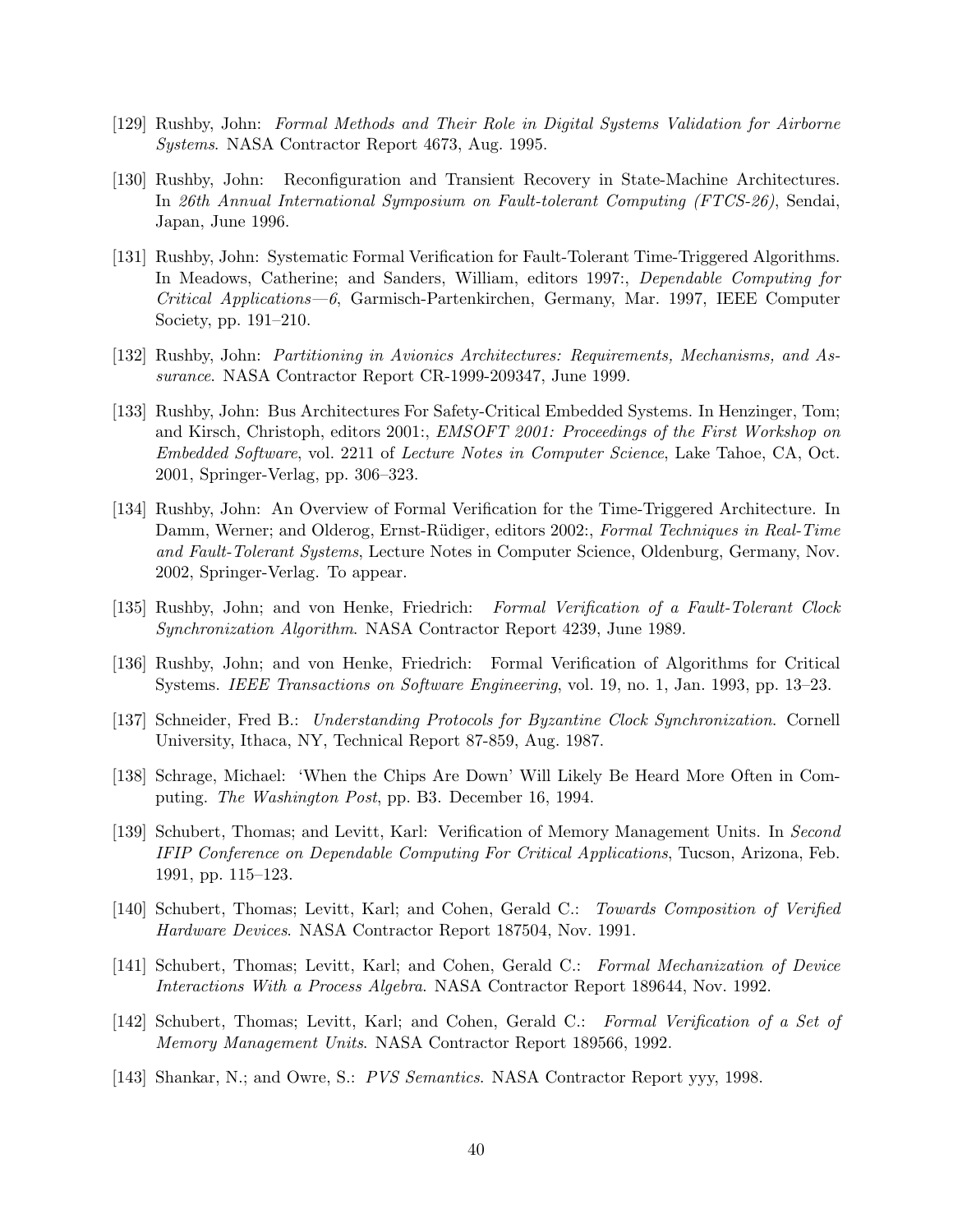- [144] Shankar, N.; Owre, S.; and Rushby, J. M.: The PVS Proof Checker: A Reference Manual (Beta Release). Computer Science Laboratory, SRI International, Menlo Park, CA, Feb. 1993.
- [145] Shankar, Natarajan: Mechanical Verification of a Schematic Byzantine Clock Synchronization Algorithm. NASA Contractor Report 4386, July 1991.
- [146] Shankar, Natarajan: Mechanical Verification of a Generalized Protocol for Byzantine Fault-Tolerant Clock Synchronization. In Second International Symposium on Formal Techniques in Real Time and Fault Tolerant Systems, vol. 571 of Lecture Notes in Computer Science, pp. 217–236. Springer Verlag, Nijmegen, The Netherlands, Jan. 1992.
- [147] Shankar, Natarajan: Verification of Real-Time Systems Using PVS. In Courcoubetis [30], pp. 280–291.
- [148] Shankar, Natarajan; Owre, Sam; and Rushby, John: PVS Tutorial. Computer Science Laboratory, SRI International, Menlo Park, CA, Feb. 1993. Also appears in Tutorial Notes, Formal Methods Europe '93: Industrial-Strength Formal Methods, pages 357–406, Odense, Denmark, April 1993.
- [149] Srivas, Mandayam; and Bickford, Mark: Verification of the FtCayuga Fault-Tolerant Microprocessor System (Volume 1: A Case Study in Theorem Prover-Based Verification). NASA Contractor Report 4381, July 1991.
- [150] Srivas, Mandayam; and Bickford, Mark: Moving Formal Methods Into Practice: Verifying the FTPP Scoreboard: Phase 1 Results. NASA Contractor Report 189607, May 1992.
- [151] Srivas, Mandayam; Hosabettu, Ravi; and Gopalakrishnan, Ganesh: A Systematic Methodology for Verifying Superscalar Microprocessors. NASA Contractor Report 208991, Feb. 1999.
- [152] Srivas, Mandayam; and Miller, Steve: Formal Verification of an Avionics Microprocessor. NASA Contractor Report 4682, July 1995.
- [153] Tiwari, A.; and Khanna, G.: Series of Abstractions for Hybrid Automata. In Tomlin, C. J.; and Greenstreet, M. R., editors 2002:, Hybrid Systems: Computation and Control HSCC, vol. 2289 of LNCS. Springer, Mar. 2002, pp. 465–478.
- [154] Vito, Ben L. Di: A Model of Cooperative Noninterference for Integrated Modular Avionics. In Proceedings of Dependable Computing for Critical Applications (DCCA-7), San Jose, CA, 1999.
- [155] Walter, C. J.; Kieckhafer, R. M.; and Finn, A. M.: MAFT: A Multicomputer Architecture for Fault-Tolerance in Real-Time Control Systems. In Real Time Systems Symposium, Dec. 1985.
- [156] Wiener, Lauren Ruth: Digital Woes. Addison-Wesley Publishing Company, 1993. ISBN 0-201-62609-8.
- [157] Windley, Phillip J.: Abstract Hardware. In ACM International Workshop on Formal Methods in VLSI Design, Miami, FL, Jan. 1991.
- [158] Windley, Phillip J.: The Formal Verification of Generic Interpreters. In 28th Design Automation Conference, San Franciso, CA, June 1991.